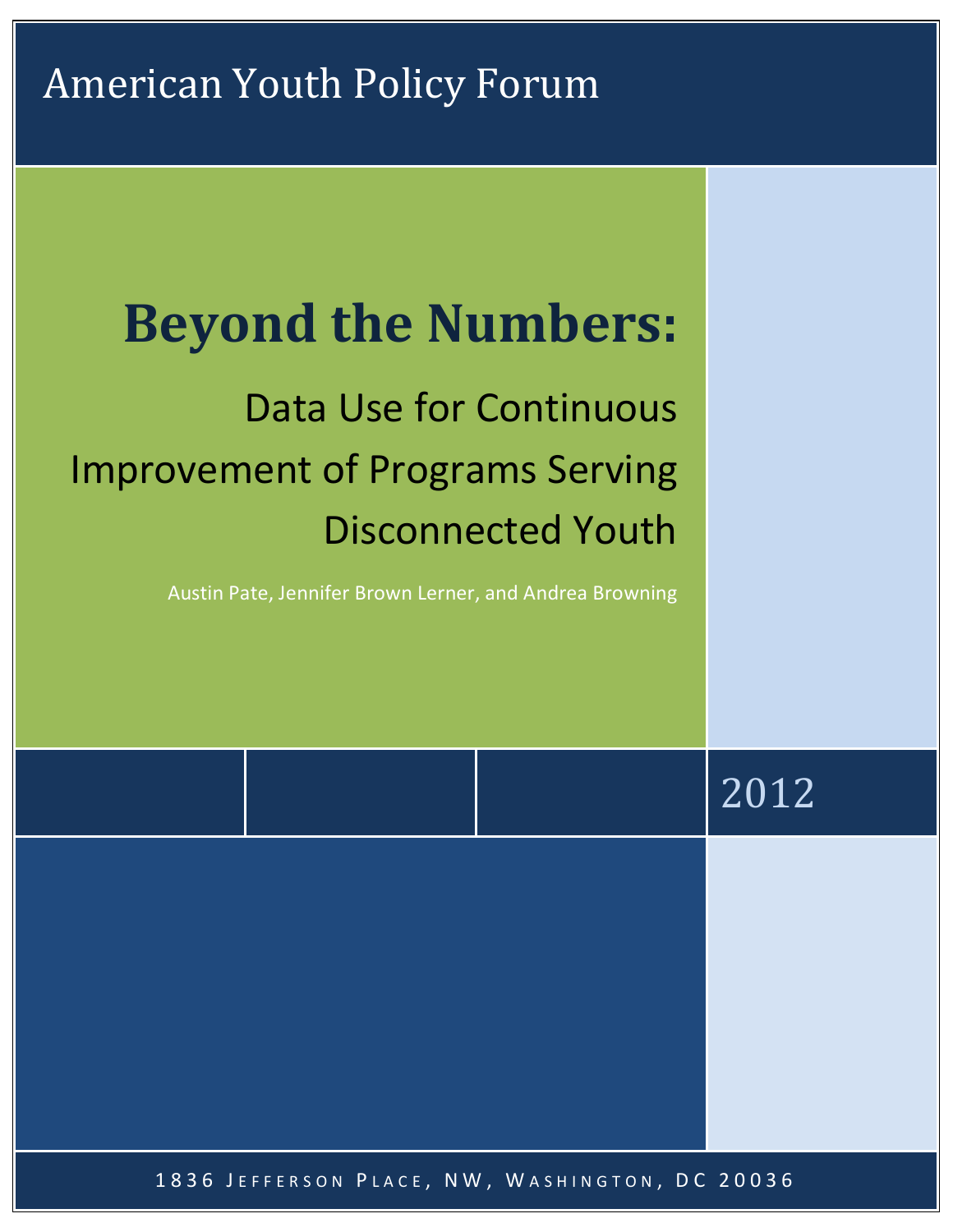

The American Youth Policy Forum (AYPF), a nonprofit, nonpartisan professional development organization based in Washington, DC, provides learning opportunities for policymakers, practitioners, and researchers working on youth and education issues at the national, state, and local levels. AYPF's goal is to enable participants to become more effective in the development, enactment, and implementation of sound policies affecting the nation's young people by providing information, insights, and networks to better understand the development of healthy and successful young people, productive workers, and participating citizens in a democratic society. AYPF does not lobby or advocate for positions on pending legislation. Rather, we believe that greater intellectual and experiential knowledge of youth issues will lead to sounder, more informed policymaking. We strive to generate a climate of constructive action by enhancing communication, understanding, and trust among youth policy professionals.

Founded in 1993, AYPF has interacted with thousands of policymakers by conducting an average of 40 annual events such as lunchtime forums, out-of-town study tours, and policy-focused discussion groups. Participants include Congressional staff; federal, state, and local government officials; national nonprofit and advocacy association professionals; and the press corps. At forums, these professionals interact with renowned thinkers, researchers, and practitioners to learn about national and local strategies for formal and informal education, career preparation, and the development of youth as resources through service and skill development activities. Study tour participants visit schools undergoing comprehensive reforms, afterschool and community learning sites, and youth employment and training centers, where they learn experientially from the young people and adults in the field.

AYPF focuses on three overlapping themes: Education, Youth Development and Community Involvement, and Preparation for Careers and Workforce Development. AYPF publishes a variety of nationally disseminated youth policy reports and materials, many of which may be viewed on our website [\(www.aypf.org\)](http://www.aypf.org/).

#### This report was made possible by the generous support of the Charles Stewart Mott Foundation.

©American Youth Policy Forum, Washington, DC, 2012

This publication is copyrighted, but may be cited without permission providing the source is identified as: *Beyond the Numbers: Data Use for Continuous Improvement of Programs Serving Disconnected Youth*, Washington, DC: American Youth Policy Forum, 2012. Reproduction of any portion of this report for commercial sale is prohibited. For additional copies of this publication, visit our website[, www.aypf.org](http://www.aypf.org/) for an online version of this report.

ISBN # 1-887031-00-6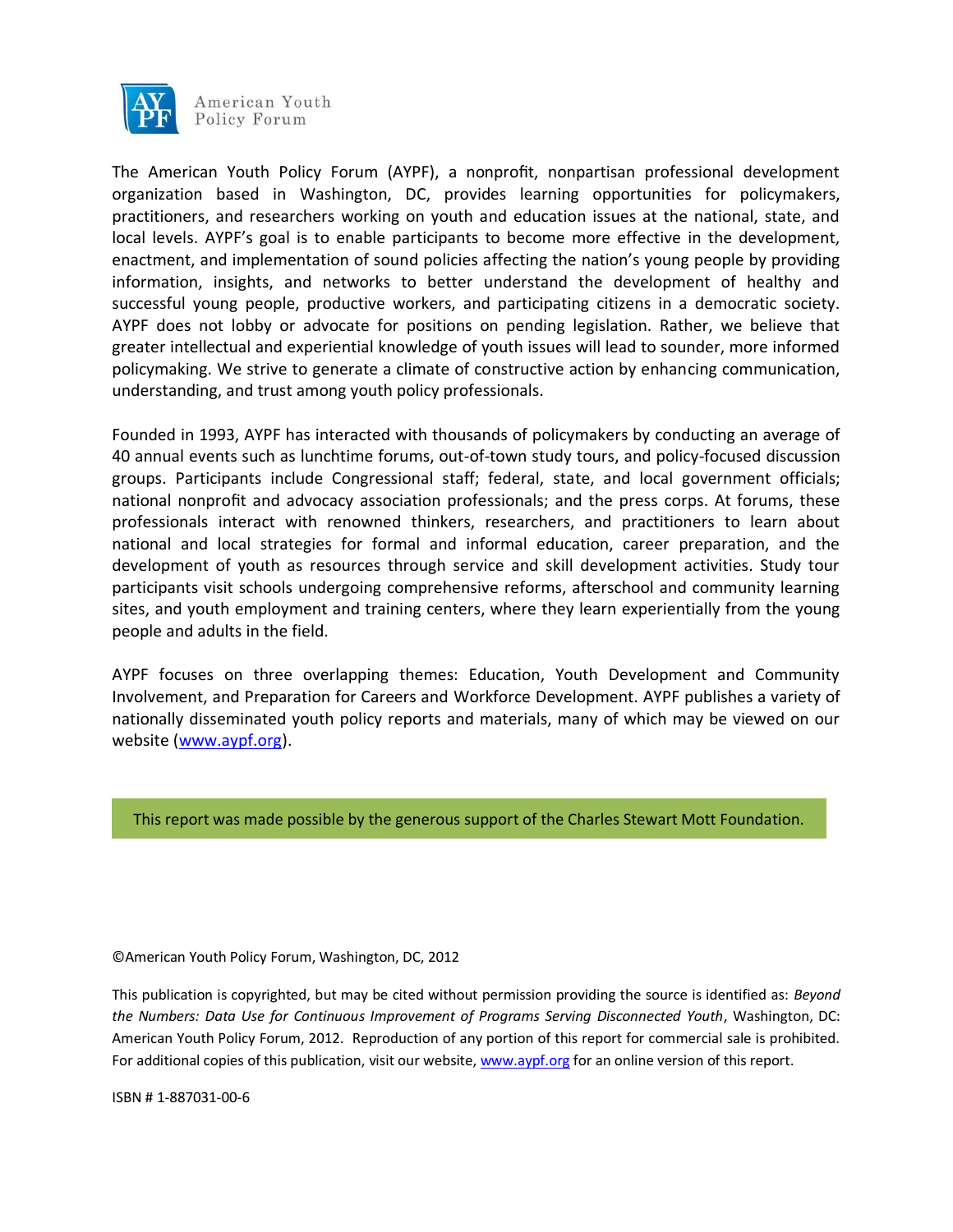# **Beyond the Numbers:**

# Data Use for Continuous Improvement of Programs Serving Disconnected Youth

Austin Pate, Jennifer Brown Lerner, and Andrea Browning



American Youth Policy Forum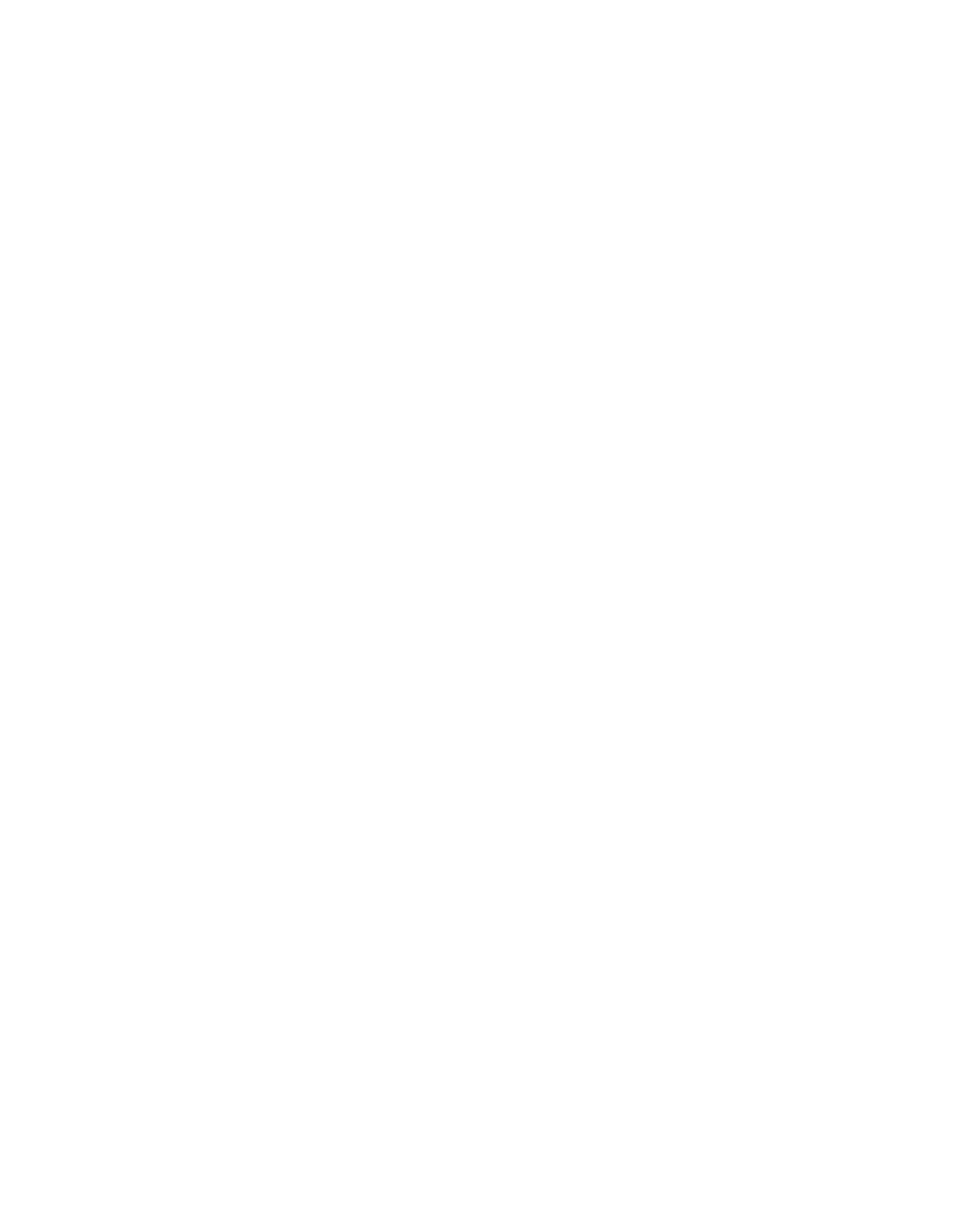We acknowledge with deep gratitude the many individuals who helped with this report. First, we give our heartfelt thanks and appreciation to Molly Baldwin of Roca, Akili Moses Israel of Diploma Plus, and Bob Rath of Our Piece of the Pie for opening the doors of their organizations to us, and providing us access to learn about the success of their programs. We also would like to thank the leadership teams, support staff, youth participants, and partner organizations who were kind enough to donate their time and take part in our interviews. Their willingness to share their knowledge and expertise proved invaluable to us. We appreciated everyone's continued patience through our project as we returned to them with innumerable questions and clarifications, and applaud their continued commitment to helping their youth participants improve their life chances by supporting educational and professional development.

We also wish to express gratitude to Betsy Brand, AYPF's Executive Director, for her continued leadership, as well as Andrea Browning, former AYPF Senior Program Associate, for her contributions to the development of this report.

Lastly, we sincerely thank our generous funder, the Charles Stewart Mott Foundation, for their commitment to this project and to expanding the knowledge base about programs that successfully utilize data to improve their services to support the disconnected youth population.

> Austin Pate and Jennifer Brown Lerner, Authors December 2012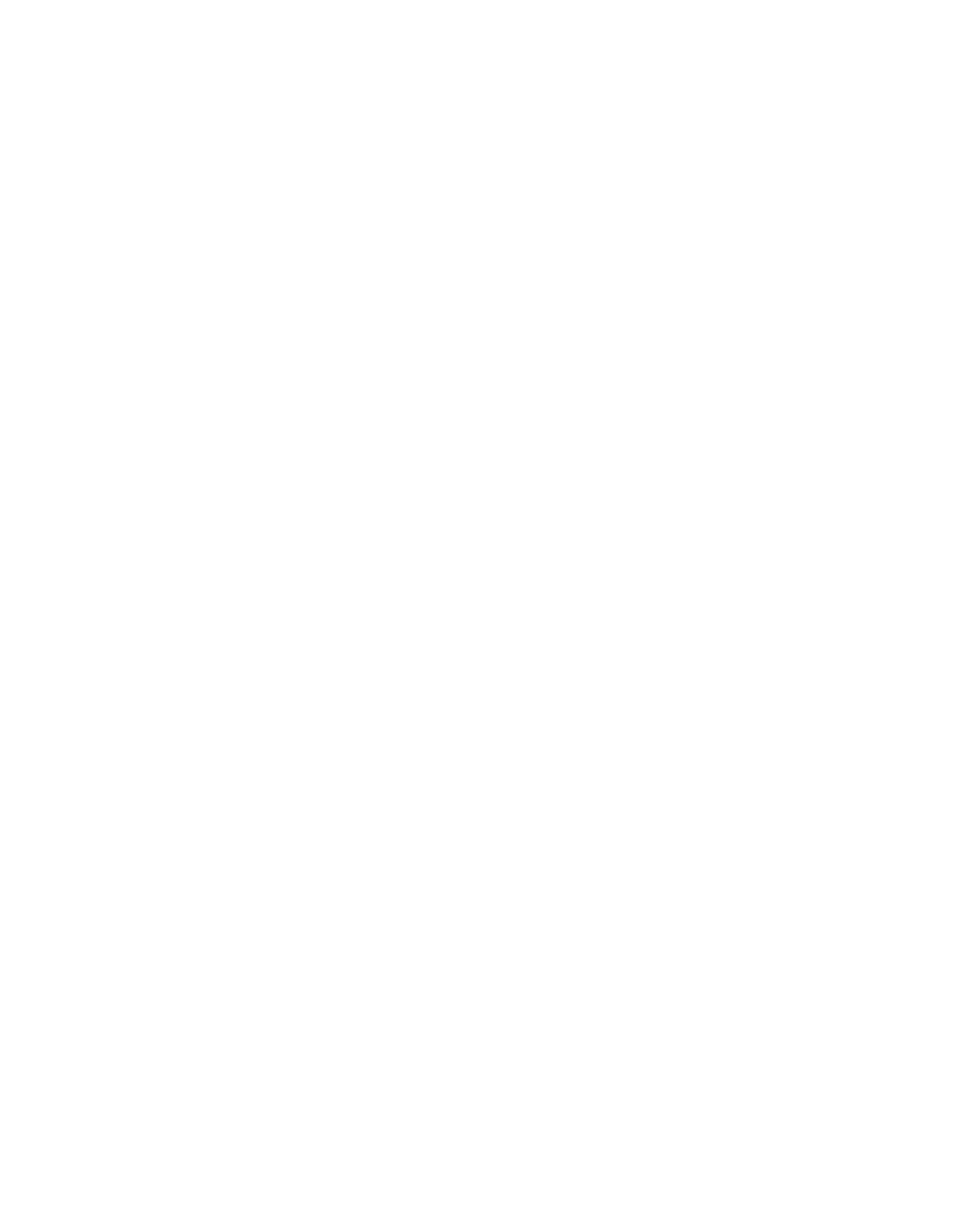# **TABLE OF CONTENTS**

| Building Fidelity through Data: A Case Study of the Diploma Plus National Network24 |
|-------------------------------------------------------------------------------------|
|                                                                                     |
|                                                                                     |
|                                                                                     |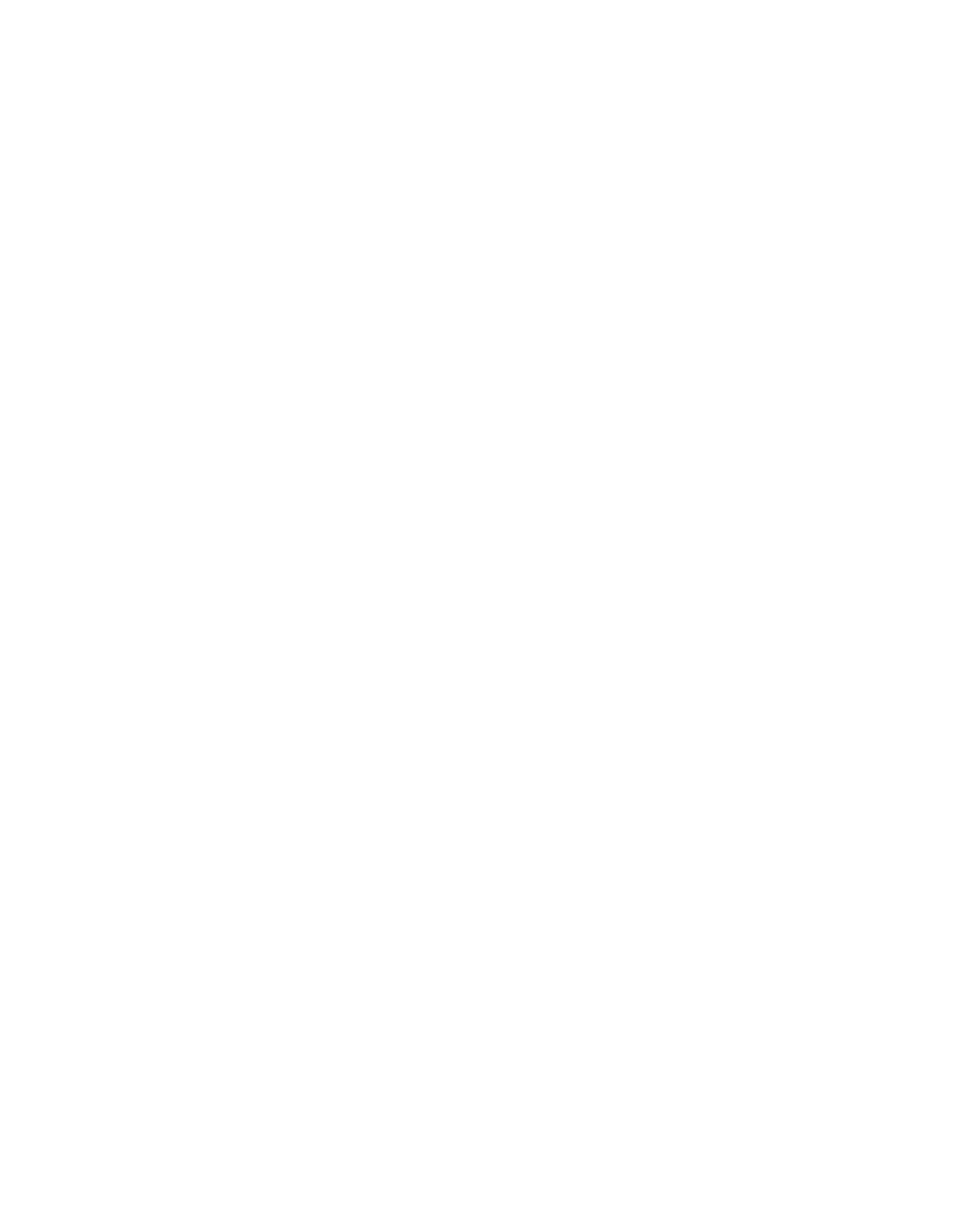## EXECUTIVE SUMMARY

The American Youth Policy Forum (AYPF) conducted a series of in-depth case studies to examine how three programs which serve a disconnected youth population are utilizing data as a tool for continuous program improvement and ongoing accountability. The resulting publication, *Beyond the Numbers: Data Use for Continuous Improvement of Programs Serving Disconnected Youth*, describes data collection and use at three successful programs, and distills the key lessons learned and issues to consider both for practitioners and policymakers aiming to improve outcomes for the disconnected youth population.

As we began our investigation, we identified the following research questions:

- 1) How has the organization's use of data evolved over time?
- 2) How is a comprehensive data management system serving the dual purposes of program improvement and compliance with reporting obligations?
- 3) What information is most useful across purposes and in what format is this information collected and utilized?

The program profiles were conducted through a case study methodology including site visits and inperson interviews with key programmatic staff, individuals involved with organizational decisionmaking as well as key partners within the broader community. The profiled programs included:

### *Roca*

Roca is a non-profit, community-serving organization headquartered in Chelsea, Massachusetts, founded in 1988. A pioneer in serving at-risk youth, Roca was one of the first community-serving organizations in Massachusetts to integrate youth development principles into its intensive outreach and engagement, which was paired with relevant programming. An innovator in providing services to the high-risk youth population, Roca employs its High-Risk Intervention Model, a comprehensive, three-phase process with two years of intensive intervention, followed by two years of follow-up services. The High-Risk Intervention Model encourages both the primary young male population and the secondary young mother population to engage in transformational relationships and programming to support competency development in life skills, employment, and education. In 2012, Roca served a total of 888 high-risk youth in the Chelsea/East Boston area, and an additional 232 youth from a secondary site opened in Springfield, Massachusetts in 2010. Of Roca's 2011 graduates, 90 percent sustained employment and/or engaged in education; 86 percent had no new arrests after leaving the program; and 81 percent of the young mother population reported no new pregnancies.

## *Our Piece of the Pie*

Our Piece of the Pie (OPP), Hartford, Connecticut, founded in 1975 as a local community services organization, has evolved into an organization focused exclusively on improving young people's outcomes in education and employment. OPP provides programs for youth from age 14 through 24, with a particular focus on the over-age and under-credited population at risk of not graduating from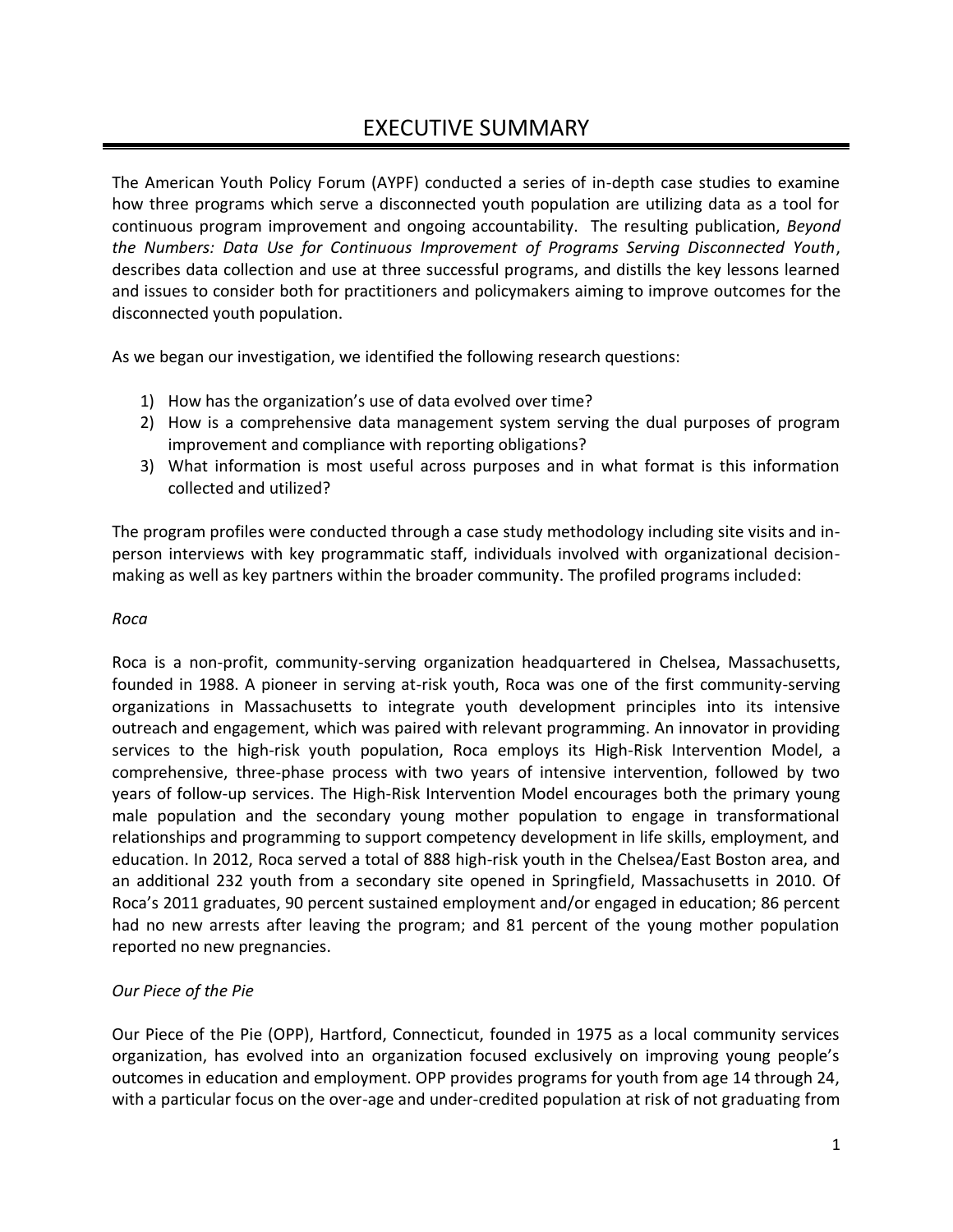high school or finding sustainable employment without support. In order to provide well-targeted and differentiated services based on youth needs, OPP has identified four cohorts, or "pathways," within the population served: out-of-school youth with no diploma; in-school youth who are at-risk of dropping out; in-school youth who are on-track for graduation; and the "postsecondary pathway" composed of youth who utilized OPP services and who have graduated from high school. In 2011-12, OPP served 853 youth across all its programming. Of those youth, 88 percent are eligible to obtain a high school credential (versus 60 percent in Hartford Public Schools); 76 percent are eligible continue to some sort of postsecondary education; and 65 percent retain jobs for 12 months or longer.

## *Diploma Plus*

Diploma Plus national network is a non-profit education organization that focuses on re-engaging urban youth at-risk of dropping out of high school. Originally founded in 1996 as a pilot program for 100 students in Boston, Massachusetts, Diploma Plus national network has developed and currently implements a school model that provides rigorous and individualized educational experiences for students. Combining content knowledge with real-world applications in a meaningful context, Diploma Plus schools engage at-risk students through its student-centered curriculum. Diploma Plus schools are characterized by their implementation of the Four Essentials: a performance-based system that includes competency-based assessment, supportive school culture, a future focus on postsecondary/career education, and effective capabilities to implement the model across the network. To date, the organization has grown into a national network serving over 3,400 students, located in 17 schools across six geographic regions. Diploma Plus national network has experienced great success in providing quality academic and career preparation for at-risk youth. In its largest region, the New York Metro area, roughly 90 percent of students pass state English and mathematics tests, and 91 percent of students graduate high school. Of those graduates, 82 percent are accepted into and plan to attend college.

The program profiles provide an inside look into the data collection, use, and resulting data culture. Upon reflection of the elements of success in data use across the three programs, we identified key lesson learned we believe are critical building blocks of a data culture focused on continuous improvement. These include:

- The need for a clearly articulated theory of change;
- Data collection which mirrors program needs; and
- A strong organizational commitment to professional development for all staff related to data collection and data use.

In addition, some issues for both practitioners and policymakers to consider have emerged. While this is not a comprehensive list, APYF has identified the financing of data systems, both hard cost and organizational resources; data sharing within and across organizations and agencies; and the possible standardization of outcomes, particularly in the disconnected youth field.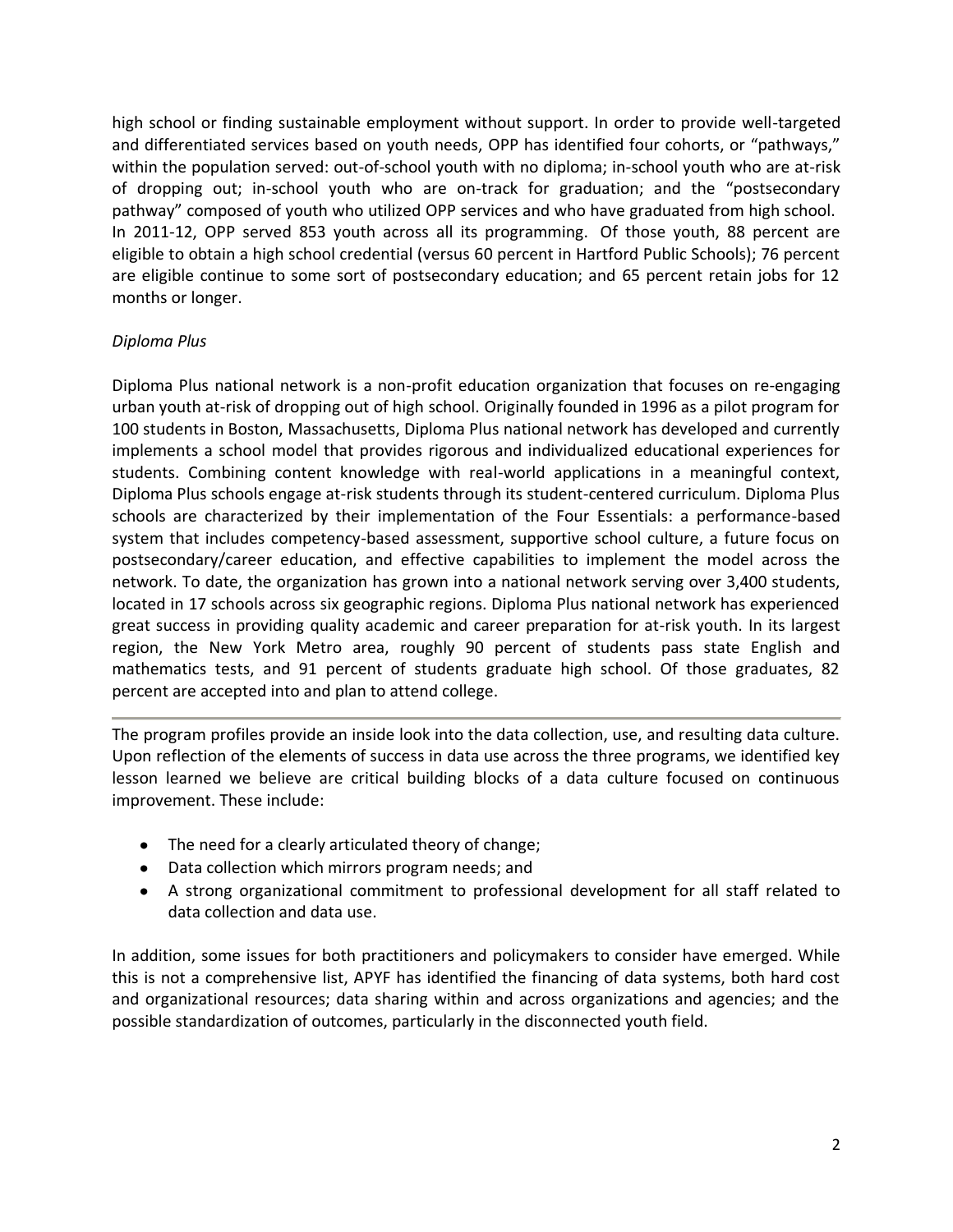## **BEYOND THE NUMBERS: DATA USE FOR CONTINUOUS IMPROVEMENT OF PROGRAMS SERVING DISCONNECTED YOUTH**

## **Introduction**

*The American Youth Policy Forum (AYPF) has conducted a series of in-depth case studies to examine how three programs serving disconnected youth are utilizing data as a tool for continuous program improvement and ongoing accountability.*

We are bombarded with information and data on a daily basis. Yet, how we use this information is more critical than just collecting the facts and figures themselves. In our knowledge society, we must move beyond the simple act of collecting data and rather determine what information is valuable for our purposes and how that information will promote our efforts to continually improve.

To consider this challenge in the context of youth-serving programs, AYPF investigated data collection and use at three successful programs which serve a disconnected youth population (see Population Investigated). At the core of these programs' success with the hard-to-serve population is an ability to collect, analyze, and utilize data to drive program decisions. This capacity does not exist by simply developing a data system, rather it requires a program to gather relevant information about performance, reflect on its outcomes, make adjustments aimed at improvement, and continue to monitor its progress.

The intent of our investigation is to document what information the programs collect, how they collect it, and how this information is utilized by the organization to drive decision-making and program improvement. The following sections will describe the elements of success related to data use at the profiled programs. The final section will synthesize the key lessons learned and present issues to consider.

## **Population Investigated**

Throughout this report, several terms are used to describe the particular subset of the youth population served by the profiled programs, including "at-risk," "proven-risk," high-risk", and "disconnected" youth. Additionally, in terms of educational attainment, these youth are often described as "over-aged, under-credited" meaning they do not have the appropriate number of credits for their age and intended grade. For the purposes of this report, all of these terms describe the same young adult population, ages 14-24, who are not employed, not on-track to graduate high school, and/or who have dropped out of high school

altogether. In order to eventually earn a familysustaining wage, these youth are in need of a range of education and work-relevant skills. Yet, they face a multitude of challenges including a lack of basic literacy skills necessary for academic work, being over-aged and undercredited for school, transitioning from involvement with the criminal justice system, and many others. Successful programs and services engage this population with flexible programming which are responsive to their diverse needs. Research has demonstrated successful strategies to use with this population, including engaging youth in school and work,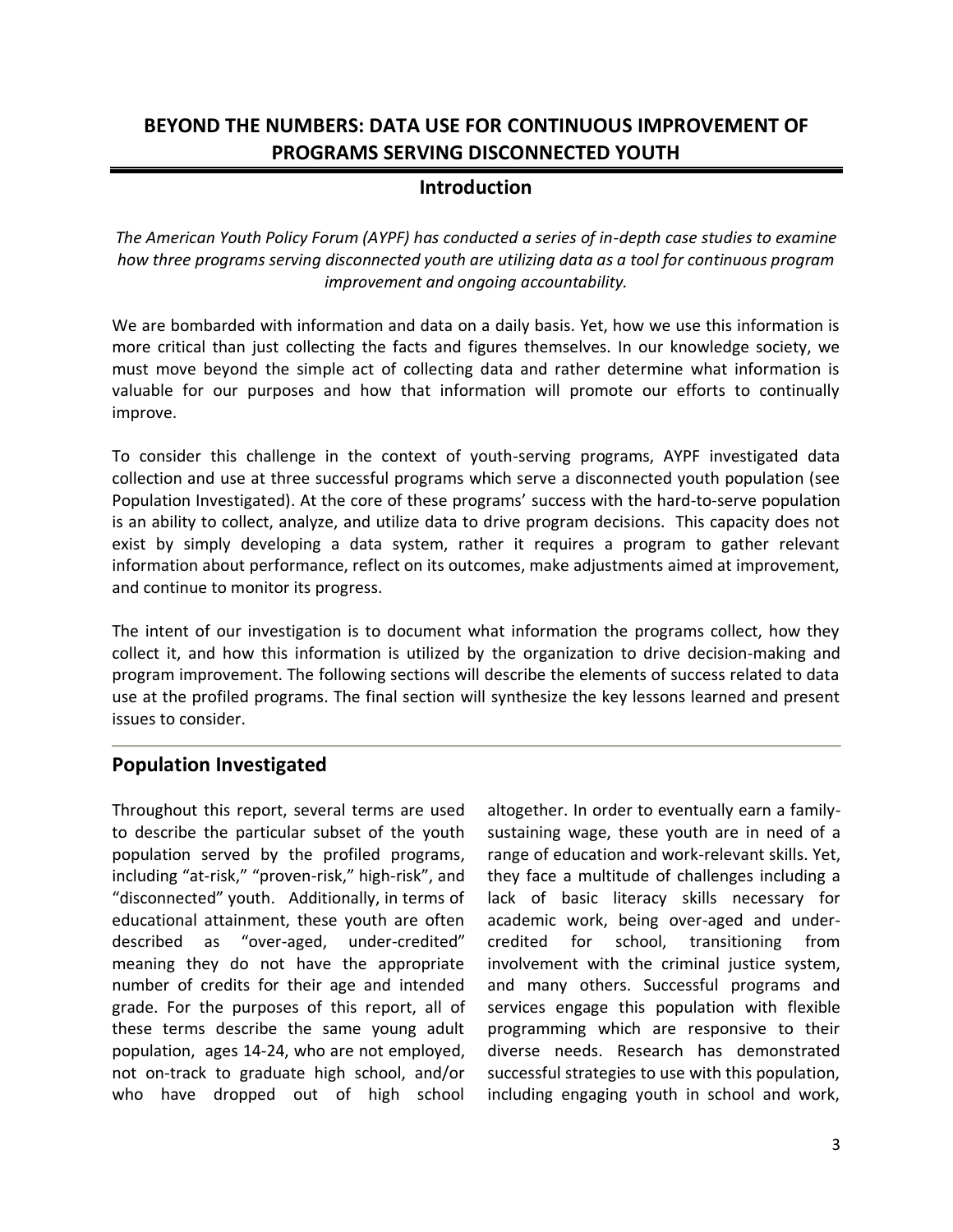providing job training, building relationships with adult mentors, and providing opportunities for community engagement. This report investigates three programs which have been

able to combine these strategies along with elements of success in data collection and use to effectively engage this population.

## **Methodology**

Inquiry and analysis of the three selected programs was conducted throughout 2012. At each organization, eight to twelve staff were interviewed. A combination of in-person and phone interviews was used, typically lasting from thirty minutes to an hour. In-person interviews were conducted in tandem with site visits, where the regional offices or headquarters of each organization were toured. The interviews covered a range of topics, from general information regarding staff history in the organization and current job responsibilities, to more detailed questions targeting data collection protocols and staff experience with data collection and use. For each organization, a sample of four to seven youth participants were interviewed for half an hour, and information related to their personal history, pathway to engage with these organizations, and feelings about the impact these organizations have had on their lives were discussed. When available, key partners of the organizations were interviewed, providing

context to the organization's history, collaborative efforts, and overall impact on the communities they serve.

Apart from the in-person and phone interviews of staff, youth, and partners, AYPF also reviewed internal documents for each organization. These documents included general literature of the programs, in-depth descriptions of program models, annual progress reports, quarterly and monthly data reports, evaluation rubrics, screen captures and descriptions of data collection tools, and third-party analyses of program impact. These documents combined with the interviews and site visits form the basis from which the following report was created.

The three profiled programs, Roca, Our Piece of the Pie, and the Diploma Plus national network, were selected because of their proven track record of success in serving the needs of disconnected youth.

It is our hope that this report will provide both concrete recommendations to practitioners aiming to improve their data collection and analysis as well as provide policymakers with a deeper understanding of what type of data information matters, particularly to improve programming for the disconnected youth population, particularly as they consider appropriate measures and outcomes for accountability purposes.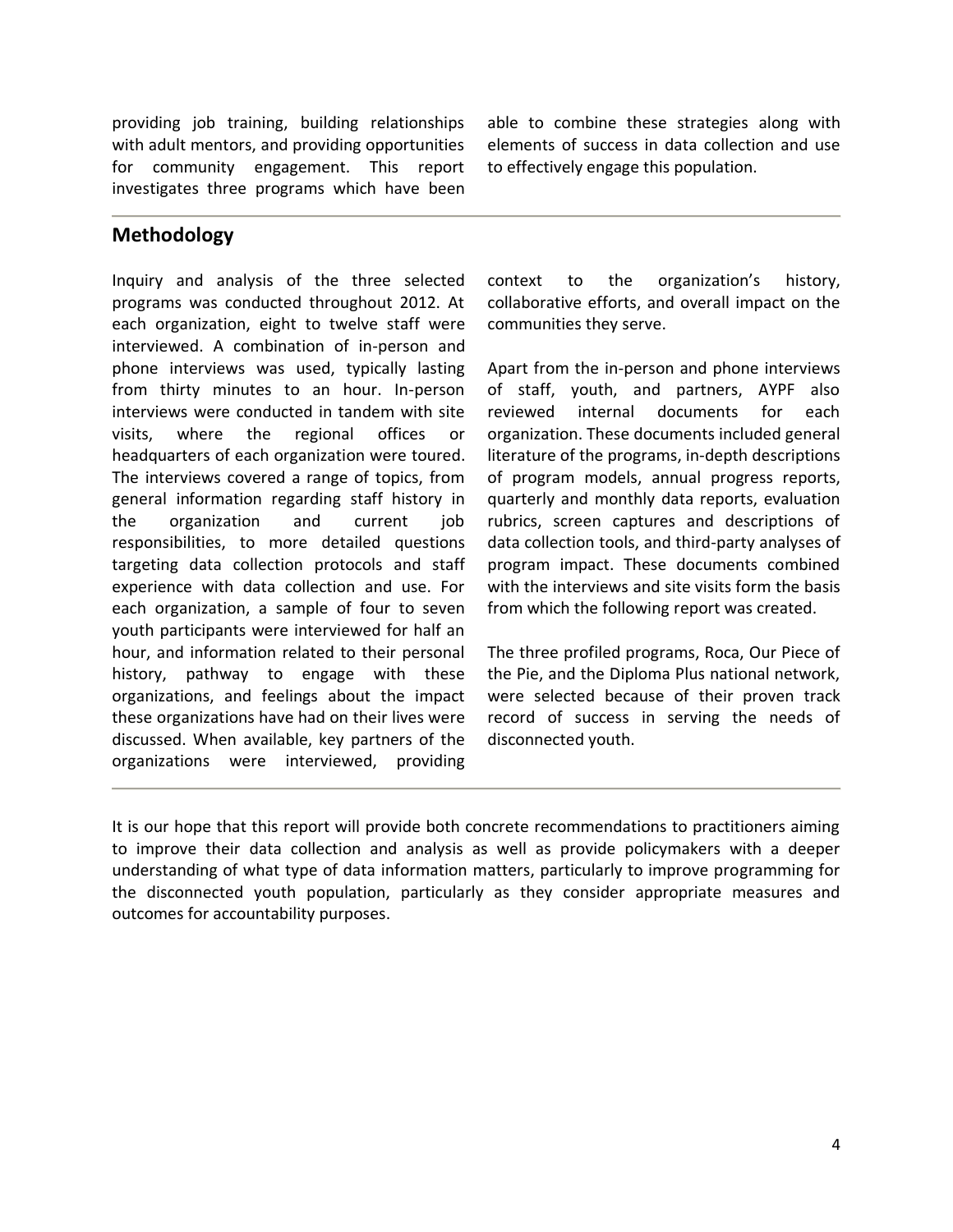# **CREATING AN ORGANIZATION-WIDE DATA CULTURE: A CASE STUDY OF ROCA**

## **Summary**

*This section presents observations from a site visit conducted by AYPF staff at Roca to examine how the organization uses data for program improvement and decision-making. These findings are drawn from document reviews and interviews with staff across the organization, key partners, as well as youth participants.*

The following summarizes our key findings from the site visit, and outlines Roca's three elements of success related to building their data culture:

- **1) Data collection is limited to information relevant to the organization's model**
- **2) Trusting relationships are established with city officials and other partners to facilitate data sharing**
- **3) A culture of accountability and continuous improvement is created at the participant and organizational level**

## **INTRODUCTION**

Roca is a non-profit, community-serving organization located in Chelsea, Massachusetts, and was founded in 1988. A pioneer, Roca was one of the first community-serving organizations in Massachusetts to adopt youth development principles, and through its intensive outreach and engagement paired with relevant programming, was an innovator in providing services to the highrisk youth population. Roca's mission has been to "help disengaged and disenfranchised young people move out of violence and poverty" through use of three key strategies: relentless outreach and transformational relationships; stage-based programming; and engagement of other institutions and organizations that serve youth.

For several years, Roca offered a range of programming options to high-risk young men and women. These services included a threeyear intervention strategy which incorporated programming in dropout prevention and recovery, leadership and empowerment, as well as supports for pregnant and parenting young women. Under the leadership of Chief Knowledge Officer $^1$  Anisha Chablani, and with the support of founder Molly Baldwin, from 2006-2011 Roca reflected upon the data it collected over the years to determine if its efforts produced the desired outcomes. This

 $\overline{\phantom{a}}$ 

analysis resulted in the decision to refocus its efforts and in 2011 its services were consolidated into Roca's comprehensive High-Risk Intervention Model, a two-year intensive intervention strategy, with two years of followup support. This new model narrowed Roca's focus to the highest risk youth who ordinarily are not served by other community organizations. The current target population includes young men age 17-24 with a criminal record, no employment history, and no high school credential, as well as young mothers.

Today, Roca employs its High-Risk Intervention Model to encourage youth and young adults to confront and overcome destructive behaviors and learn the skills needed to re-engage and

<sup>&</sup>lt;sup>1</sup> The Chief Knowledge Officer is responsible for the development and implementation of all data management strategies and procedures at Roca.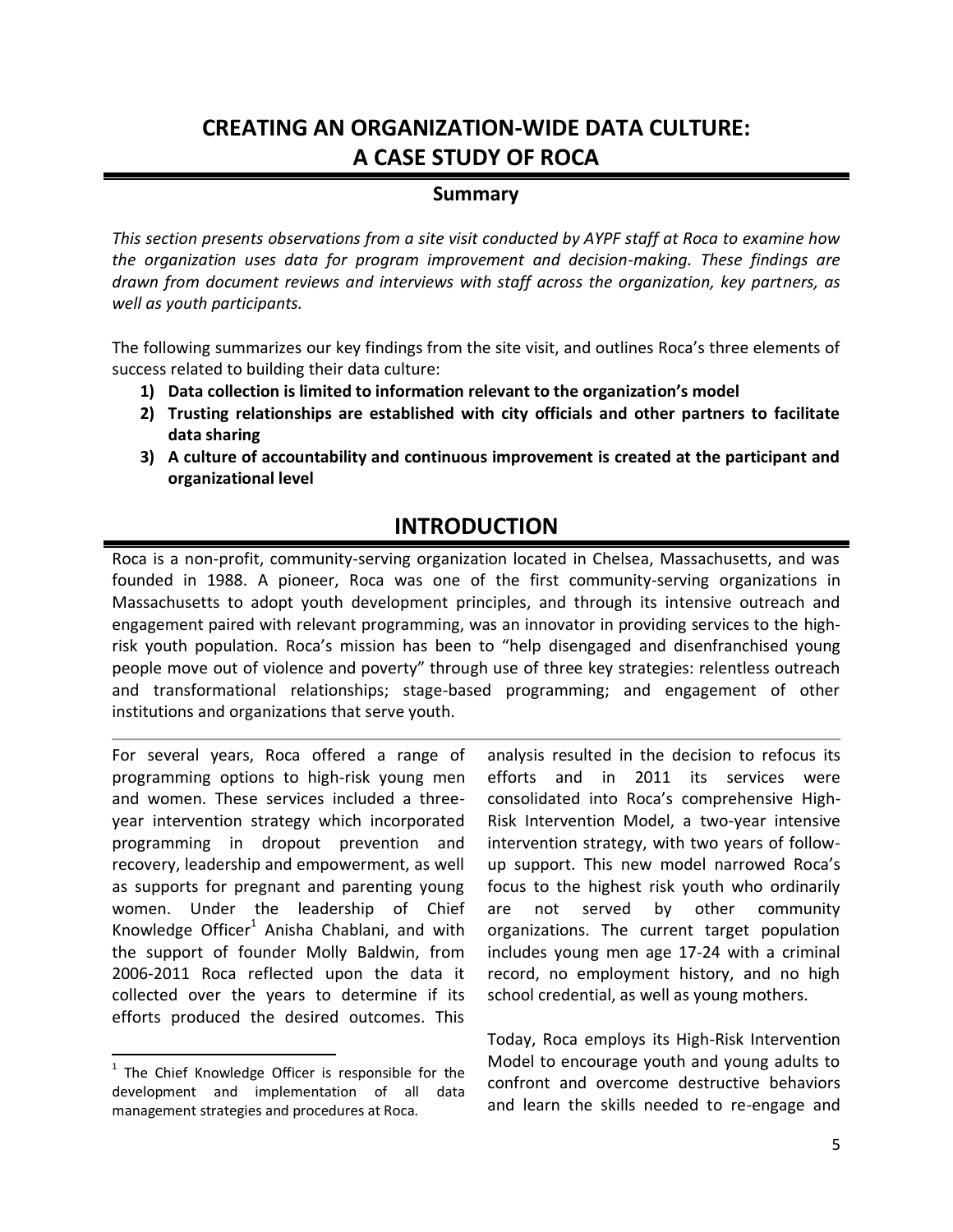succeed in society, education, and the labor market. In 2012, Roca served a total of 888 high-risk youth in the Chelsea/East Boston area, and an additional 232 youth from a secondary site opened in Springfield, Massachusetts in 2010. While there is not one dedicated source of funding for the high-risk youth population, Roca has drawn upon a combination of nearly 350 public and private funders. In the 2011 fiscal year, Roca drew in a combined revenue of nearly \$7.2 million to support its participants, staff, and programming. $^2$  Through constant refinement of its model, and its commitment to relentless outreach, Roca has produced impressive results with its High-Risk Intervention Model, clearly demonstrated through the organization's performance on its long-term goals of sustained engagement in education/employment, no new arrests, and no new pregnancies. Of Roca's 2011 graduates, 90 percent sustained employment and/or engaged in education; 86 percent had no new arrests after leaving the program; and 81 percent of the young mother population reported no new pregnancies.

#### **Refining the Roca Model**

 $\overline{\phantom{a}}$ 

While historically Roca offered a wide-range of programming to youth spanning the spectrum of risk, there was no organizational mechanism to gauge how well the model served the youth it targeted. The data available (the number of new arrests and overall job stability) indicated that Roca's model and programming had ultimately proven ineffective in facilitating real and sustained behavioral change for this large group of young people. In order to further its goal of creating greater opportunity for youth, from 2005-06 Roca began its first of several Theory of Change evaluation processes; taking inventory of promising and proven strategies to engage the high-risk, disconnected youth population, and adopting a new data system to more accurately track its impact. Roca conducted extensive research, evaluating literature spanning several fields of study, including youth development, criminal justice, and behavioral change.

Synthesizing the research, Roca concluded that if it was to truly engage with the high-risk population, it would need to specialize and narrow its focus, both in terms of its intervention strategies, as well as its target population. Drawing upon its own experience, Roca understood that perfect attendance and adherence to programming was not feasible in engaging high-risk youth, and that this population was prone to relapse. It was this insight that led Roca to incorporate the Transtheoretical Model of Behavior Change into its model refinement process. Developed by scholars James Prochaska and Carlo DiClemente in 1984<sup>3</sup>, the Transtheoretical Model recognizes that change occurs through a series of stages, and that part of this stage-wise development is the expectation of regression at some point in the process. Rather than set youth up for failure with unrealistic expectations, Roca embraced relapse as a natural and predictable step on the path to sustained behavioral change and found the Transtheoretical Model's Stages of Change useful in its model refinement. Below is a description for each of the five Stages of Change the Transtheoretical Model predicts youth to experience on their way to positive behavioral change:

 $\overline{a}$ 

 $2$  Approximately 54 percent of the \$7.2 million revenue came from government contracts, while private grants accounted for roughly 34 percent. The remaining 12 percent was distributed between donated services, special events, and income from investments.

<sup>&</sup>lt;sup>3</sup> Prochaska, James O., Carlo C. DiClemente, and John C. Norcross. "In Search of How People Change:

Applications to Addictive Behaviors." American Psychologist 47.9 (1992): 1102-14. Print.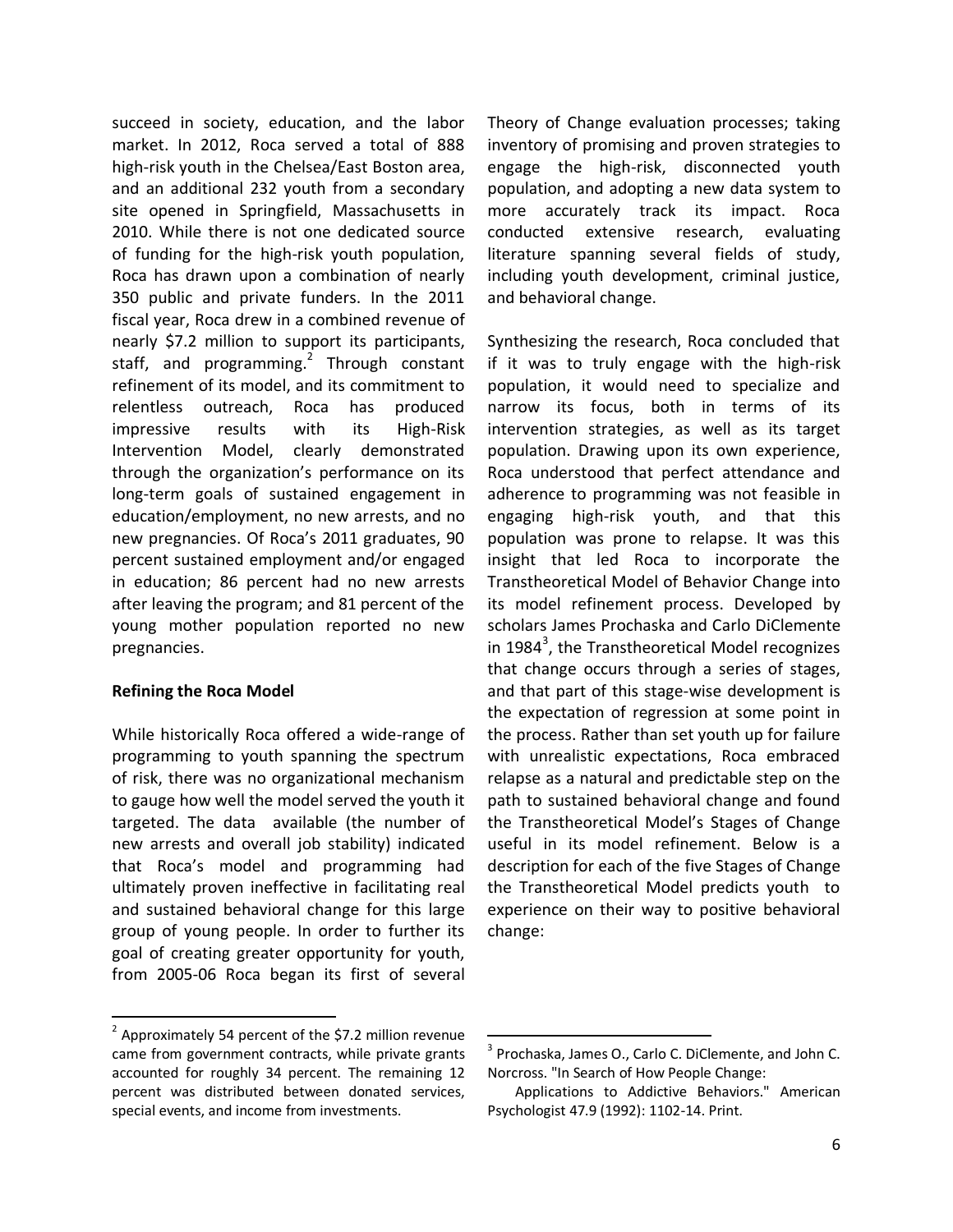- 1. Pre-Contemplation: During this stage, individuals have no intention of making changes in their behavior, and are unaware of their problems.
- 2. Contemplation: During this stage, individuals are aware of their problems, are seriously considering making a change, and are usually willing to do so within a six-month period. This stage is also accompanied by a greater understanding on the part of the individual of why he or she may wish to change his or her behavior.
- 3. Preparation: At this point in the process, individuals begin to see intervention as not just a possible idea, but a good idea, and generally take formal steps to plan for participation.
- 4. Action: This stage is the point at which individuals will modify their behavior or environment in order to overcome their problems.
- 5. Maintenance: Once an individual has experienced relapse and re-entered intervention, the final stage of maintenance can occur. At this stage, the majority of an individual's behavior will be in line with the goals they set, and he or she will actively develop and employ strategies to prevent relapse.

The Transtheoretical Model and Stages of Change informed a central feature of Roca's new model: stage-based programming. By understanding where an individual places in the five Stages and by tracking their progress, Roca staff are better able to gauge the youth's willingness to engage and thus, are better able to match a particular youth with appropriate life skills, educational, and prevocational programming. This whole process is reinforced and facilitated by Roca's youth workers, highlyskilled individuals in charge of case management. The youth workers function on the front-lines and employ motivational interviewing strategies that provide constant contact between Roca and its target high-risk youth population. This "relentless outreach" includes two to three weekly contacts with each participant in a youth worker's caseload. Each contact is catalogued in Roca's database with a detailed record of the exact time, location, and outcome of each contact, along with additional notes and personal impressions. This information, along with status regarding stagebased programming, transitional employment, and educational advancement are all recorded by youth workers. By meeting youth where they live, youth workers engage in relentless outreach, track where youth place on the Stages of Change, and help to determine the appropriate intervention strategy and programming for youth.

In addition to providing clarity to the model, Roca also sought to expand its capacity for data collection and overall organization management. In 2006, Roca implemented Efforts to Outcomes (ETO) developed by the software company Social Solutions, an online data collection and reporting system that matched its needs. Beyond simple demographics, this data system was customized to match the unique needs of Roca's High-Risk Intervention Model. Working with ETO, Roca was afforded granular control of data elements and content within the system. Youth workers are able to accurately track the contacts made with their youth on a daily basis, as well as the progress individual youth had made toward Roca's Workforce Readiness Criteria<sup>4</sup> checklist, stage-based programming, and educational baseline and follow-up assessments. Additionally, ETO allows Roca to aggregate this information to provide a large-picture view of

 $\ddot{\phantom{a}}$ <sup>4</sup> See Phase 2 section within the High-Risk Intervention Model callout box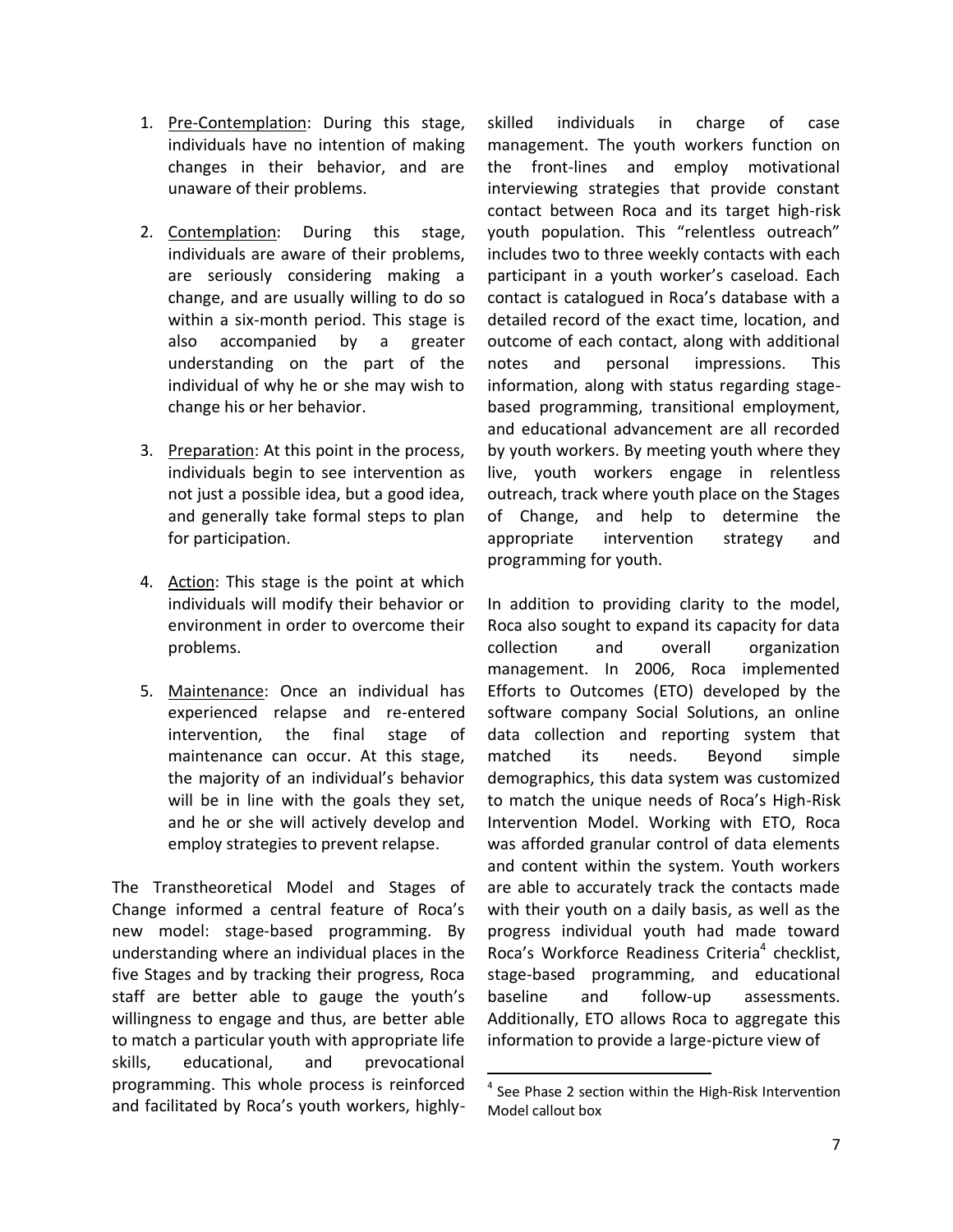the organization's overall program outcomes and enrollment data.

Since implementing its ETO system, Roca has analyzed its data, and discovered that the threeyear intensive intervention provided too long a window of engagement with the program, and actually caused some youth to regress into old habits. It appeared that youth spending around 24-28 months in Roca's model showed the greatest improvement in behavior and employment stability, and those that stayed longer tended to perform worse than others in the program.

As a result, to prevent youth from developing an over-reliance on Roca and to maintain the positive developmental momentum provided by stage-based programming, Roca decreased the length of its intensive intervention from three years to two years, with two years of follow-up. Similar data suggested that Roca's reach had been too broad, and indicated that if Roca was to focus on the population that experienced the highest levels of risk, it would be better prepared to offer more effective intervention strategies. Thus, Roca narrowed its primary population to young men, ages 17-24 with prior involvement in the juvenile justice system, no employment history, and no high school credential. In addition to this primary population, the data suggested that young mothers also benefited greatly from the High-Risk Intervention Model, prompting Roca to retain the participants involved with the Healthy Families programming for teen mothers as a secondary population. Despite narrowing its focus on a smaller population, Roca still provides guidance to youth that do not meet the highest levels of risk, and provides referrals to other community programming.

#### **Springfield Expansion**

After refining its model, and with a new desire to test its change in programming and population served, Roca undertook a replication effort in Springfield. In November of 2009, Roca received a \$700,000 Challenge Grant from Strategic Grant Partners to work with the Springfield Police Department and the City of Springfield on its new site. The Springfield location would serve young men 17-24 years of age with a criminal record, no high school credential, and with intensive intervention lasting two years. In the summer of 2010, the new location had 50 high-risk young men working their way through Roca's High-Risk Intervention Model. While Roca had carefully cultivated a strong relationship with the community in Chelsea over the course of 24 years, Springfield was a community in which Roca lacked strong ties. Without a longestablished history with the community and aware of the challenges associated with providing services to a new area, Roca partnered with two trusted organizations in the community to help with programming; the Massachusetts Career Development Institute, which provided GED programming, and the Regional Employment Board of Hampden County, which offered workforce readiness programming. For a period of time the operation was temporarily housed at the County Sheriff's Department, but in June of 2011 Roca officially opened its new building in Springfield. While Roca currently lacks data from a full two years of intervention and two years follow-up, the targeted youth in Springfield have made great strides toward sustained employment and have largely stayed out of the justice system.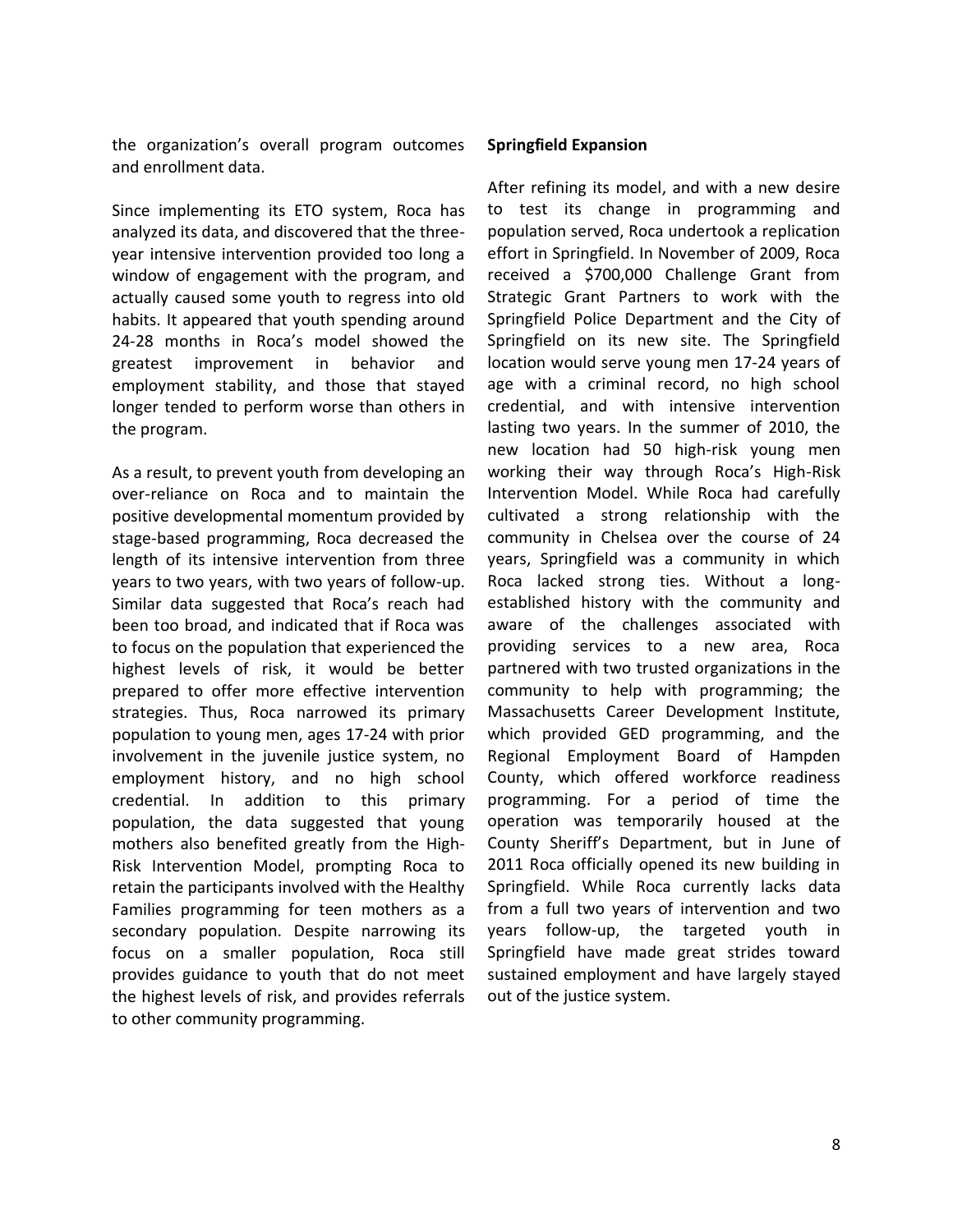## **Roca's High-Risk Intervention Model**

Using the framework provided by the Transtheoretical Model, along with the other refinements it has made, Roca operates today using its High-Risk Intervention Model. The model works to encourage both the primary young male population and the secondary young mother population to engage in transformational relationships and programming to support competency development in life skills, employment, and education. This process occurs in three distinctive phases:

### Phase 1: Engagement

Phase 1 lasts from the start of the intervention through approximately month six. During this time, youth workers will have a high-risk youth assigned to their caseload and then proceed to make a mandatory two to three weekly contacts with that individual. Over the first two months, the youth worker will determine if the individual is a good candidate for Roca and encourage them to engage in programming. After youth enroll, youth workers will introduce youth to appropriate stage-based programming and begin the process of collecting the materials needed to get them into transitional employment. In Phase 1, youth must complete a baseline educational assessment as well as develop a service plan with their youth worker to consider potential areas of behavioral change and improvement. In order to pass from Phase 1 to Phase 2, youth must have an established relationship with a youth worker for four to six months, experience a relapse in the relationship, complete the baseline assessment, and develop a service plan.

### Phase 2: Behavior Change

Phase 2 lasts from around month six to the end of the second year. During this time, youth workers will continue to contact youth two to three times per week, and youth will attend stage-based programming a minimum of two times per week. By the 18-24 month period, youth are expected to meet the attendance standards for their stage-based programming and attend two prevocational classes, which include culinary arts, carpentry, green cleaning, and cosmetology. This phase also marks the completion of Roca's Workforce Readiness Criteria, which consists of the collection of necessary documents; completion of all workforce readiness workshops; and consistent demonstration of life/professional skills. Additionally, youth will continue to engage with their educational programming and complete their involvement with their transitional employment program. In order to pass from Phase 2 to Phase 3, youth must be enrolled in the Roca model for 21-24 months, complete a follow-up to their baseline assessment, receive placement in employment, make education gains, and receive no new arrests or parole-related violations.

## Phase 3: Sustaining

Phase 3 extends two years after Roca's intensive intervention. During this time, youth will attend stage-based programming as needed. While continued contact with their youth worker is a part of the program throughout all three phases, the frequency of contact begins to decrease. By month 27 contact is reduced to two times per week, one time per week at month 30, two times per month at month 36, and by month 48, contact between youth worker and youth will have decreased to once per month. It is also expected that around the  $30<sup>th</sup>$  month of the model, youth will have been consistently employed for six consecutive months.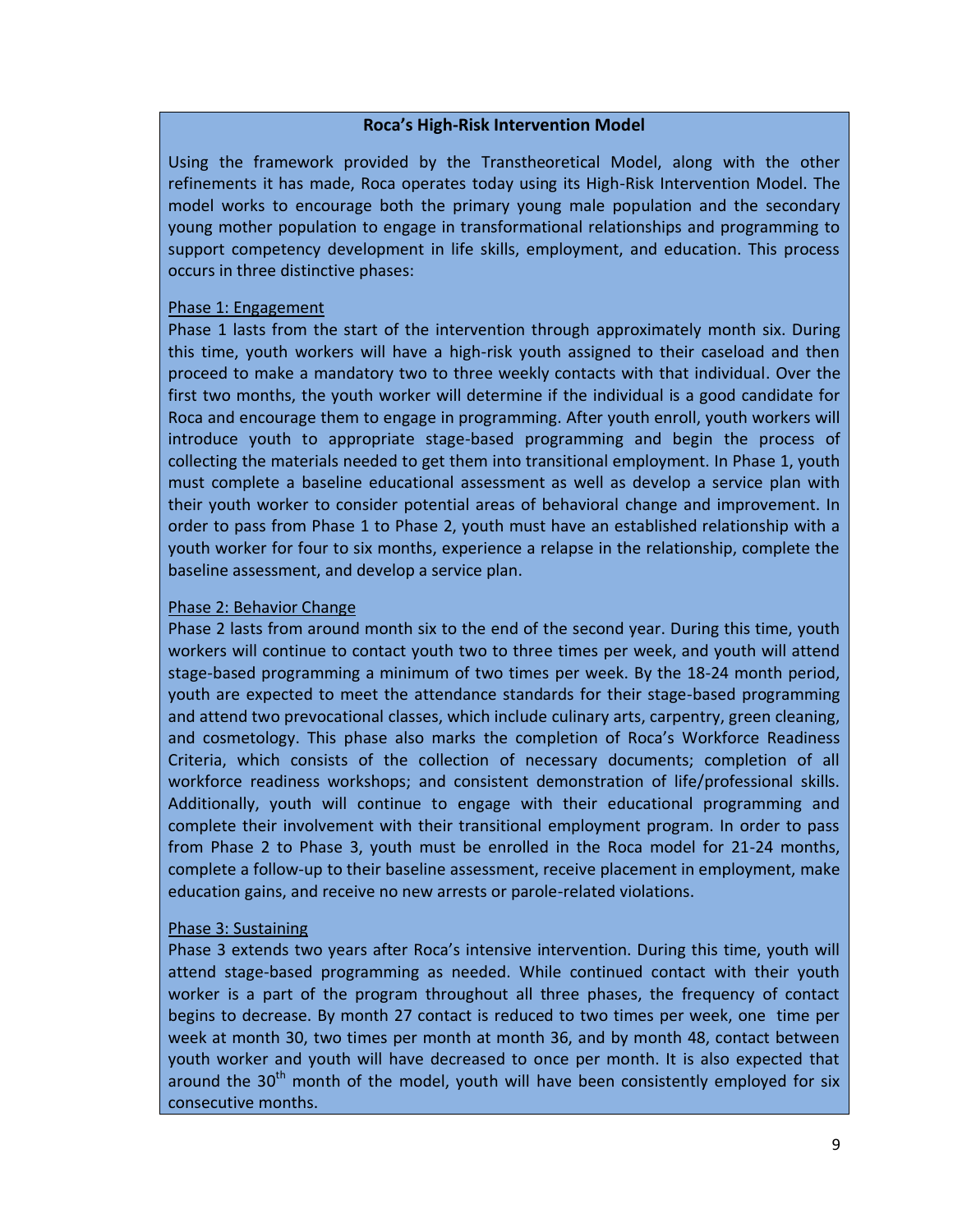## **Elements of Success at Roca**

In transitioning from an organization providing multiple services to a broad range of youth, to a data-driven organization that utilizes evidence to inform program improvement with a tight focus on serving certain at-risk youth, Roca provides valuable lessons for practitioners and policymakers. Study of the Roca model has revealed three key elements leading to its effective data culture:

- **1) Data collection is limited to information relevant to the organization's model**
- **2) Trusting relationships are established with city officials and other partners to facilitate data sharing**
- **3) A culture of accountability and continuous improvement is created at the participant and organizational level**

## **Element of Success #1 Data collection is limited to information relevant to the organization's model**

The adoption of ETO in 2006 brought about several changes to the way Roca managed internal processes. By working with Social Solutions to build a custom database, Roca was able to create a system with data elements that mirrored its High-Risk Intervention Model. With front-line staff providing constant, up-to-date information regarding the status of each participant's progression along the Stages of Change and three phases, Roca has successfully developed a useful, relevant tool for youth and staff. Using their customized data system, Roca staff is able to track both benchmarks for individual youth, such as attendance in stagebased programming and placement in transitional employment, as well as substantive outcomes for the entire Roca cohort, such as employment retention and educational attainment.

Roca supports the maintenance of a useful and effective database through its exclusion of data not relevant to its High-Risk Intervention Model. In developing and refining its ETO system over the past six years, Roca has been unwavering in its stance regarding data elements and has employed a policy to, as much as possible, only house data that is in line with its High-Risk

Intervention Model. When addressing issues of funding, customization of ETO enables Roca to provide reports to funders based on existing data collection, rather than attempting to collect data solely for grant proposals and status reports. Drawing upon data collected for its short term (progress through Stages of Change $^5$ and positive behavior change), intermediate (employment retention and educational gains), and long-term outcomes (employment retention and rate of recidivism), Roca is capable of providing funders a complete view of its impact on youth, while at the same time, preserving ETO as a valuable and functional database for staff.

#### **Element of Success #2**

 $\ddot{\phantom{a}}$ 

**Trusting relationships are established with city officials and other partners to facilitate data sharing**

One of Roca's greatest assets in its attempt to successfully transition youth away from prison and toward education and sustained employment is its commitment to engaging other institutions and organizations which work

<sup>&</sup>lt;sup>5</sup> As measured by progress through the three Phases of the High-Risk Intervention Model (see callout box).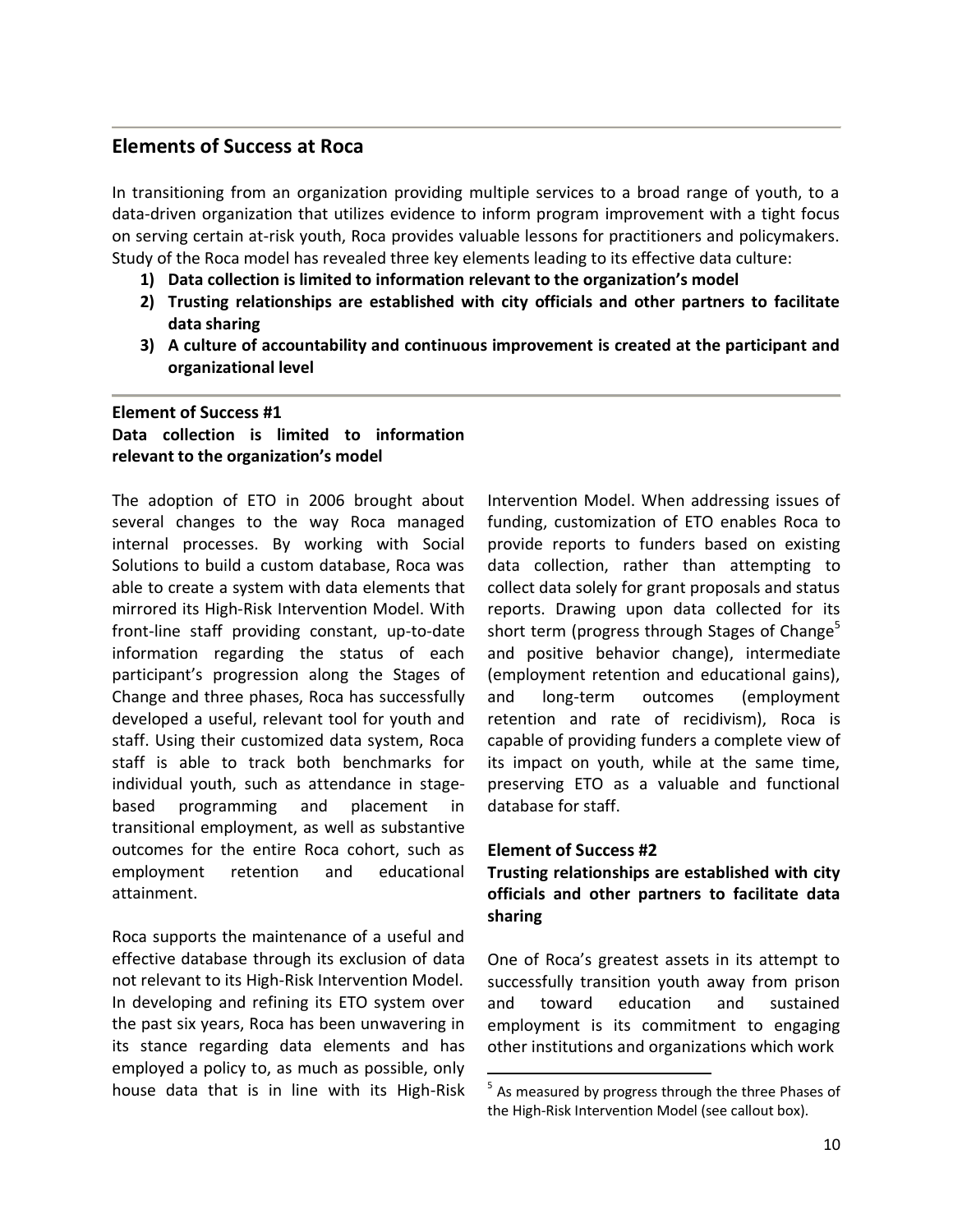closely with the very high-risk youth population. Since its beginnings, Roca has developed a strong relationship with city officials and has forged ties to institutions which consistently interact with high risk youth, most notably the Chelsea Police Department.

Over the past 24 years, Roca has developed a unique working relationship with the Police Department in Chelsea. Both organizations have worked in tandem to provide services to the highest risk youth, providing mutual support and sharing information whenever possible. Chelsea's decision to partner with Roca for the Massachusetts Safe and Successful Youth Initiative (SSYI) is just one example highlighting the strength of this partnership (see callout box). Roca had become such and important part of the Police Department, and vice versa, that the historic, yet informal partnership between the two organizations was formalized with a portion of the SSYI funds allocated to hire a Lieutenant at the Chelsea Police Department to oversee programming and act as a full-time point of contact between Chelsea and Roca. As liaison, the Lieutenant communicates with Roca on a daily basis and works directly with Roca's Director of Programming. A primary function of this collaboration is to build upon supportive efforts of the past, and to use Police Department data and information to help Roca identify potential candidates for the 100 SSYI slots. Once an individual is identified as a "proven-risk" male who is living within Chelsea city-limits and has no record of prior involvement with Roca, the Chelsea Police Department releases the name and contact information to Roca.<sup>6</sup>

 $\overline{a}$ 

With a list of pre-screened youth, Roca then attempts to engage with these young men through the outreach of a "roamer." Roamers work in tandem with youth workers as the first line of engagement and utilizing their connections in the community, travel in vans to make initial contact with high risk youth.

## **The Massachusetts Safe and Successful Youth Initiative**

The Massachusetts Safe and Successful Youth Initiative (SSYI) was launched by Governor Deval Patrick in May of 2011 and was designed as a comprehensive strategy aimed at decreasing youth violence in the Commonwealth. In October of the same year, 11 communities (Boston, Brockton, Chelsea, Fall River, Holyoke, Lowell, Lynn, New Bedford, Springfield, and Worcester) were awarded a total of \$9.7 million in grants, attained through a combination of public and private funding. These funds were given to programs in the 11 communities and focused on four key areas for "proven-risk" youth with a history in the juvenile or adult justice system: deterring youth impacted by violence, especially young men age 14-24; creating more peaceful communities; facilitating community reentry for offenders; and getting guns off the streets. In December of 2011, the City of Chelsea received a \$900,000 grant from the initiative. These funds were to cover the programming and infrastructure necessary to provide 100 proven-risk young men living in Chelsea with the support necessary to move away from crime and toward stable employment.

As data is collected regarding the progress of these youth, it is entered into the ETO database by the youth workers. With data shared in both directions, the police are given full-access to the ETO data of Roca participants covered by SSYI funding, while the Lieutenant monitors their progress. The partnership calls for trust on both

<sup>&</sup>lt;sup>6</sup> While due to legal reasons community-serving organizations are typically not allowed access to the criminal files of their participants, Roca's Director of Programming and Chief Knowledge Officer are considered subcontractors to the Police Department and are granted access to that information.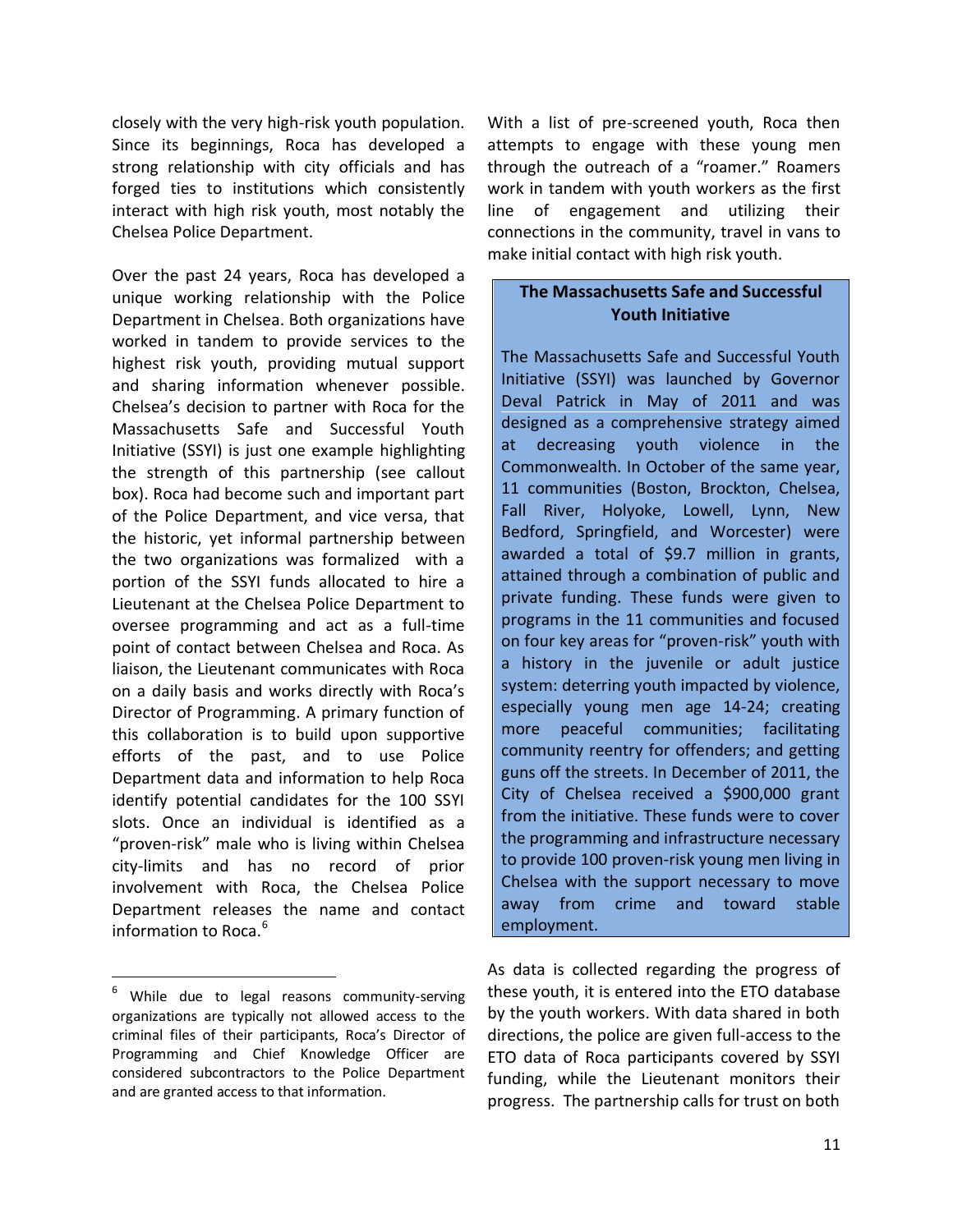sides of intervention. While all decisions regarding programming and intervention rest solely with Roca staff, the Chelsea Police Department offers Roca any additional resources available to provide comprehensive, 360-degree support for proven-risk young men.

The City Manager is also heavily invested in Chelsea's partnership with Roca. Devoting time each week, the City Manager is in constant contact with staff and enjoys a strong relationship with Roca. The communication between Roca and the City Manager has been developed over time and, by design, is largely informal. Rather than sharing data on individuals, the City Manager shares information about needs, relationships, and opportunities that exist within the community. In this manner, the City Manager acts in more of an advisory role, providing valuable insight into upcoming legislation, administrative priorities, and best practices. Similarly, Roca shares its insight with the City Manger on issues they learn about through engaging with the community and provides periodic updates on the state of its participants and program.

#### **Element of Success #3**

## **A culture of accountability and continuous improvement is created at the participant and organizational level**

Roca's intentional shift toward an organizational culture of rigorous data collection and analysis has occurred gradually over time, with great care taken by founder Molly Baldwin to provide a smooth transition, ultimately leading to staff buy-in. When first transitioning to more deliberate use of data tools, Baldwin ensured that all staff were trained in the use of ETO and were given a full tutorial on its functionality and purpose within the organization. By including all staff in the process and providing extensive training along with its year-round professional development, the change to a data-driven culture was viewed as a way to advance the

organization's capacity for using data at all levels. Since the transition, all new staff members are given similar mandatory training on ETO and data entry.

ETO has also proven useful in providing insight about the appropriate programming and intervention strategies for individual youth. Because Roca customized ETO to align precisely with its High-Risk Intervention Model, it can easily map the trajectory of a given participant through his or her stage-based programming. This data provides useful information to youth workers and is assessed on a weekly basis during youth worker supervision meetings. In supervision, youth workers meet with Supervisors to discuss their caseload and review the contacts made with youth, along with information regarding the stage-based programming, transitional employment, and educational advancement of each participant. Using this information, youth workers and supervisors work together to make decisions regarding any changes in programming necessary for participants. Additionally, youth workers discuss any challenges they have had in engaging particular youth and with their supervisors, brainstorm potential strategies to better connect the participant to Roca.

The ETO database not only enables Roca to track the long-term outcomes of individual participants, it also is a tool used for comprehensive performance management of staff and further fosters a culture of accountability. While in the past it was difficult to understand the impact of individual youth workers on broader youth outcomes, ETO allows for aggregated reports of a youth worker's entire caseload. During weekly supervision, youth workers review this report with their supervisors and review performance benchmarks, including timely data entry, as well as consistent contact with youth in their caseload. Youth workers also undergo a similar evaluation on a monthly basis, as well as a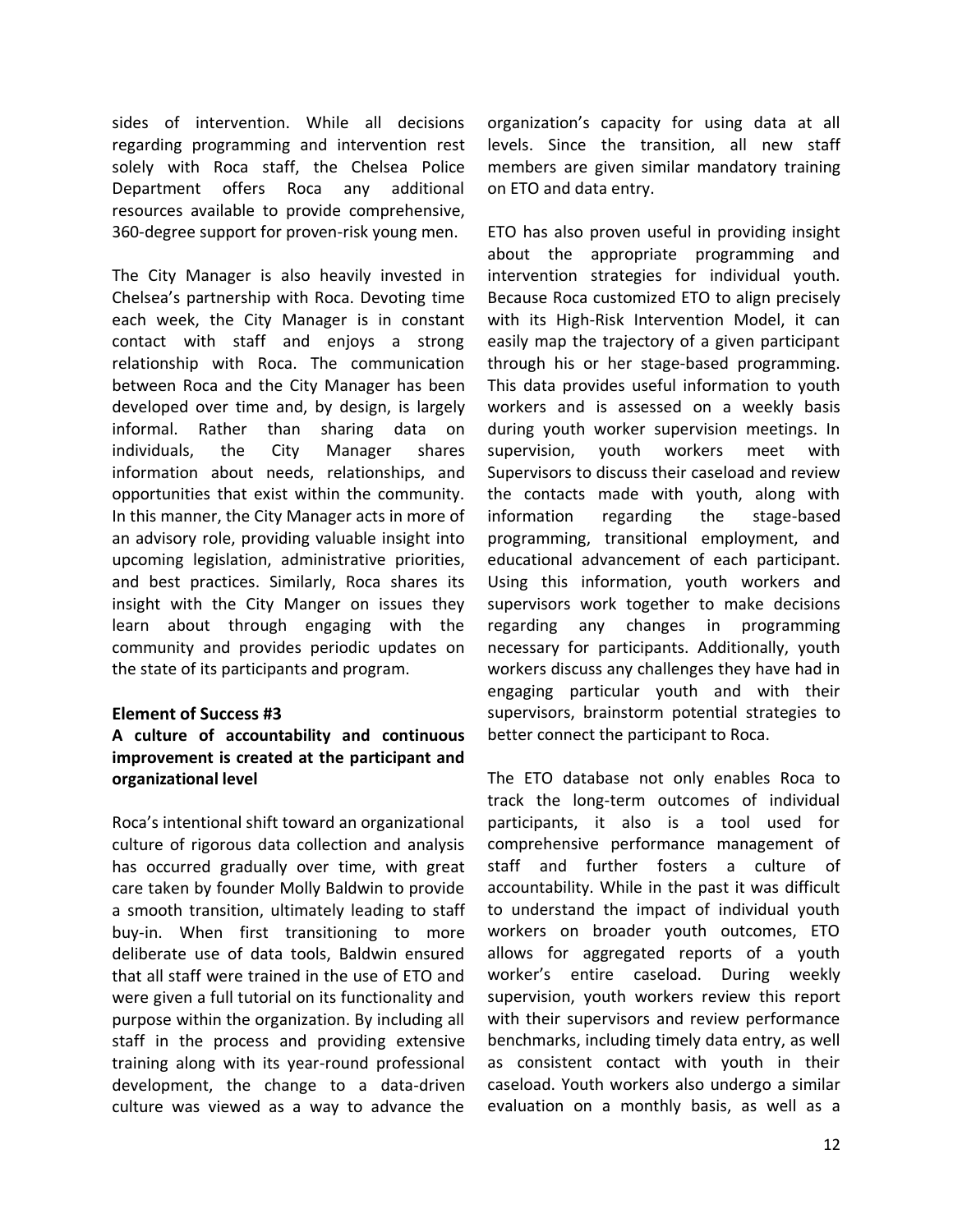cumulative annual review, in which larger trends in their caseload can be observed.

At the organizational level, Roca supports its goal of continuous improvement through quarterly, as well as annual reports on the effectiveness of its programming. These reports are generated using the ETO software and contain information regarding the entire cohort of participants engaged in the High-Risk Intervention Model, including demographics, attendance records, progress through the Stages of Change, overall employment retention and arrest figures, as well as educational gains. These findings are formally presented to Roca's Board of Directors at their quarterly meetings. Staying true to its data culture, Roca dedicates one of its quarterly meetings each year to solely discuss the outcomes of Roca staff, supervisors, youth workers, and youth. In addition to providing valuable insight into progress and areas of improvement, Roca also utilizes its ETO data to provide customized reports to funders, including accountability reports for SSYI funding.

Data collected from the youth worker supervision and quarterly organization-wide reports is used by Roca to inform decisions regarding both program offerings, as well as staff professional development. By aggregating data and by tracking trends in arrests, sustained employment, and other shifts in youth behavior, Roca is able to determine how many youth there are at each of the five Stages of Change. This enables Roca to accurately project both the required number and content of program offerings, creating stage-based programming tailored to the needs of the youth in real time. This information is also extremely useful when considering professional development for staff. In addition to quarterly trainings, each month Roca engages staff in topical trainings lasting three hours, led by a combination of Roca staff and an outside consultant. The information obtained from youth worker supervision and subsequent feedback provides insight into the needs of the group, which allows topics to change based on the issues and challenges faced by staff. Topics and structure of these meetings have included a wide-range of issues, from training in substance abuse and teen pregnancy, to youth development, and even motivational interviews. By creating customized professional development opportunities for staff based on data, youth workers are aptly prepared to address specific issues, resulting in stronger overall intervention for youth.

## **Data Challenges at Roca**

As Roca continues to evolve and utilize its data system for program improvement, the organization also continues to build the capacity of its entire staff both for data collection and data use. For youth workers, Roca has implemented a daily data entry requirement in order to capture youth contacts and to ease the potential burden associated with weekly or monthly inputting sessions. Although this change required youth workers to manage their time accordingly, it has also provided youth workers a deeper understanding of the

connection between their daily inputs and desired outcomes. Youth workers are able to access customized reports within the data system that provide them with a greater understanding of a youth's predicted trajectory as well as insights used to consider the appropriate next step. With the correct combination of support and training, youth workers are growing in their ability to more deeply understand the data collected and to use it as a tool for their own continuous improvement, as well as helping to support Roca's desired outcomes.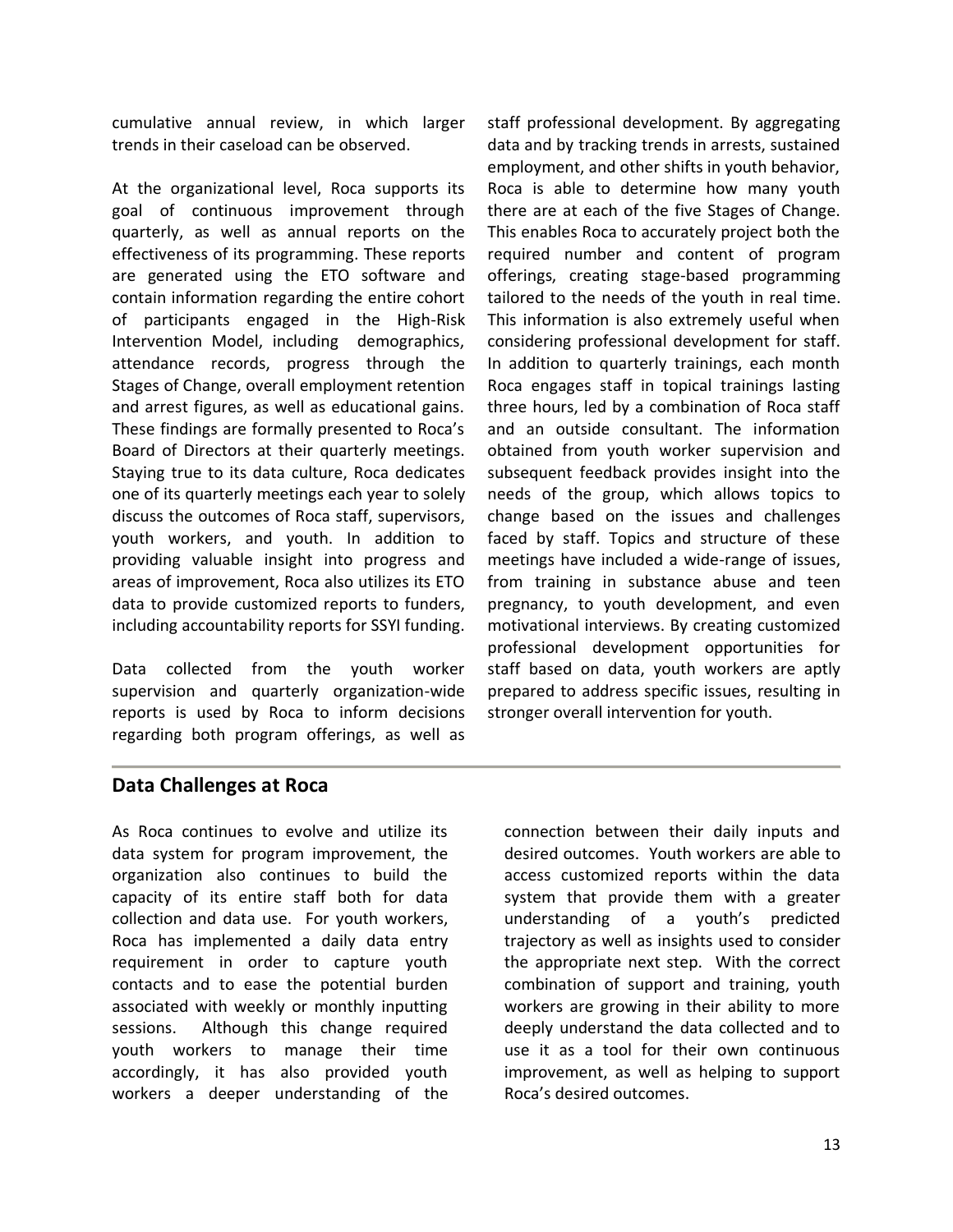For Supervisors and senior management, the increased flow of daily information has changed their responsibilities for both youth worker supervision and program management. Supervisors are now able to spend less time overseeing data entry and more time coaching youth workers to ensure they understand the data. Acting as a guide through the weekly meetings allows the

Supervisors to determine how the data can be most useful in charting a course for each young person, and to provide a more holistic perspective on their caseload. With Efforts to Outcomes becoming a daily tool across the organization, both Supervisors and senior management have been required to spend more time building the capacity throughout the organization for daily use, rather than simply when information is requested.

## **Roca's Future Plans**

While Roca has made great strides to improve the lives of youth in Chelsea and Springfield, the organization recognizes there is more work to be done. Building upon its success, Roca plans to increase services offered at its site in Springfield. Since opening its secondary location in 2010 with 50 youth, Roca has surpassed its goal to increase its services in Springfield to 180 youth served by the close of 2012, and is well on its way to meet its goal of 250 high-risk young men by 2014. Roca will continue to monitor the progress of both its sites and, as always, will be paying close attention to both the short-term benchmarks and long-term outcomes of youth in programming.

Roca also plans to continue with a third-party evaluation of its model. In December of 2011, Roca hired the policy research organization Chapin Hall to conduct an extensive study on Roca's impact. This study, the first part of which is due fall 2012, will be a formal implementation report of the new High-Risk Intervention Model. Implementation of the model will be tracked over the next several years. In addition, Chapin Hall has started work on separate cost-benefit analysis of the Roca model and will review and compare public data to participant outcomes to inform an impact evaluation set for 2014.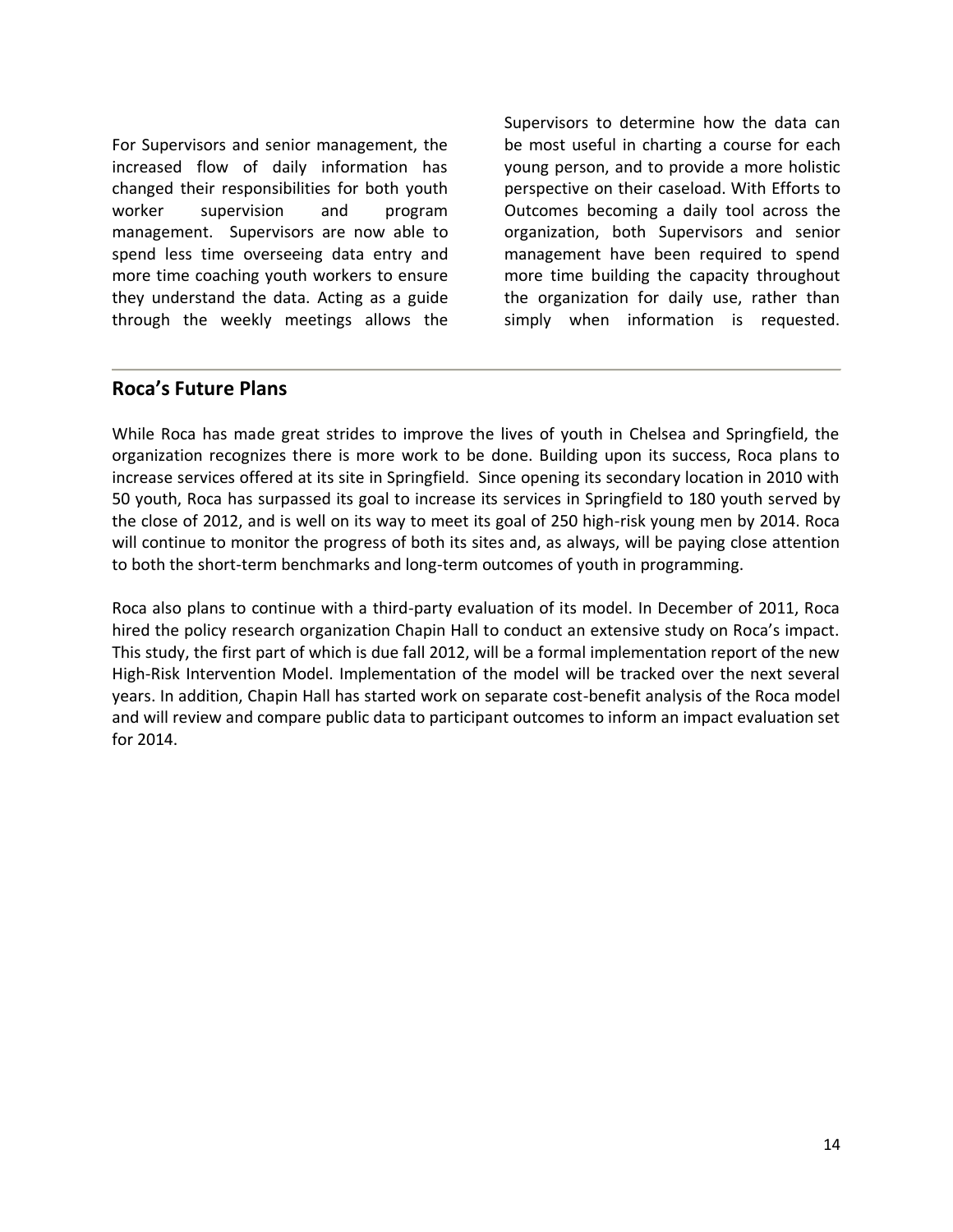# **BUILDING THE CAPACITY FOR DATA USE: A CASE STUDY OF OUR PIECE OF THE PIE**

## **Summary**

*This brief presents observations from AYPF's case study of Our Piece of the Pie. The purpose was to examine how the organization uses data for program improvement and decision-making. These findings are drawn from interviews with staff at every level of the organization, key partners and funders, as well as youth participants.* 

The following summarizes our key findings from the site visit, and outlines Our Piece of the Pie's four elements of success that contribute to the organization's success in building capacity for data use:

- **1) A Theory of Change that deliberately maps program activities to indicators of short and intermediate outcomes**
- **2) An organization-wide commitment to data use that depends on a robust data system and consistent data collection**
- **3) The ability to effectively report relevant outcomes for internal and external use**
- **4) A human capital development strategy that aims to support the ongoing learning needs of staff, with a focus on performance management**

## **INTRODUCTION**

Our Piece of the Pie (OPP), in Hartford, Connecticut, has a long history of providing a range of academic, workforce and youth development services to help youth prepare for high school graduation, entrance into college, and sustainable employment. OPP was founded in 1975 as a local community services organization, then called South End Community Services, and has evolved over its 37 years into an organization focused exclusively on improving young people's outcomes in education and employment. President/CEO Bob Rath took the helm in 1994, joining the organization from a background in criminal corrections. Under Rath's leadership, the organization was rebranded and renamed and has since transformed into a robust multi-service, youth-serving agency with an annual budget of \$5 million that in 2011-2012 served 853 youth in its signature Pathways to Success program.

OPP provides programs for youth from age 14 through 24, with a particular focus on the over-age and under-credited population at risk of not graduating from high school or finding sustainable employment without support. In order to provide well-targeted and differentiated services based on youths' needs, OPP has identified four cohorts, or "pathways," within the population served: out-of-school youth with no diploma; in-school youth who are at risk of dropping out; in-school youth who are on track for graduation; and the "postsecondary pathway" composed of youth who utilized OPP services and who have graduated from high school.

Our Piece of the Pie has achieved several compelling outcomes that demonstrate their success in engaging youth in pathways to graduation and careers. Based on 2012 data of youth enrolled in OPP, 88 percent were eligible to obtain a high school credential compared to 60 percent in Hartford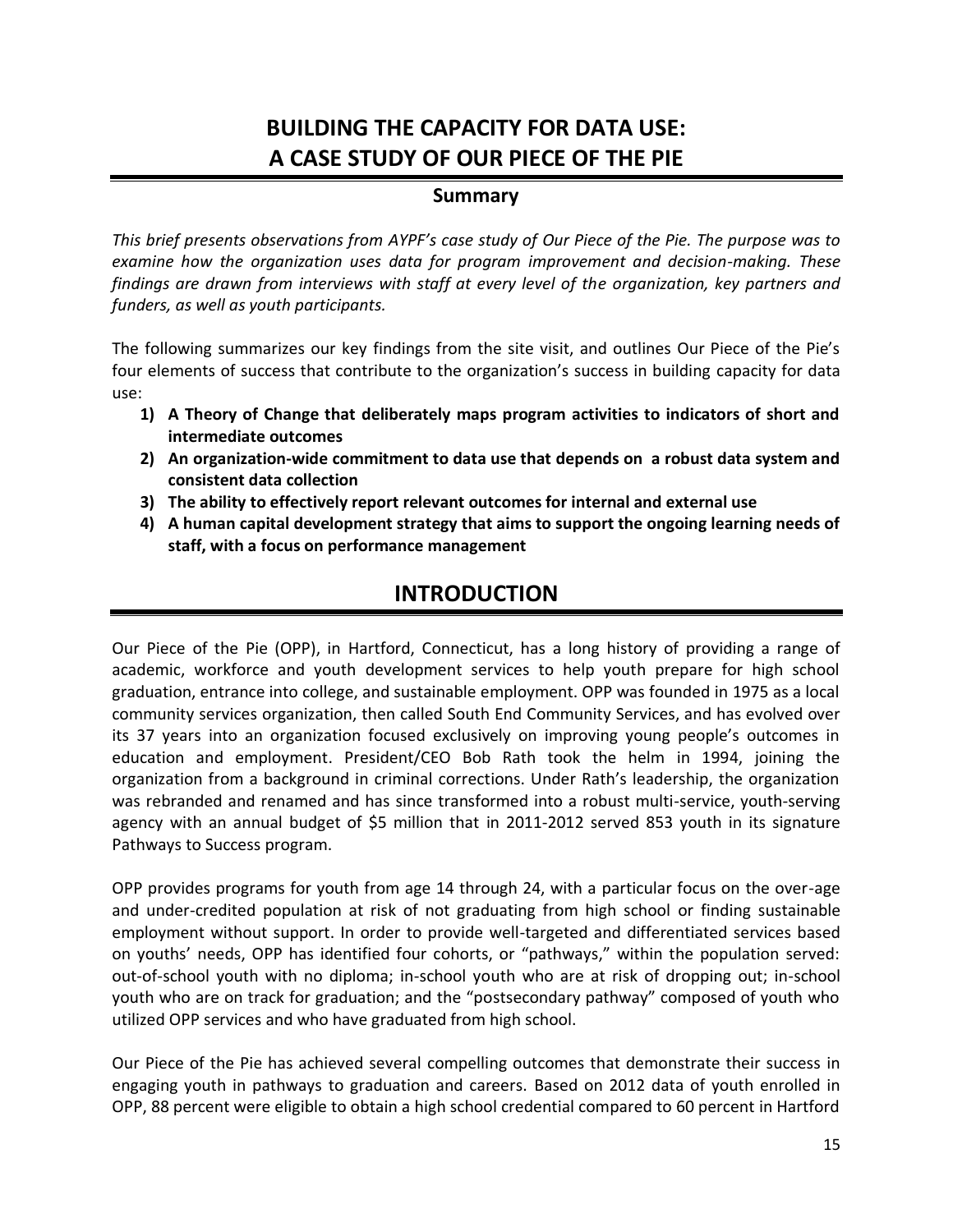Public Schools. Additionally, 76 percent of OPP participants eligible continue to some sort of postsecondary education, and 65 percent who obtain employment assistance retain jobs for 12 months or longer.

## **The OPP Model**

The service model at Our Piece of the Pie is delivered through the Pathways to Success program, which consists of five service areas:

- Youth Development Services: Every youth receiving services through OPP is assigned a Youth Development Specialist who serves as a case manager responsible for helping create a youth development plan, facilitate referrals to services both within and beyond the organization, and ensures that each youth develops a relationship with a caring adult to serve as an advisor and advocate. This relationship is the cornerstone of the model.
- Youth Business: These services include training in pre-employment skills for younger youth aged 14-16, through a setting and curriculum that is entrepreneurial and focused on art, music and carpentry.
- **Employment Services: Youth ages 16 and older are provided with career development and** competency training that leads to an internship or paid employment.
- Educational Services: These services provide online options and tutorials for credit retrieval and college preparation coursework through online tools (Web2020 and Ped Foster), as well as postsecondary awareness programming, including college tours.
- Vocational Services: Youth who have received a high school diploma or GED may access career-focused training in specific professional skill areas such as Office Technology or customer service certification.

The Pathways to Success program is offered in three different settings: in the community, in high schools, and in community colleges. OPP manages Opportunity High School, a public high school run in collaboration with the Hartford Public Schools serving an over-age and under-credited population that has not been successful in traditional school settings (see textbox at end of section). As a result of its success implementing the Pathways to Success service model in Hartford, OPP has undergone an expansion effort to operate its Pathways program in the community in Norwich, CT and in the high school setting in Bloomfield, CT.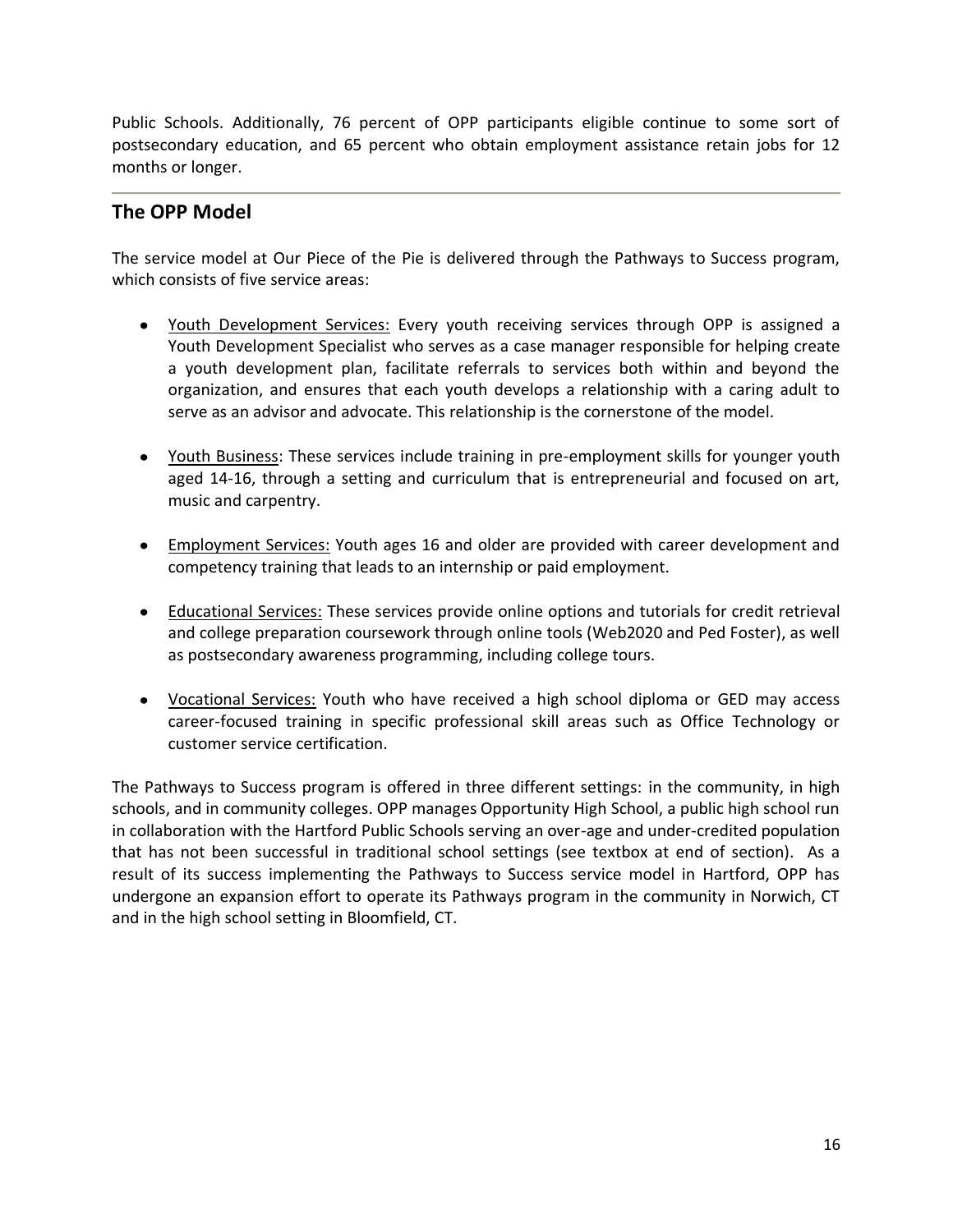## **Elements of Success at OPP**

Our Piece of the Pie is exemplary in several respects related to using data to improve outcomes for youth. The following are the core elements that contribute to the organization's success in building capacity for data use:

- **1) A Theory of Change that deliberately maps program activities to indicators of short and intermediate outcomes**
- **2) An organization-wide commitment to data use that depends on a robust data system and consistent data collection**
- **3) The ability to effectively report relevant outcomes for internal and external use**
- **4) A human capital development strategy that aims to support the ongoing learning needs of staff, with a focus on performance management**

 $\overline{a}$ 

### **Element of Success #1**

**A Theory of Change that deliberately maps program activities to indicators of short and intermediate outcomes**

OPP has honed its focus on the outcomes and indicators of progress that contribute to youth success. The interim and long-term outcomes at the center of OPP's service delivery model are clearly articulated in the organization's Theory of Change and measured through OPP's data system.

The academic, youth development and workforce outcomes identified in OPP's Theory of Change focus on a set of short-term outcome, tiered intermediate term outcomes based upon period of engagement with a youth, and desired ultimate outcomes. Each group of outcomes includes measures for participants in all of the service areas offered at OPP.

The short-term outcomes include satisfactory high school performance; satisfactory college performance; increased career competency skills; increased internship skills and performance; satisfactory performance in youth business program; and participation in life skills training.

Intermediate outcomes track the milestones of youth participants as they progress through OPP's programming. The intermediate outcomes include annual grade promotion or completing GED components; completed Career Competency Development Training; successful completion of internship: successful completion of youth business program; increase in life skills; award of high school diploma or GED: and satisfactory performance for 90 days in parttime job.

Given its dual focus on educational attainment and job placement, OPP also tracks award of postsecondary credential (Bachelor's degree, Associate's degree or Vocational Certificate) and youth gainfully employed for 2 years (earned \$21,000 for single household) as its desired ultimate outcomes for youth participants.

Our Piece of the Pie uses the Efforts to Outcomes (ETO) software to track participant data<sup>7</sup>. Direct service youth workers are responsible for documenting a full range of inputs and activities that, over time, can

 $7$  Efforts to Outcomes is a web-based case management system by Social Solutions, known to be highly customizable, broadly used by social service organizations to collect a range of data.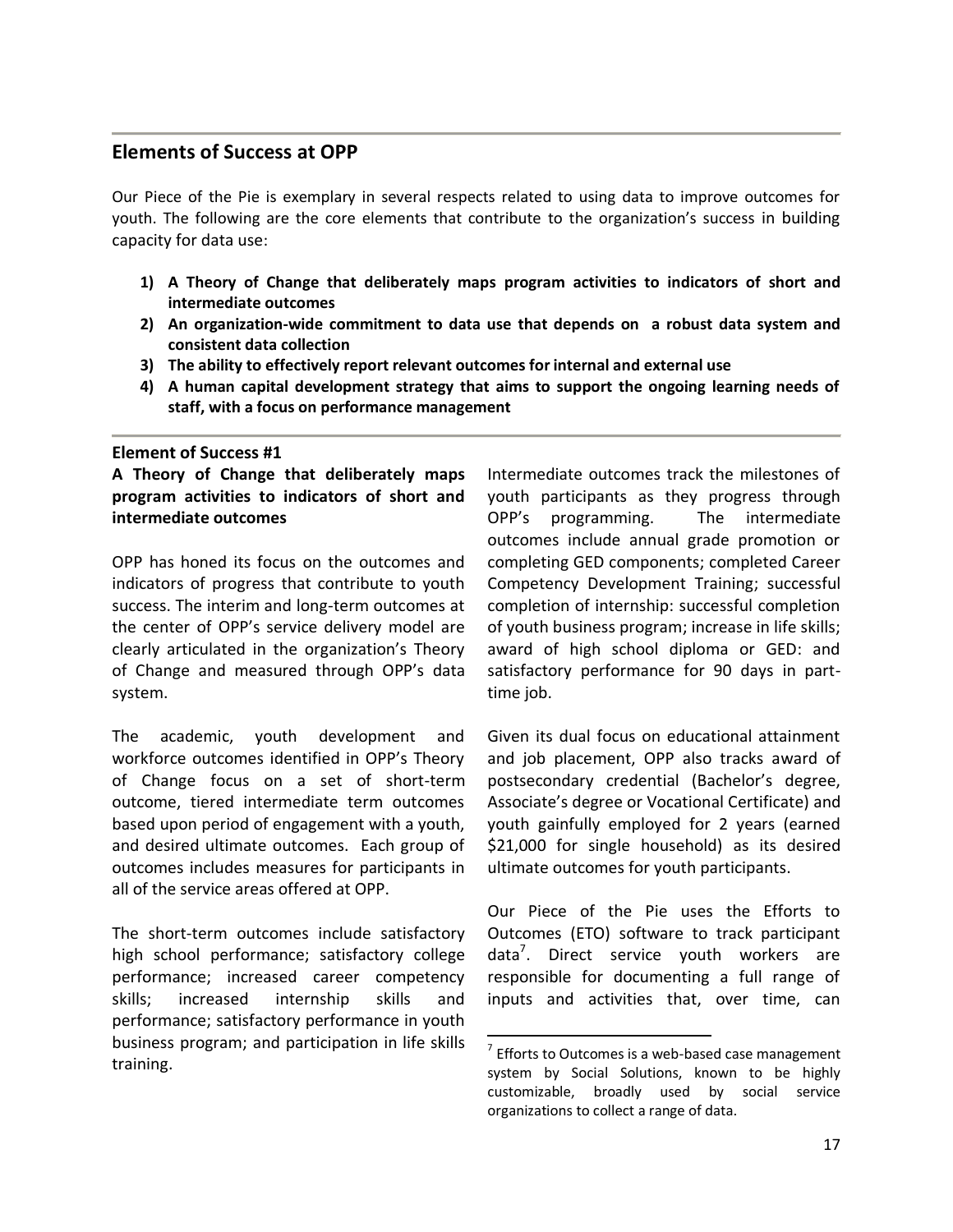contribute to short or long-term success (as defined by OPP's Theory of Change). Youth Development Specialists record participants' program activities, such as credit retrieval coursework, attendance at pre-employment classes, or college awareness programming. Additionally, as the supportive relationship with the Youth Development Specialist has been found to be critical to youth engagement, these youth workers at OPP are responsible for documenting each contact they have with individual participants in ETO. The wealth of information collected ties into OPP's Theory of Change, which links programming and activities provided to specific youth categories with the expected interim and long-term outcomes. Staff works to understand a participant's progress toward desired outcomes by analyzing these programmatic inputs in combination with continued contact with their Youth Development Specialist.

Though there has been significant groundwork laid by the organization to understand what markers of progress are important to fostering successful outcomes, the work to refine these indicators continues. A sizeable investment from a local family foundation has enabled a three-year project to build OPP's internal evaluation capacity. The major purpose of the investment is to conduct a third-party formative evaluation of OPP's Pathways to Success model, which the organization hopes will validate the implementation process and data used at OPP to link programs and outcomes. To manage this evaluation process, OPP created a new position, Senior Director of Research and Organizational Performance. Sean Seepersad, recently hired in this position, is working to assess the current data system's capacity and to determine how to best improve the data collection and analysis. The starting point for this project is to create a detailed logic model to further articulate the organization's short, intermediate, and longterm goals and outcomes. The Research Director is also working toward using outcomes tracked by ETO to determine what short- and intermediate-term measures are the most valid indicators of progress.

#### **Element of Success #2**

**An organization-wide commitment to data use that depends on a robust data system and consistent data collection**

OPP has an organization-wide commitment to using data not only to track and report individual and aggregate outcomes, but also to foster a culture of continuous improvement that hinges on a strong data system. An initial push toward building a data reporting system occurred in 2000 when OPP received funding as part of a \$23 million grant from the U.S. Department of Labor to implement the Youth Opportunity (YO!) program in Hartford over the following 6 years. The Federal Youth Opportunity Grants grew out of the 1998 Workforce Investment Act (WIA) authorization and aimed to bolster other local efforts to help youth in the transition to adulthood, with the goal of producing a community-wide impact. OPP was selected as the community-based partner in Hartford for delivering services to help youth find better jobs and increase their educational attainment. The YO! Program, which blended case management services with educational support and job-readiness training, had certain reporting requirements that challenged the city of Hartford to build a data reporting system in order to comply with these stipulations.

For the YO! Grant, the U.S. Department of Labor built a specialized data management system for OPP to use throughout the city of Hartford. This data management system was transitioned to an ETO platform in 2006, and remains hosted by the city of Hartford. Today, OPP continues to use this ETO system and it is used for data management across all programs at OPP. An advantage of a data tracking platform hosted by the city is that public partners can access data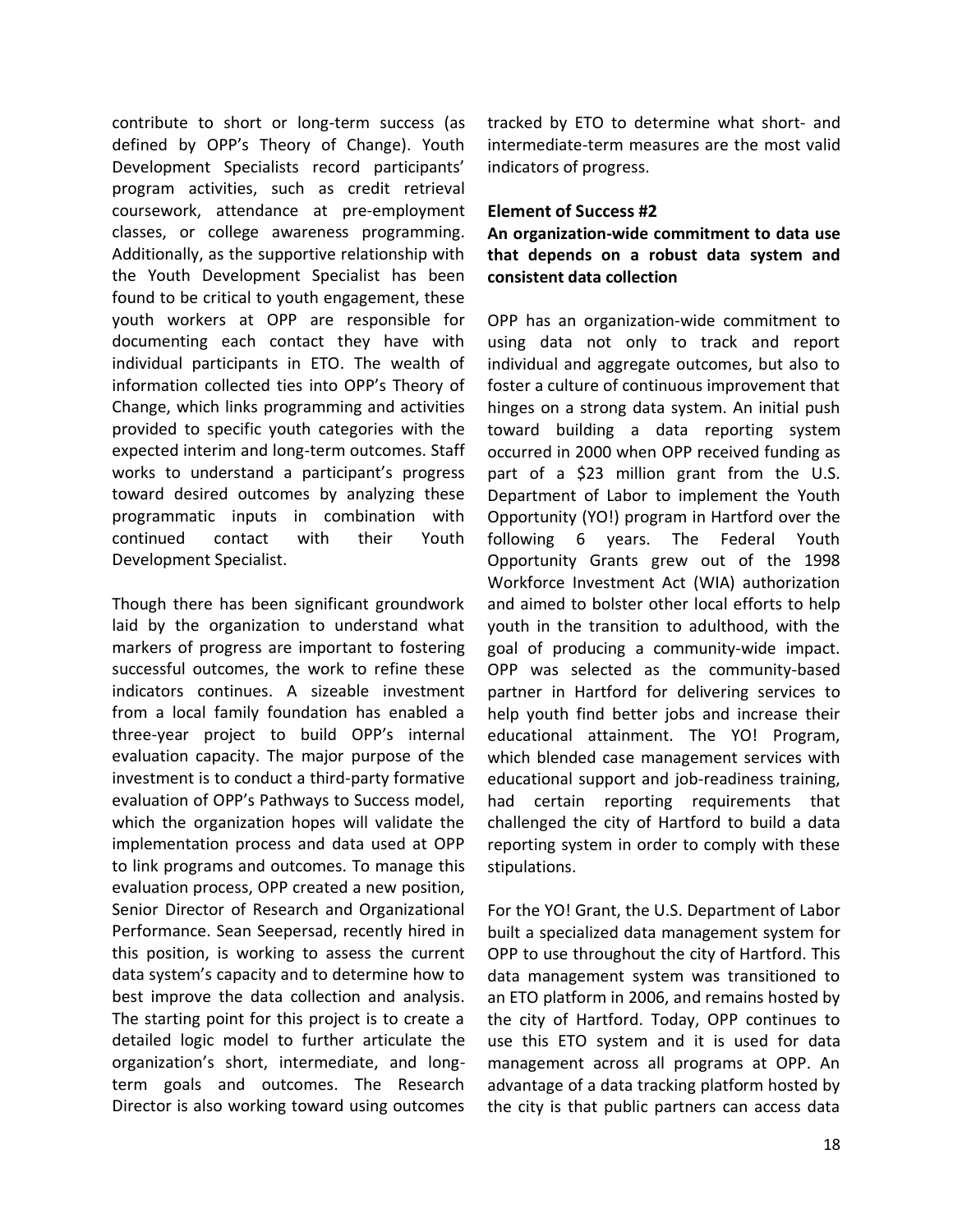directly from OPP's system. Additionally, some common indicators are tracked across different programs in the city, as Hartford requires OPP to collect demographic measures that are common to all agencies using the city's ETO enterprise. In order to continue to utilize this system most effectively, OPP is currently customizing its ETO platform to track the activities and desired outcomes reflected in its own Theory of Change.

While a commitment to collecting and using data permeates activities throughout the organization, improving and growing the organization's data capacity at all levels is an ongoing process. Though senior leadership have fully embraced data analysis and rely on data to inform their internal and external work, some data-related challenges have emerged for staff working directly with youth as well as those who supervise these staff. For example, OPP youth workers are responsible for documenting all manner of interaction with enrolled youth, which is often a time-consuming endeavor. The data from the direct service staff has been critical in providing a range of program-level data to the organization's leadership, where it is systematically reviewed and used for decisionmaking. It has been essential for program directors who manage staff to communicate to youth workers that tracking their efforts and youth outcomes is not meant to be punitive, but rather a tool to aid in continuous improvement both at the individual and organizational levels.

Program directors explain that there are benefits to youth workers engaging in the data collection and analysis processes, including achieving a deeper understanding of the organization's Theory of Change, goals of the program, and how their own efforts and competencies fit into the big picture. Youth Development Specialists also recognize that maintaining consistent data on efforts with participants and the associated outcomes enhances their capacity to advise youth. For

example, by tracking progress of in-school youth toward graduation a Youth Development Specialist is able to advise individual youth on when to take specific steps in the college application process.

Although Rath's goal is for all staff to progress in their data use to "ownership, proficiency and mastery," there certainly are a few "power users" of data management tools at the organization. While several staff are concerned with the lack of checks and balances in data entry, there are also several individuals within the organization who scrutinize and analyze the collected data and try to encourage staff to enhance their documentation of efforts with the youth. At the executive level, OPP's leadership is efficient at using data to make quick, real-time decisions and to know if the organization is tracking toward organizationwide goals. For example, monthly data is reviewed by the Chief Operating Officer before meetings with the President/CEO and questions are asked about every level of the organization, "from frontline to finances," based on these monthly reviews.

#### **Element of Success #3**

 $\overline{a}$ 

## **The ability to effectively report relevant outcomes for internal and external use**

Partner organizations and funders of OPP overwhelmingly praise the organization for its commitment to collecting and analyzing meaningful data. OPP's main funders<sup>8</sup>, for example the Connecticut Department of Children and Families, look to OPP as an example of how to identify and track relevant indicators. Monthly reports are submitted by each department within OPP, and information in these reports is evaluated to gauge if programs are achieving the outcomes identified

<sup>8</sup> Other main funders include Capital Workforce Partners, United Way, Hartford Public Schools, Hartford Foundation for Public Giving, and Nellie Mae Education Foundation.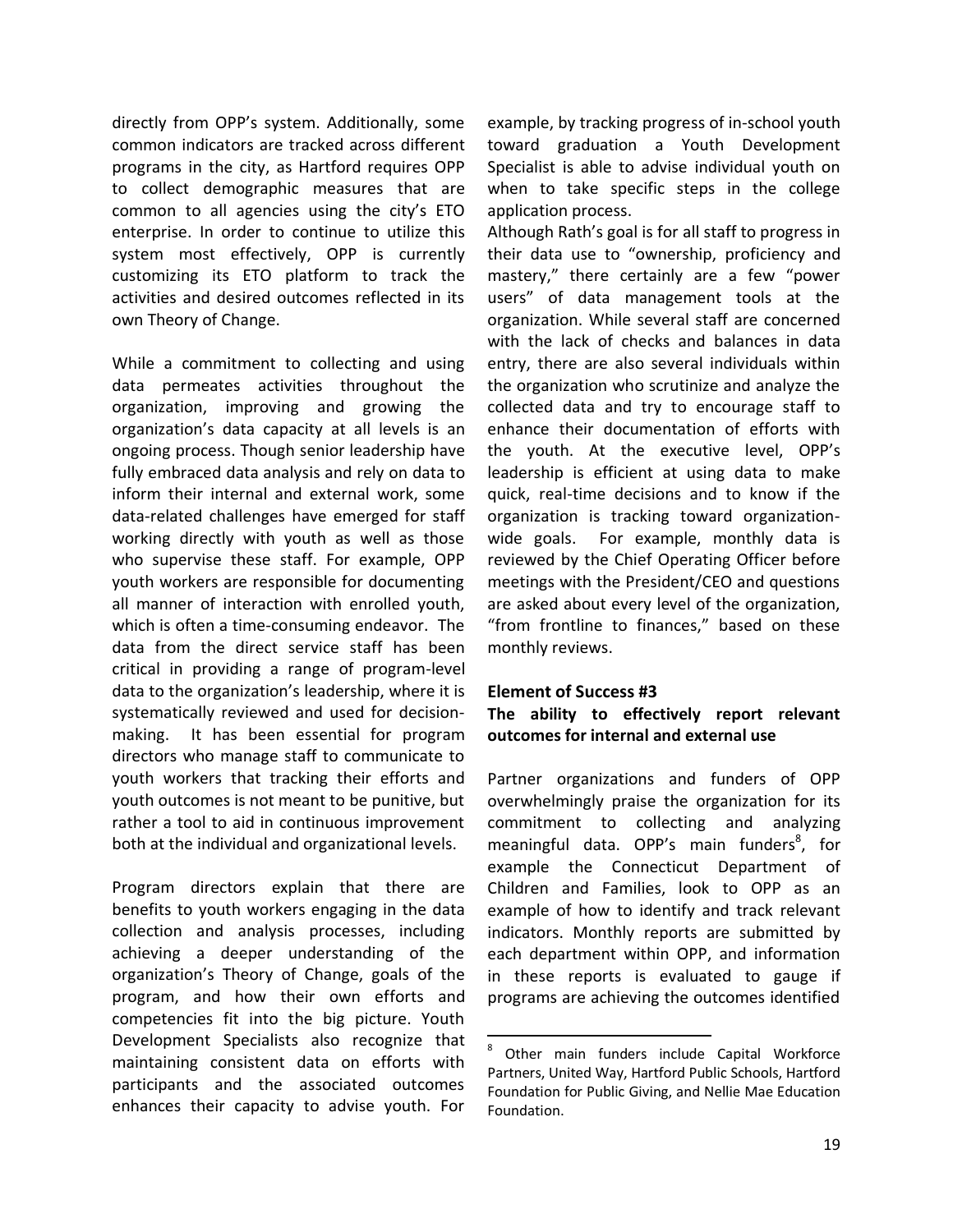in the Theory of Change. A monthly crossorganization report enables the Director of Performance Management and Chief Operating Officer to evaluate data from a big picture perspective to determine the factors influencing results across the Pathways to Success program and which staff need support, particularly the Program Directors.

Though much data analysis at OPP is done manually, the majority of the information needed by different departments in the organization was reported to be readily available by staff. The External Affairs team, responsible for marketing and development, feels confident in the availability of data and reported they are easily able to get the data they need to show outcomes for both the press and funders. Much of the data needed for external reporting can be drawn from monthly cross-organization reports or run directly from ETO, for example, data detailing outcomes for a specific cohort of youth that are relevant to a particular funder or the number of hours each Youth Development Specialist spends with individual youth. These reports drive decisions about what types of grants to seek out based on programmatic areas and results aligned with the Theory of Change.

#### **Element of Success #4**

**A human capital development strategy that aims to support the ongoing learning needs of staff, with a focus on performance management**

A series of financial and technical assistance investments in OPP over the past ten years have enabled the organization to move beyond the sole focus on data collection, toward a focus on performance management. These investments, including grants from the Hartford Foundation for Public Giving and the Edna McConnell Clark Foundation, have enabled the organization to steadily build organizational capacity to better serve youth and to establish key staff functions

related to data use. Critical to enhancing organizational data capacity was the development of a Research and Organizational Performance Department equipped with a webbased information system, HR Online, to track staff development, trainings, and relevant feedback. This department incorporates elements of research, evaluation and performance management. OPP's Director of Performance Management was hired for the task of integrating a performance management system focused on matching staff performance with desired outcomes.

A collaborative effort between the Director of Quality Assurance, Human Resources Director and newly-hired Talent Development Director, the performance management system was rolled out in 2011 to better understand what staff efforts are working to bring about positive outcomes with youth. The system attempts to match programmatic information, such as participant activities and outcomes, to specific staff efforts and activities that lead to these outcomes. A number of tools and protocols exist across the organization to provide inputs into the performance management system. Programmatic information is drawn from the ETO database; while HR Online is being used to track staff efforts, including feedback, training, and progress towards goals. In combination, this information is used in employee performance reviews.

OPP also envisions its Talent Development Director to be utilized as an internal "Youth Development Specialist" focused on developing staff talent. To this end, OPP is building up the HR Online information resource to collect information on outcomes linked to individual employees' efforts. Using this information, the Director of Talent Development works to determine how to provide trainings (engagement strategies and youth development principles) and individual professional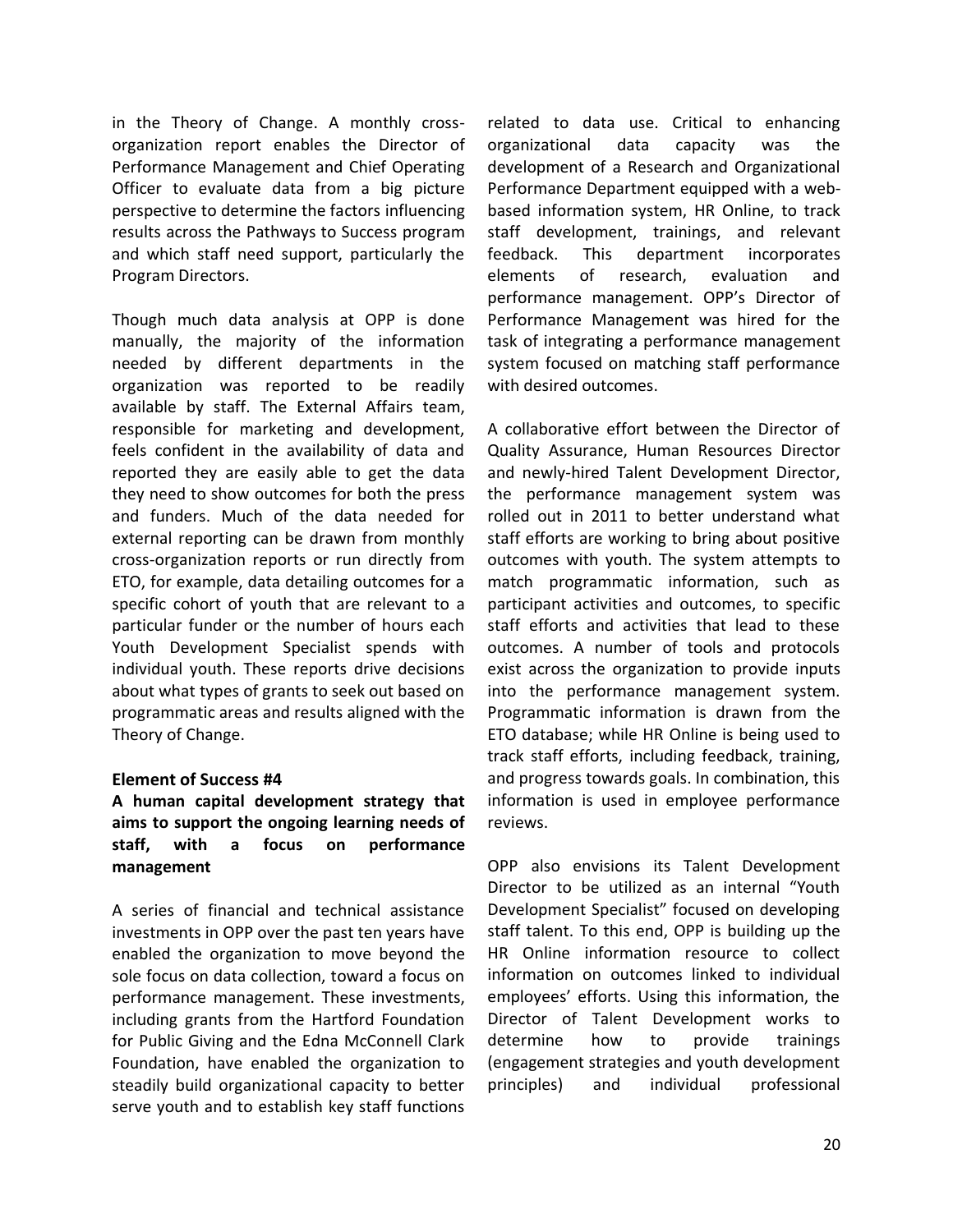## **Data Challenges Faced by OPP**

A reality at OPP, and at many youth-serving organizations, is the heavy burden of tracking outcomes and utilizing data that often falls on programmatic staff. Program Directors at OPP spend significant time reviewing case notes, which, due to other responsibilities, often occurs outside of normal working hours. As direct service staff do not currently use data extensively for case management, more often information is logged out of obligation rather than substantive use. Programmatic staff do agree that working with ETO has forced them to be more intentional and that prior to recording efforts in ETO, information collection meant little more than attendance tracking and biweekly reports on paper. However, Youth Development Specialists can now use information in ETO to create more detailed individual reports for their monthly meetings with each youth in their caseload. Similarly, program directors hold biweekly "case conferencing" meetings with program staff and can review data on individual youth or run queries in ETO to determine which youth should be discussed in these meetings.

There is a particularly onerous data burden on the program staff and directors that are required to enter the same data into OPP's database and that of the Department of Children and Families (DCF), which is responsible for a large part of funding and participant referrals. An additional challenge with data input is that for many OPP staff mobility is necessary to carry out their responsibilities, leaving little time spent with regular access to computers. Currently, OPP is attempting to use technology to account for this challenge and has experimented with supporting staff with additional tools, such as an echo pen and voice recognition software to record data directly into Microsoft Word, and a

portable tablet to enable use of ETO while out of the building.

A key goal at OPP is to continue enhancing the organization's internal capacity so that data is less of a burden and systems are nimble enough to allow for easier data manipulation and analysis. Since much of the current analysis of results requires manual analysis and tracking relies on managers hand-selecting at-risk program participants to discuss in case conferencing, this process is very timeconsuming. For example, the monthly OPP-wide progress report is created manually; there is not currently a method to source directly from ETO into this template. On the horizon is the Data Integration Project being led by OPP, which will enable the organization to integrate data from systems serving youth through education, workforce development, and youth development services, regardless of the data source. This effort is currently related specifically to integrating data from OPP's ETO with that from Hartford Public Schools. This integration of data is expected to ease the burden of significant manual review and data manipulation.

Although the Efforts to Outcomes platform for data management is used at all levels of the organization, staff perceive significant gaps in the capacity of the system to produce the types of reports they desire. Several direct service employees agree that though ETO is a great database for inputting information, it is hard to use it to output data to tell a story. Other direct service employees are aware that it is a complex system that has some capacities they do not use but that could enhance their practices with youth, such as a follow-up tool, a to-do list, and the ability to run multiple queries and produce useful spreadsheets. Some users at OPP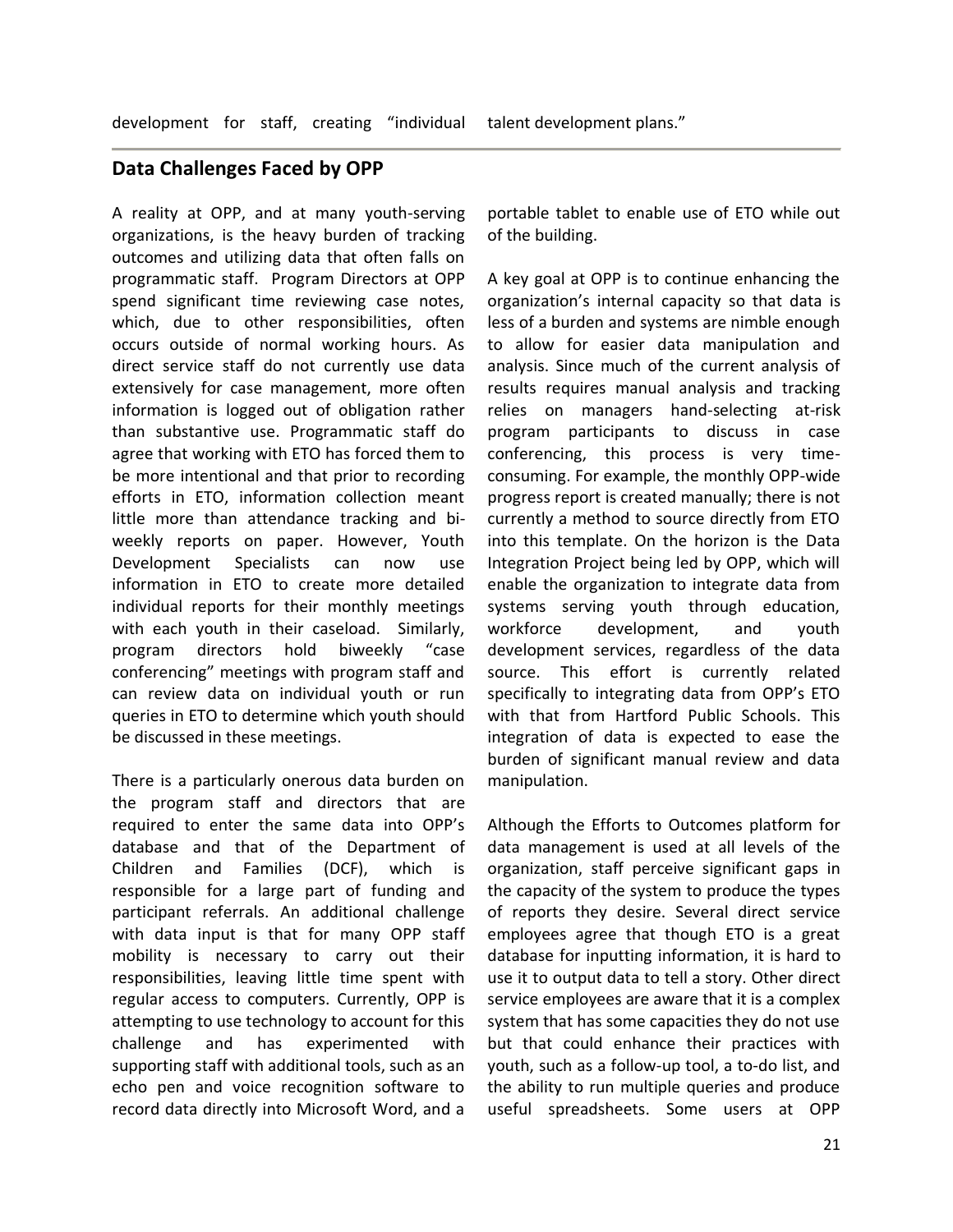described an ideal system that would provide them with warning indicator alarms such as red flags or the ability to run custom reports with high-risk youth highlighted.

## **Looking Ahead**

The future is promising for Our Piece of the Pie as it continues to strengthen its programming with Hartford's youth and expansion into new communities. The organization is evolving quickly, and the interrelated efforts in data use and performance management that are currently underway have the potential to propel OPP beyond the excellent groundwork already laid. As a leader in reaching hard-to-serve students that has broad partner support across several sectors, OPP is moving ahead with plans to expand its service model, starting with opening a new program in Norwich. President/CEO Bob Rath also hopes in this next chapter to have OPP become a charter management organization and continue to make the Pathways to Success model more widely available to youth. The organization's long-range plans include opening three new high school settings, six community college settings and two community settings for its Pathways to Success program. With its ability to track participant outcomes that are linked to a Theory of Change, consistent data collection and a strong data system, effective reporting capabilities, and a performance management system focused on further developing human capital, OPP is certainly well-positioned to continue to grow.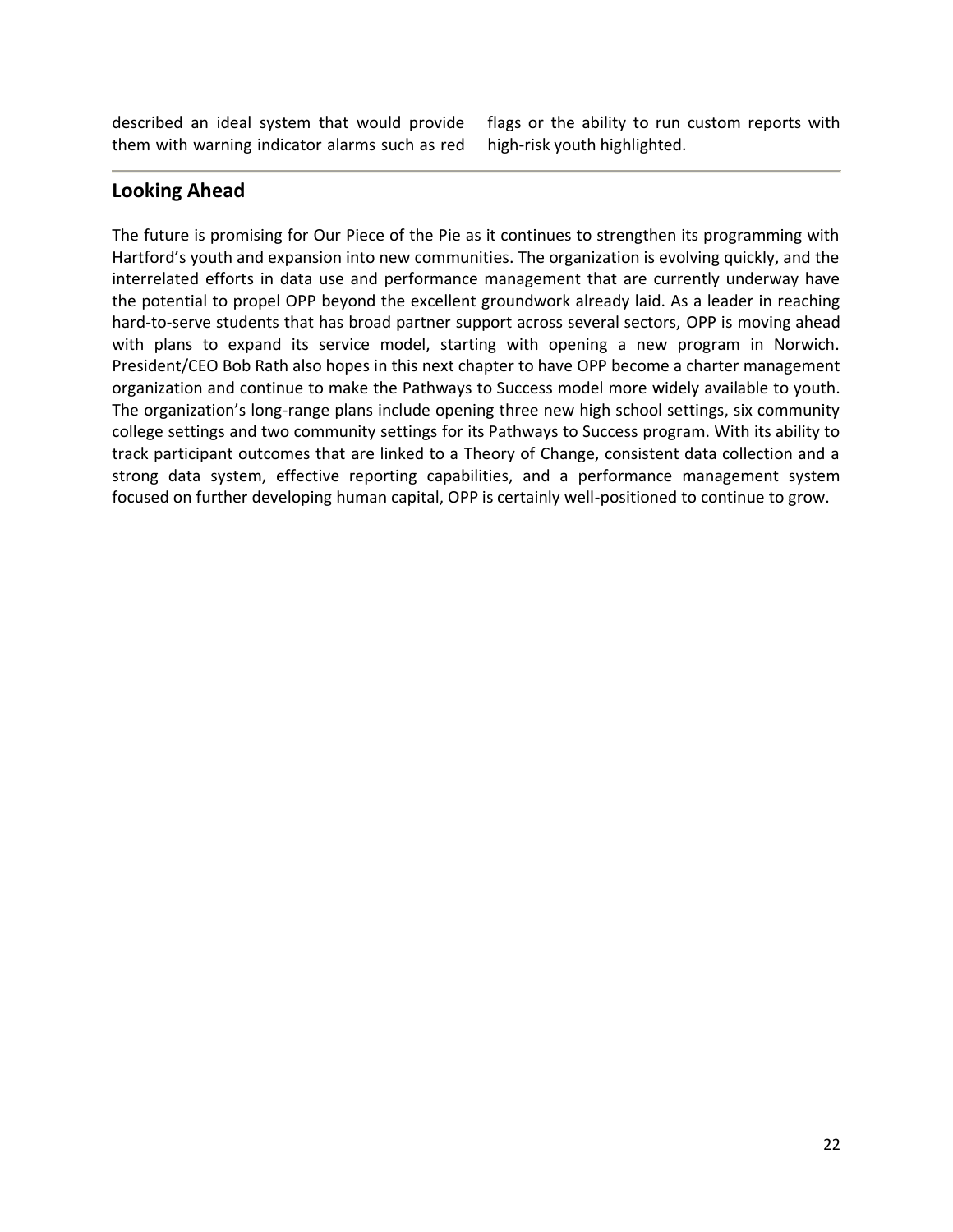## **Sustaining a Data Culture in a School Environment: Opportunity High School**

Delivering the Pathways to Success program in a full-school model at Opportunity High School (OHS) has enabled a cohesive culture of data use. This is in part due to smaller number of youth in each Youth Development Specialist's caseload—approximately 25 individuals, versus approximately 65 at OPP's headquarters. Also, the structure of OHS enables Youth Development Specialists to meet with each student for 20-30 minutes per week during school, and to spend an estimated 10 minutes on data documentation after each meeting. OHS also provides a wraparound environment with daily interaction with students, yielding the opportunity to document various aspects of academic, social-emotional, and behavioral information.

Multiple rubrics and forms are utilized at OHS to facilitate information sharing among staff. Teachers initiate contact with Youth Development Specialists via the "student talk form," a method of indicating course failures and missing assignments to these case managers. Teachers may also use the "reflection log form" to report minor infractions to Youth Development Specialists and the principal. School attendance reports are run monthly from the Hartford Public Schools data system (PowerSchools) with students grouped by each Youth Development Specialist's caseload. This process is valuable in understanding youth engagement in school, but takes several days and requires a great deal of manual analysis. As is protocol across the organization, attendance information is input into ETO, along with information about students' participation in programming and updates from meetings with Youth Development Specialists. Currently, there is not a system to easily enable sharing between the data tracked by OHS in ETO and the standard academic and behavioral information tracked by the Hartford Public Schools' PowerSchools platform. However, a new data integration initiative is underway that will help address this challenge.

The Youth Development Specialists at OHS are supervised by a Director of Youth Development Services who spends near 40 percent of his time reviewing data. In his supervision of the Youth Development Specialists, a rubric to evaluate their effectiveness and adherence to the OPP model is utilized. Evaluation areas include Standards of Excellence; Commitment to School Community; Program Value Added; and Foundational Professionalism (which incorporates areas such as attendance, respect and adherence to policies). This rubric is informed by an informal observation form that enables the Director of Youth Development Services to track progress and next steps for individual Youth Development Specialists in each of the areas identified on the rubric.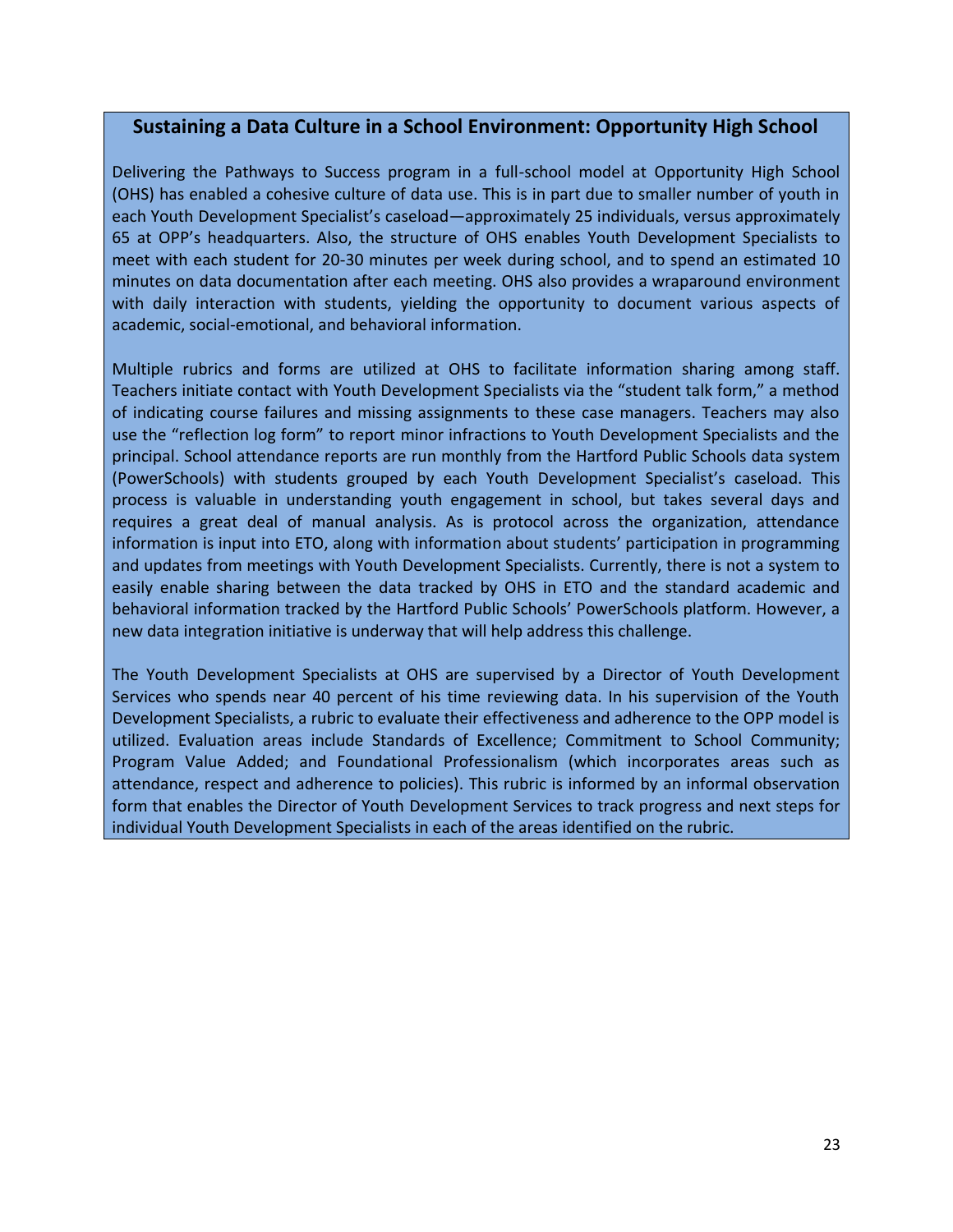## **BUILDING FIDELITY THROUGH DATA: A CASE STUDY OF THE DIPLOMA PLUS NATIONAL NETWORK**

## **Summary**

*This brief presents observations from AYPF's investigation of the Diploma Plus national network to examine how the staff at the national and regional levels use data for program improvement and decision-making. These findings are drawn from document reviews and interviews with staff with national, regional, and school-based staff.* 

The following summarizes our key findings from the site visit, and outlines Diploma Plus' three elements of success based upon data use at the national network level:

- **1) Development of tools and protocols that allow evaluation of fidelity to the Diploma Plus model**
- **2) An organizational structure which fosters individualized support to schools and districts grounded in the ongoing use of data and analysis**
- **3) Data collection mechanisms that create a continuous flow of information to track progress at individual, school, regional network, and national levels**

## **INTRODUCTION**

Diploma Plus is a non-profit education organization that focuses on re-engaging urban youth at risk of dropping out of high school. Originally founded in 1996 as a pilot program for 100 students in Boston, Massachusetts, Diploma Plus has developed and currently implements a school model that provides rigorous and individualized educational experiences for students. Since its inception, Diploma Plus' goal has been to create small high schools with an emphasis on performance-based systems in order to "increase opportunities for students placed at-risk so that they can graduate college and career-ready."

Combining content knowledge with real-world applications in a meaningful context, Diploma Plus engages at-risk students through its student-centered curriculum. Students are allowed the flexibility to demonstrate mastery of course material in multiple ways and to learn at their own pace. This is especially important when addressing Diploma Plus' target population of students who are over-aged and under-credited. By engaging these students in an educational experience which is both personalized and relevant, Diploma Plus is able to re-engage hard-to-serve students to produce substantive academic gains.

After experiencing success in Boston, Diploma Plus garnered attention from several philanthropies, and in 2003 the Bill and Melinda Gates Foundation provided funds to support replication of 10 schools in New England and New York City. The success of replication in these communities led to additional investments by the Gates Foundation and other philanthropies to extend the work to 12 additional partnerships with schools. To date, the organization has grown into a national network serving over 3400 students, and spans 17 separate schools in six geographic regions across the United States. Each school consists of between 100 and 400 students, with enrollment lasting two to four years.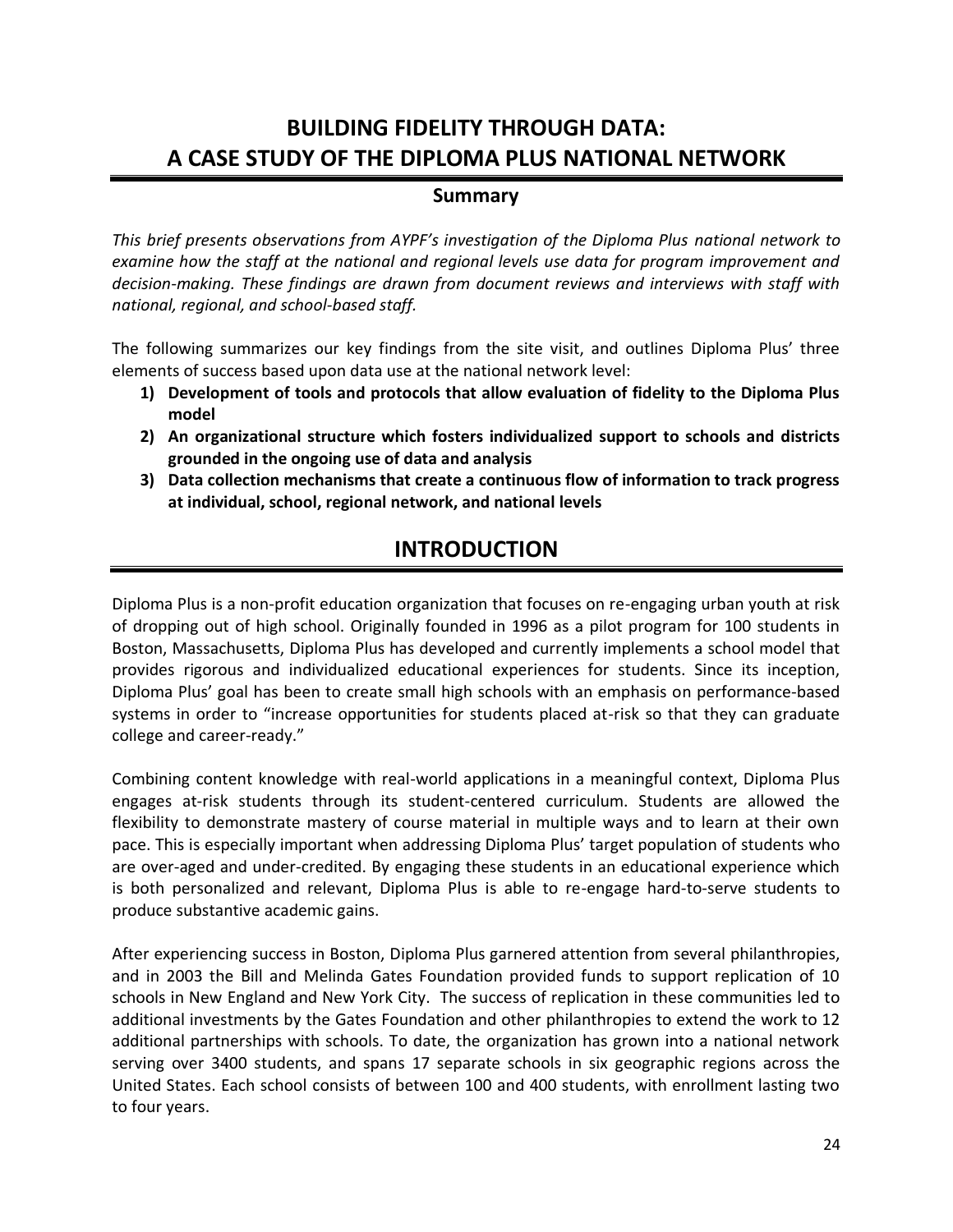## **The Diploma Plus Model**

The intervention strategy and overall structure of Diploma Plus schools is guided by the Four Essentials. The Four Essentials touch upon the core elements of the Diploma Plus model, and as the name suggests, are the essential components of a successful Diploma Plus school. In order to ensure fidelity of the model and consistency across the national network, each school in the network is required to implement the Four Essentials, which consist of the following, according to the Diploma Plus literature:

- A Performance-Based System that includes competencybased assessment and performance-based promotion
- A supportive school culture that intentionally creates positive relationships among students, staff, and parents/families
- A Future Focus that provides postsecondary education preparation, career preparation, and civic engagement opportunities
- Effective internal and external capabilities to successfully implement the Diploma Plus model

Central to the Diploma Plus model is the development of curriculum, instruction, and assessment which is aligned with a Performance-Based System. A Performance-Based System differs from traditional school models, as it allows for greater flexibility for credit accrual, required seat time, and course scheduling. The Diploma Plus Performance-Based System is defined by four key elements. First, schools must implement a rigorous curriculum which intentionally plans courses, units, and lessons to build students' capacity for critical thinking. Second, schools must utilize effective instructional practices which align classroom activities to defined standards and encourage data-based, school-wide instructional initiatives. Third, schools must incorporate authentic assessments which foster student connection between course content and relevant, real-life applications of their knowledge through capstone projects and/or portfolios. Fourth, schools must integrate a promotion and graduation structure that includes clear promotion and graduation criteria, methods which facilitate students progressing at their own pace, and a competency-based tracking and reporting system. By including all four elements of the Diploma Plus Performance-Based System, schools are better able to increase the flexibility to meet the learning needs of students and provide effective engagement with the targeted at-risk population.

The Performance-Based System is reinforced by a set of core Diploma Plus Competencies. The Competencies were designed by Diploma Plus to help facilitate students' understanding of the standards set by states and local districts and highlight what is most essential in a given discipline. The Competencies provide students with a consistent lens through which they examine and explore subject knowledge. For example, one competency in the field of mathematics is for students to connect mathematical ideas to other mathematical concepts, other disciplines, or real-world situations. In a classroom, this might be demonstrated by analysis of a data set, such as Olympic track and field times, and using trends within the data to make educated predictions about future, such as likely times forty years in the future. In order to complete this assignment, students must create a linear equation representing the trends from past data to make their predictions.

Diploma Plus has identified a set of Competencies for several subjects, including: English language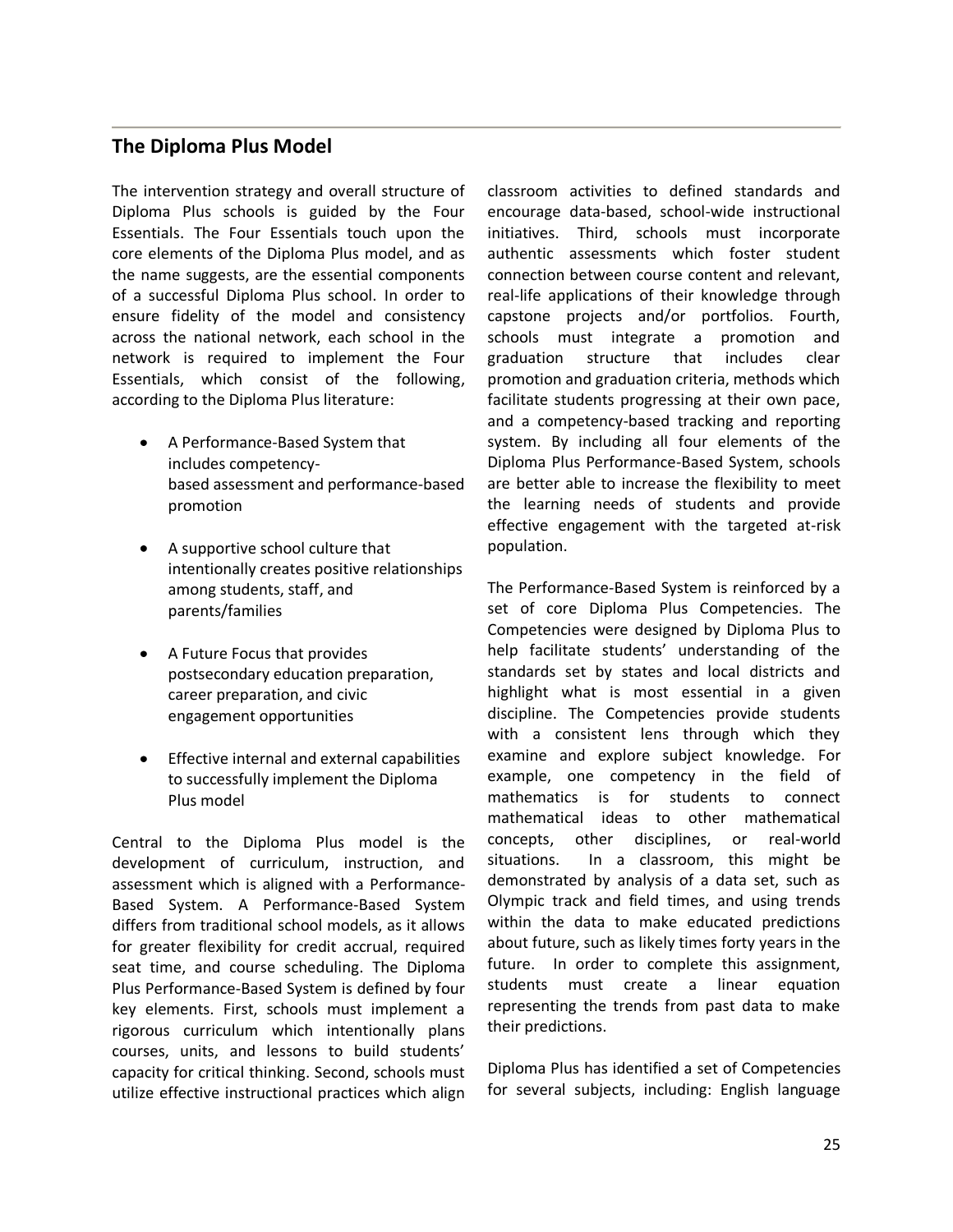arts, mathematics, social studies, science, health and fitness, foreign language, language acquisition, visual and performing arts, technology, career and technical education, and personal skills. While the content of a given course may increase in complexity as students progress through the curriculum, the material covered is always taught using the Competencies as a framework. Affording students this consistent structure for analysis serves to emphasize critical thinking skills, enabling students to develop knowledge and mastery in different subject areas. The Competencies also provide a framework for Diploma Plus teachers to authentically assess student work and provide meaningful feedback to students. Each Competency is paired with a rubric, spanning a score of one to five. Progress from a score of one to a score of five corresponds to the steps necessary to successfully master a Competency, with each increase corresponding to progress from "remembering," to "understanding," to "applying," to "analyzing," and finally, to "creating/evaluating."

Students experience the Diploma Plus model in three distinct phases: the Foundation Phase, the Presentation Phase and the Plus Phase. The Foundation Phase covers students with skill levels below  $9<sup>th</sup>$  grade, while the Presentation and Plus Phases apply to students at the  $9^{th}$ -11<sup>th</sup> and 11<sup>th</sup>- $12<sup>th</sup>$  grade skill levels, respectively. In all three phases, students work on projects and assignments with clearly defined competency expectations and content objectives and are promoted or graduate as soon as they have demonstrated these goals, regardless of the amount of time they have spent in the phase. Students compile, present, and defend a portfolio containing their best work across subjects. Their successful presentation/exhibition determines their phase promotion as well as graduation candidacy. Students in the Plus Phase also participate in internships, college courses, and community action projects in order to support their transition to postsecondary education and the workforce.

## **Diploma Plus National Network**

The Diploma Plus national network consists of several integrated levels of organization. Each of Diploma Plus' 17 schools is placed in a regional network. There are six regional networks, including the New York City Metro, Mid-Atlantic, New England, Mid-West, West, and South networks. The Diploma Plus network offers its programming through small, alternative high schools run by either districts or charter schools. As a result, each school differs slightly in order to accommodate the unique circumstances of each site and their students.

Despite differences from site to site, each school and region is part of the Diploma Plus national network, which provides consistent design principles, structural elements, ongoing training, and supports to ensure fidelity to a well-established model. The national network's emphasis on consistency from region to region and school to school also extends to Diploma

Plus' staffing. Diploma Plus employs Network Directors and Implementation Coaches, the school-based members of the national staff responsible for collecting data and providing network-level trainings and support to each regional network. These individuals are also charged with providing oversight to the progress of each school toward consistent implementation of the Diploma Plus model as embodied through the Four Essentials.

In recent years, Diploma Plus has made efforts to refine its internal processes to allow for greater consistency across the national network. Diploma Plus has prioritized and articulated a set of critical data elements to be collected across sites and has provided trainings across the network on data collection and usage at all levels of the organization. The responsibilities of national leadership and regional staff are focused on issues of model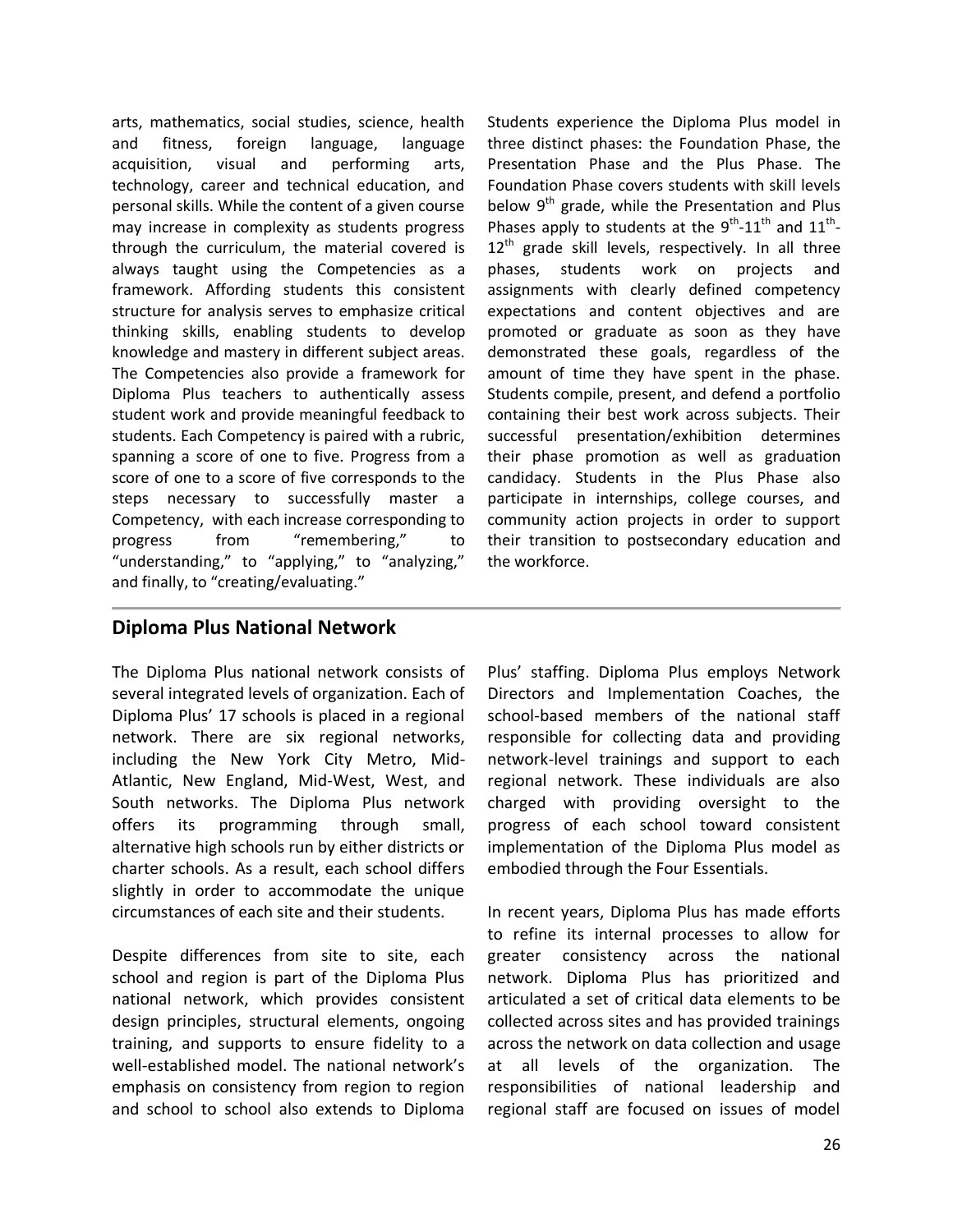adoption and implementation. With a clear understanding of the model and its desired implementation, individual site accountability can be more easily assessed, and support mechanisms can be created for those schools in need.

Through its unwavering dedication to ensure fidelity of its model, Diploma Plus has experienced great success in providing quality academic and career preparation for at-risk youth. When compared to schools with a similar student population, Diploma Plus schools tend to have higher attendance rates, retention rates, and passing rates on state tests. For example, in its largest regional network (New York City Metro) roughly 90 percent of students

passed their state English and Math tests, while 91 percent of students in the Plus Phase graduated. Of those graduates, 82 percent were accepted into and planned to attend college. In addition to increases in graduation and college placement, Diploma Plus also leads to increases in student perception of their academic experiences. In surveys of Diploma Plus students across the network, 92 percent of students felt that Diploma Plus had improved their academic performance compared to their former schools. Additionally, 87 percent of students reported greater interest in college, and 95 percent reported they felt better prepared for adulthood when compared to their prior school experiences.

## **Elements of Success at Diploma Plus**

Our study of Diploma Plus' national network has revealed three elements of success based upon data use at the network level:

- **1) Development of tools and protocols that allow evaluation of fidelity to the Diploma Plus model**
- **2) An organizational structure which fosters individualized support to schools and districts grounded in the ongoing use of data and analysis**
- **3) Data collection mechanisms that create a continuous flow of information to track progress at individual, school, regional network, and national levels**

#### **Element of Success #1**

**Development of tools and protocols that allow evaluation of fidelity to the Diploma Plus model**

As a national network, Diploma Plus strives to implement its model consistently in districts across the country. Recognizing the need to make adaptations based upon local context, Diploma Plus attempts to standardize the foundational requisites of a successful implementation of its model across all its schools through its Four Essentials. The national program staff has developed a suite of tools to track desired program components and common data elements across sites. These tools both serve as a measure of each sites

ability and desire to implement the Diploma Plus model with fidelity as well as a gauge of the "health of the network," according to Executive Director, Akili Moses Israel.

A central component of this set of tools is the Model Implementation Rubric. Developed by Diploma Plus national staff, the Model Implementation Rubric aligns with the Four Essentials and determines where a school places on the rubric's scale, from "little evidence," "needing attention," "satisfactory," to "very good." Several subcategories within each of the Four Essentials represent the desired elements of each Essential, providing concrete metrics for each site to consider. These include Supportive School Culture;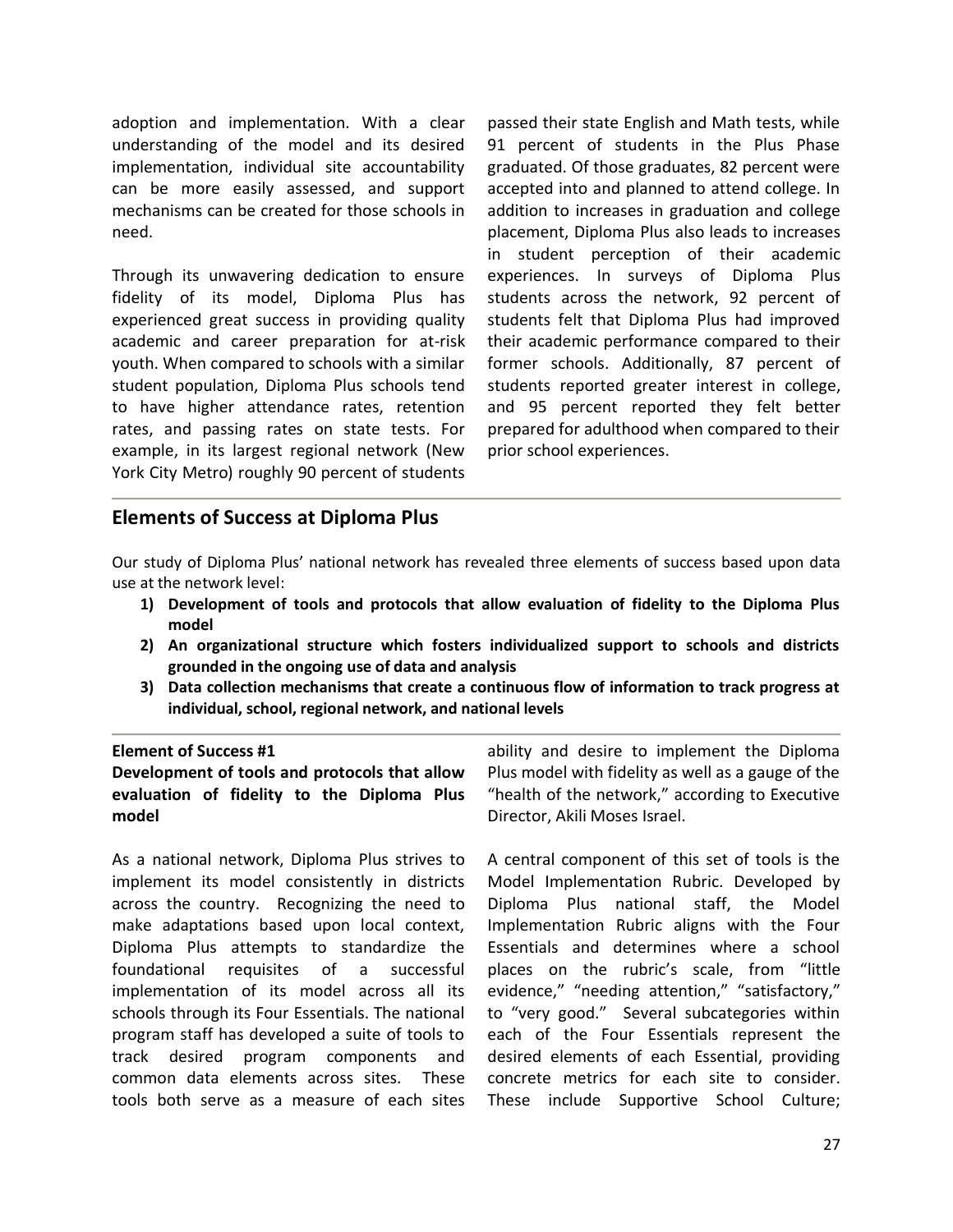Positive Relationships; Youth Leadership and Voice; Cultural Responsiveness; Postsecondary Education Preparation; Civic Engagement; Fundamental School Needs; Programmatic Autonomy; Shared and Effective Leadership; and Efficient and Strategic Use of Data.

The Model Implementation Rubric review is completed twice annually, once mid-year, and once at the end-of-year. Recognizing that each school site is unique, the rubric takes into account several data points across a school, including data from classroom observations, reviews of lesson and student support plans, interviews, DP.net (the online gradebook and student information system), and other information collected by Network Directors and Implementation Coaches through their interactions with the school. Through this comprehensive and consistent evaluation of each school, Diploma Plus uses the Model Implementation Rubric to ensure that each site adheres to the Four Essentials and provides the supports necessary to serve their students. The Rubric also helps national network staff determine what resources and staffing a school needs to be successful. As Diploma Plus has refined its model, it has become clearer what successful implementation looks like at the school level. With a set of reliable criteria, national staff are able to use Rubric scores to objectively assess individual sites and, should the need arise, make the challenging decision to remove noncompliant schools from the network.

In additional to the bi-annual Model Implementation Rubric, the national network staff, specifically Implementation Coaches, also complete Monthly Implementation Reports to track the support and services they are providing to each of their schools. These Reports catalogue the accomplishments, activities, and plans which have been conducted, observed, or proposed by the Implementation Coach for each school.

Primarily used by the Network Directors, Director of Programs, and Executive Director, these monthly Implementation Reports gauge the volume and type of services needed by schools as well as inform resource allocations decisions and network professional development. Paired with the school level data, the Monthly Implementation Reports help provide a comprehensive picture of each school site for the national staff as well as a good comparison across sites. The regular data reports are critical to gauging the overall success of individual school's efforts to implement the Diploma Plus model.

#### **Element of Success #2**

**An organizational structure which fosters individualized support to schools and districts grounded in the ongoing use of data and analysis**

The success of the Diploma Plus model is facilitated by embedded partnerships between the national network and local school districts. The school leadership and teachers are employed by the school district; Diploma Plus provides on-site support through its Network Directors and Implementation Coaches. These Diploma Plus national staff work collaboratively with each other as well as with the national leadership team to support schools and districts across the network.

The Network Directors work across all schools in their region, both to serve as the primary liaison to the school district as well as provide support to individual sites in partnership with the Implementation Coach. Given their responsibilities and contacts across multiple school sites, Network Directors are ideally positioned to build connections between schools, make determinations for network-wide support and professional development, and provide a network perspective to the national leadership. In addition to participating in the biannual Model Implementation Rubric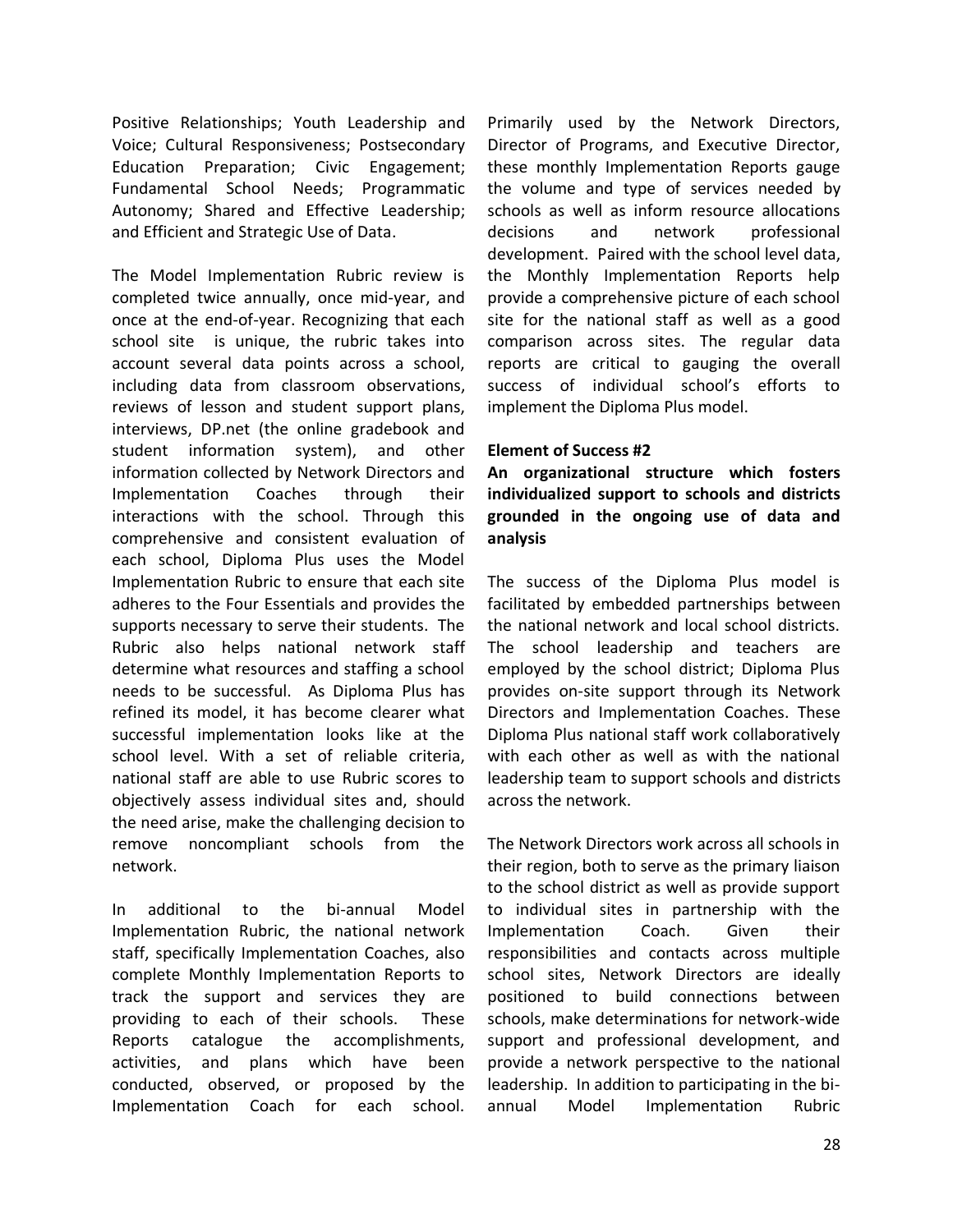evaluation team, Network Directors fill a variety of other support roles with the school district, which often relieve some of the external relations responsibilities from the school principal. For example, the Network Directors are responsible for sharing the information gathered through Diploma Plus' varied tools with the school district leadership. Aligned with Diploma Plus' commitment to transparency, Network Directors take the time to analyze the data, explaining the progress of the Diploma Plus school in achieving desired academic outcomes with overage, under-credited students.

Working collaboratively with Network Directors, Implementation Coaches are focused on supporting school leaders to develop the vision, systems, and capacity to embed the Four Essentials into the school. Through regularly scheduled visits to each school, Implementation Coaches provide a range of professional development opportunities including creating all faculty workshops or working one-on-one with teachers in a master educator role. Additionally, they provide coaching and guidance to the school leader around creating a performance-based system. Often former school leaders themselves, Coaches serve as a thought partner and a mentor to school leaders, helping them rethink traditional school structures and policies and to create the best environment for their student population. During a coaching visit, an Implementation Coach will work with a variety of teachers and administrators, many of whom possess varying levels of knowledge regarding Diploma Plus model implementation. For example, the Coach may be requested to work one-on-one with specific teachers who are struggling to develop lesson plans that provide competency-based learning opportunities for students. Additionally, the Coach might engage with the student achievement support team, a group of teachers focused on building the additional supports both inside and outside the classroom

for students to be successful. Finally, the Coach might review the School Performance Plan with the principal to ensure the school is addressing its desired areas for improvement and growth.

In addition to the school-based national staff, Diploma Plus has an Executive Director, Director of Programs, Data Manager, and Director of Finance. This lean administrative structure ensures that the bulk of the network's resources are directed towards supporting their schools. The central office staff has external responsibilities related to fundraising and participation in other regional networks, yet they spend the majority of their time supporting schools. For example, the Data Manager often produces comparative reports for school leaders in order to share the information with a school's leadership team or faculty. The Data Manager also analyzes data for trends to support decision making and resource allocation from the national network to the regions and individual schools. Given Diploma Plus' reliance on data to drive decision making, the national leaders work hard to ensure they are building capacity throughout the network to both collect and support the use and analysis of data.

In order for the national staff to support each school, they are guided by the School Performance Plan, an annual plan which guides professional development, training, and school improvement strategies. The School Performance Plan is created by the principal in collaboration with the school leadership team, Implementation Coach, and Network Director. Unlike many of the other tools used to capture data at a point in time, the School Performance Plan is a living document that continues to be refined as the school grows and adapts with its teachers and students. It provides the most accurate and up-to-date source of information on the school's vision and areas for support for all members of the team, both school-based and central office.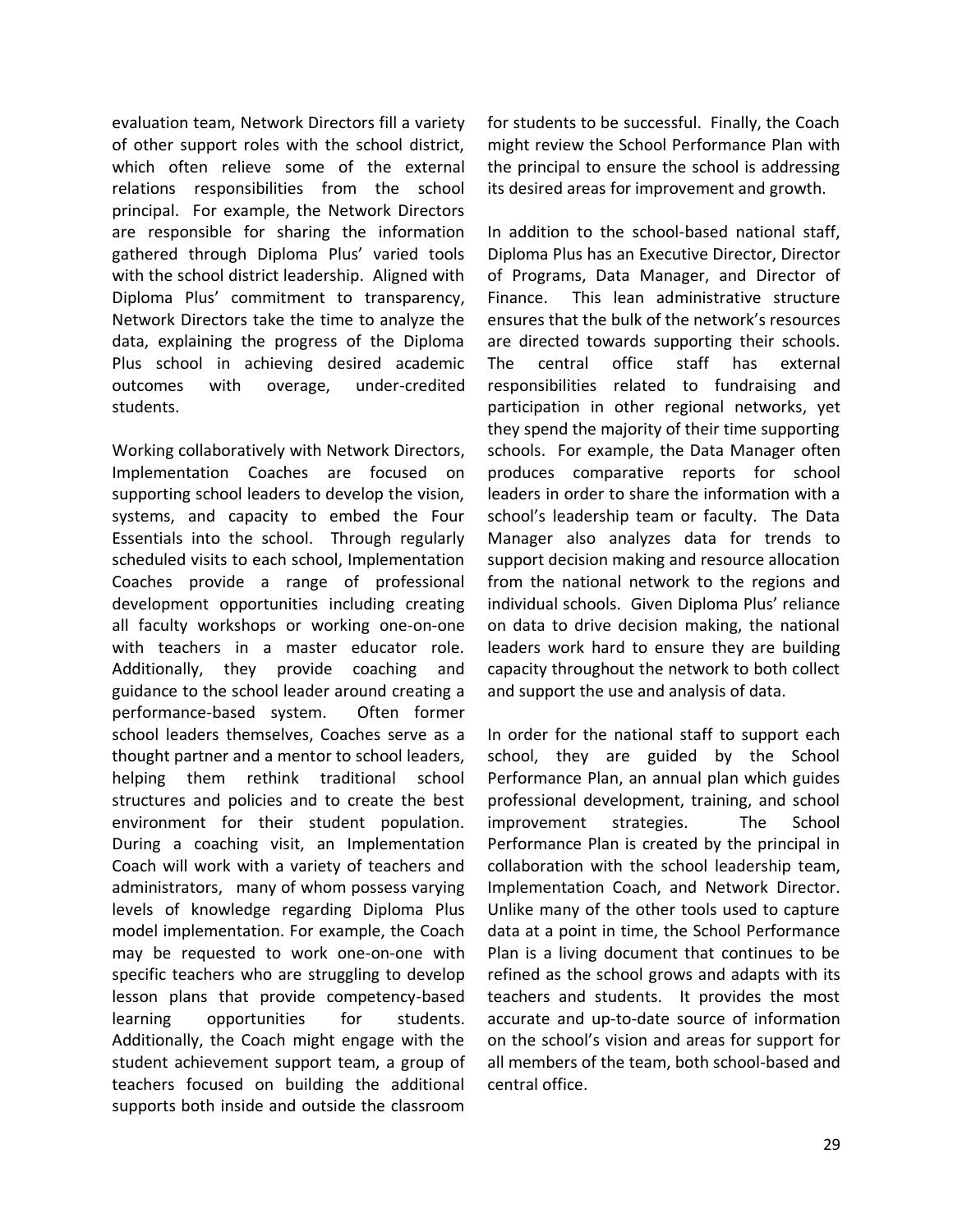#### **Element of Success #3**

**Data collection mechanisms that create a continuous flow of information to track progress at individual, school, regional network, and national levels**

At the core of Diploma Plus' network are mechanisms for collecting and analyzing data on a continuous basis. The information gathered both at the student and school level is recorded using several tools, including the DP.net website, Monthly Implementation Reports completed by Coaches, Quarterly Data Reports collected by school data liaisons, bi-annual Model Implementation Rubric, and annual School Performance Plan. While each tool provides Diploma Plus students and schools with detailed information tailored to their unique situation, collectively these tools afford network leadership the ability to perform analysis both at the school-level as well as across the national network.

Built upon its culture of data-driven decision making and transparency, Diploma Plus created a customized student-level tracking tool, DP.net. This website serves as a central online information repository and allows each of the Diploma Plus sites to share a common framework for several data elements, including performance-based lesson development, student competency tracking/reporting (gradebook and report cards), student portfolios, electronic drop box, and class websites. Developed using Class Drive<sup>9</sup> as its

 $\overline{a}$ 

 $\overline{\phantom{a}}$ 

foundation, the DP.net system is primarily maintained and updated by teachers, though both students and parents of students are able to view their profiles and monitor progress. Students are able to submit work through the online portal and check class websites for assignments and course resources. While teachers primarily use DP.net to view comprehensive student profiles, it is also used as a source of professional development. Within DP.net, there is a teacher portal to share class resources and lessons plans which serves to centralize tools and resources for teachers, allowing for ongoing development and support across the teacher corps. For example, a brief scan of a teacher's online gradebook at DP.net may reveal that students are struggling to master expository writing. Using DP.net, the teacher is able to view shared lesson plans on teaching expository writing as well as communicate with other teachers throughout the network who can help share effective teaching strategies.

In addition to teacher-specific reporting, each school collects and combines school-level data to inform school improvement efforts and to share with the national network. At each school, one teacher serves as the data liaison and is responsible for producing Quarterly Data Reports. These data worksheets include information on student demographics, teacher characteristics, student achievements, and specific data request of funders (such as percentage of students who participated in a certain afterschool activity). Aggregated, this information is useful to schools for descriptive purposes as well as to monitor progress towards desired outcomes. School leadership teams often compare the Quarterly Data Reports to detect areas in need of improvement. For example, comparison of a school's Quarterly Data Reports throughout a year may indicate that attendance decreases during certain

<sup>&</sup>lt;sup>9</sup> Class Drive is a full featured competency-based Learning Management System used by schools across the US developed by the web-based consulting company 1000 Paces. The online software allows educators to align courses, units, and tasks to local and state standards; provide students and parents feedback on learner mastery within and across courses; deploy an integrated digital drop box and e-portfolio system tied to learner competencies and standards; and to configure a range of reports uniquely designed for competency-based learning environments.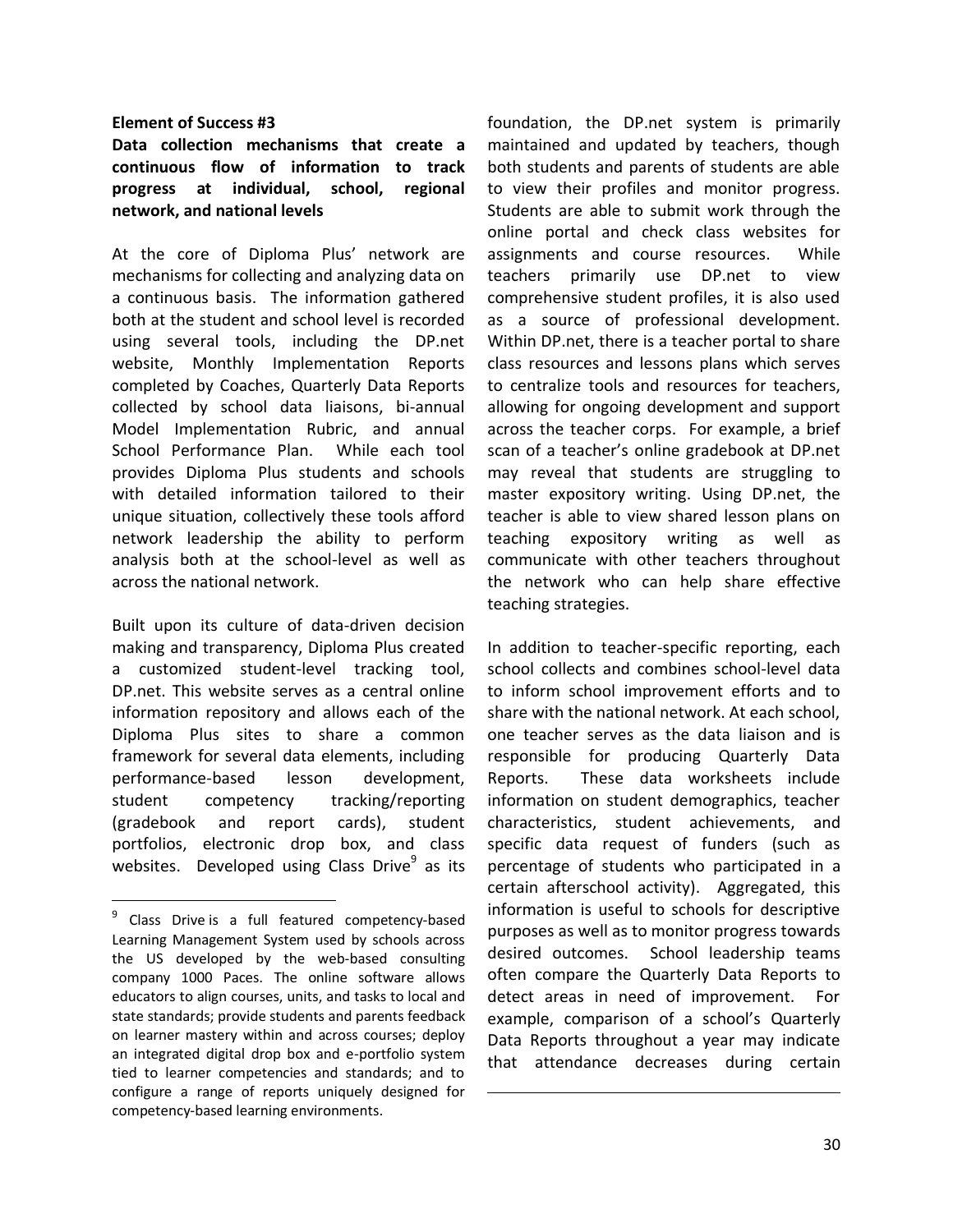months in the year. Using this information, a school can consider strategies and target interventions to improve student engagement during lower attendance months.

These various tools have shaped the priority data measures included in the newly-introduced Efforts to Outcomes  $(ETO)^{10}$  platform, which was adopted to centralize and streamline data collection. Customizing the ETO platform, Diploma Plus integrated its priority data measures into the system, and chose to include only the most critical pieces of information which drive decision making at the national, regional, and school level. These measures include attendance, credit accumulation, graduation rate, dropout rate, enrollment, English language arts and Math passing rates for standardized tests, college credit (offered, taken, and passed), Phase progression (movement through Diploma Plus' three phases), prioritized competency attainment (as determined by Diploma Plus' Competencies), and postsecondary education preparation. While Diploma Plus is in the beginning stages of data collection through ETO, it has been able to gather data from prior years and begin analysis. Staff believe this tool will help document student and program growth as well as serve as a better indicator of areas for improvement, both at the school and across the network.

## **Data Challenges at Diploma Plus National Network**

 $\overline{a}$ 

While Diploma Plus has produced positive gains for students in academics and life skills, being part of a national network presents unique challenges both at the school sites and central

office. Although data is critical to the operation of the network, its collection does present some challenges across the network. The suite of tools which were developed and are currently used by Diploma Plus require several different reports to be created at multiple levels of the organization (e.g. regional/national leadership vs. classroom-level or school leadership). This makes it difficult to fully streamline data use, and to provide clear, consistent reporting across the entire national network. Some data elements of the Model Implementation Rubric create similar issues regarding consistency across the network. While some of the elements apply only to certain stages of implementation (e.g. newly-opened vs. longstanding schools), other elements apply to schools regardless of the status of their implementation of the Diploma Plus model. Without a differentiated system which takes into account the unique challenges faced by schools at each stage of program implementation, the Rubric falls short of providing the national network the best universal tool to evaluate all schools at all phases. The accuracy of the Rubric is further complicated by some elements which are potentially subjective to reviewer discretion, such as the category requiring that all teachers use "instructional practices aligned to instruction." In light of these issues, Diploma Plus intends to reevaluate the Rubric to account for these discrepancies.

Additionally, the nature of the national network poses challenges for school-level staff, which are accountable to both the school district and Diploma Plus national network. For reporting purposes, a teacher might have to record information into two separate data systems, DP.net and the local district student information system. Given this possible data burden, Diploma Plus works to align their data collection and system as best as possible with the local districts so that teachers are not overwhelmed and, when possible, perform a single entry that will populate both systems. In addition, School-

Efforts to Outcomes (ETO) is a web-based, performance management software developed by Social Solutions. ETO is used to help staff manage their workload, demonstrate their effectiveness, and is known to be highly customizable and broadly-used by social service organizations to collect a range of data.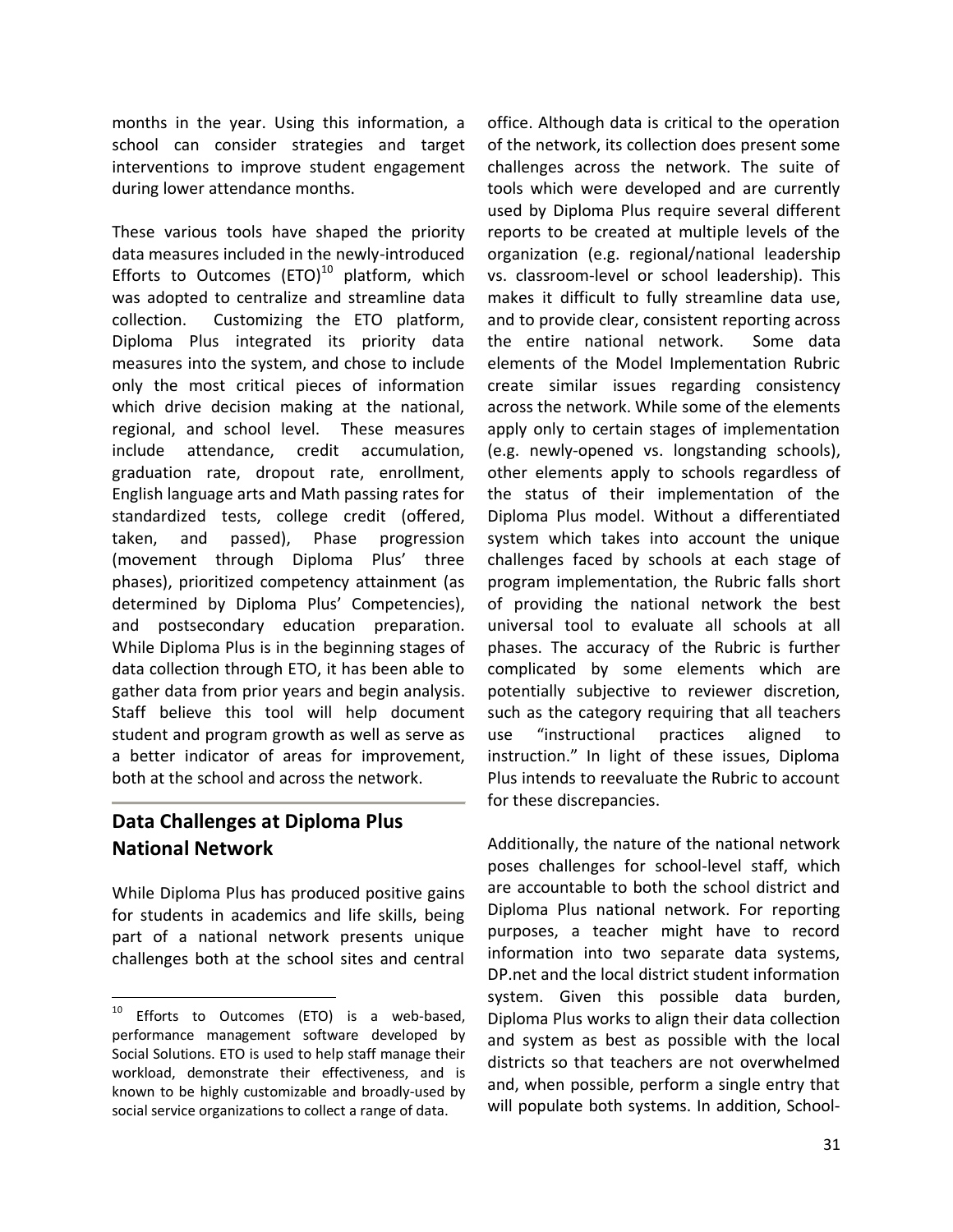level staff possesses varied levels of familiarity with both data collection and data use. Upon their arrival at a Diploma Plus school, staff may not have the knowledge or skills necessary to analyze and utilize the data to develop and

grow professionally, but given the importance of data-driven decision making in the Diploma Plus network, the regional and national staff continuously work to provide the necessary training and support to school-level staff.

## **Looking Ahead**

The Diploma Plus network will continue its deliberate growth strategy focused on building relationships with districts that have the ability to successfully implement their model. With the network increasing its focus on data collection and use through the introduction of the priority data measures and ETO, it will be able to conduct more sophisticated cross-school comparison, answer critical research questions, and continue to emphasize fidelity to the model. As a network of schools, Diploma Plus will continue to utilize data to refine its model and build capacity of its schools to support the long-term success of at-risk youth.

#### **Diploma Plus Glossary of Terms**

**Four Essentials** – The Four Essentials represent the four core components of the Diploma Plus model. They include a performance-based system, supportive school culture, a future focus on postsecondary/career education, and effective capabilities to implement the model across the network.

**Performance-Based System** –A Performance-Based System differs from traditional school models, as it allows for competency in a subject to be demonstrated as soon as students are able to master the content, allowing for greater flexibility for credit accrual, required seat time, and course scheduling.

**Competencies** – The Competencies compliment the Performance-Based System, help facilitate students' rigorous and relevant understanding of the standards set by states and local districts, and highlight what is most essential in a given discipline. While the content of a given course may increase in complexity as students progress through the curriculum, the material covered is always taught using the Competencies as a framework. Diploma Plus has developed Competencies for several subjects, including: English language arts, mathematics, social studies, science, health and fitness, foreign language, language acquisition, visual and performing arts, technology, career and technical education, and personal skills.

**Network Director** – The Network Directors work across all schools in their region, both to serve as the primary liaison to the school district as well as provide support to individual sites in partnership with the Implementation Coach. In addition to participating in the biannual Model Implementation Rubric evaluation team, Network Directors fill a variety of other support roles with the school district, which often relieve some of the external relations responsibilities from the principal.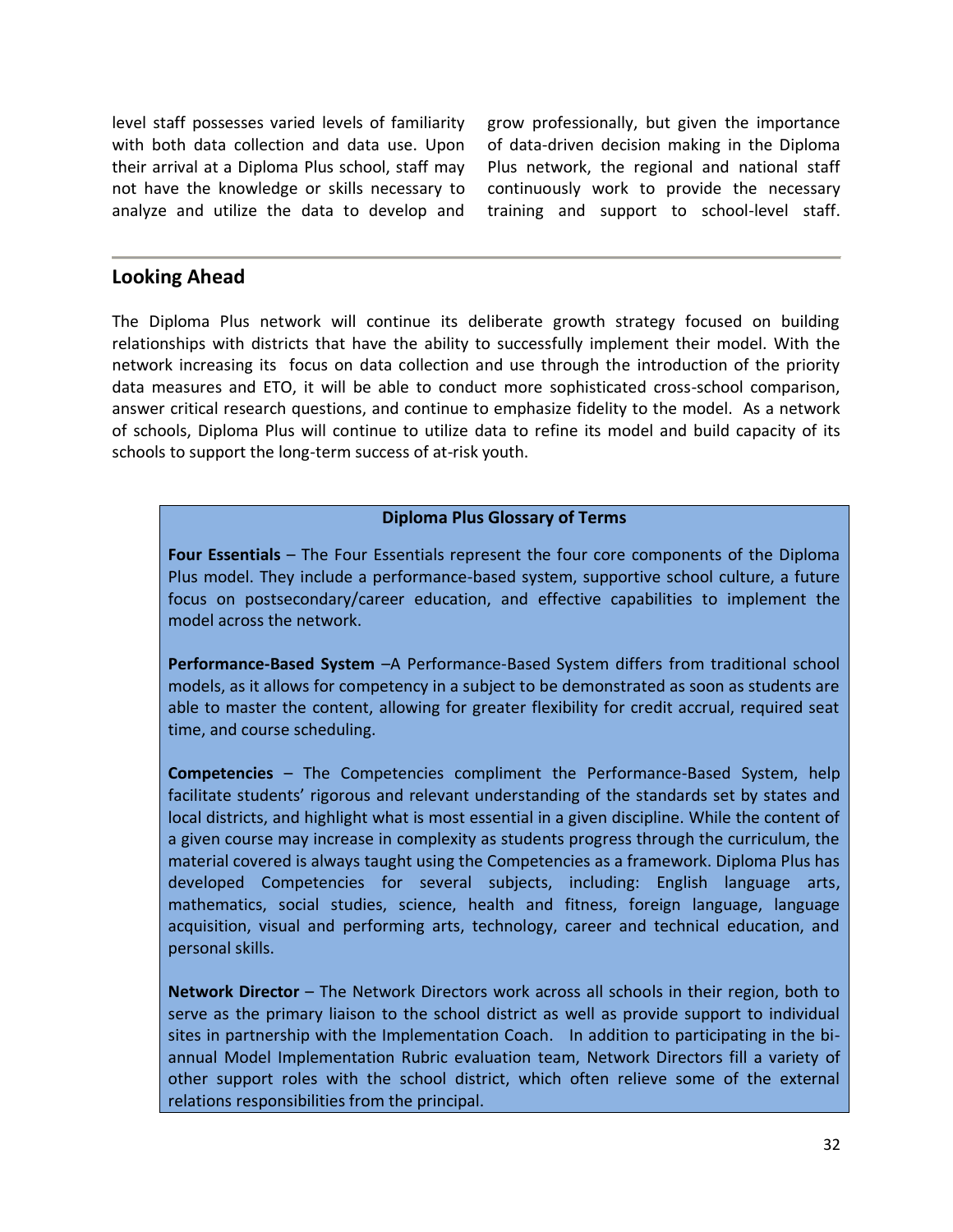**Implementation Coach** – Implementation Coaches are focused on supporting school leaders develop the vision, systems, and capacity to embed the Four Essentials into the school. Through regularly scheduled visits to each school, Implementation Coaches provide a range of professional development opportunities including creating all faculty workshops or working one-on-one with teachers in a master educator role. Additionally, they provide coaching and guidance to the school leader around creating a performance-based system.

**Model Implementation Rubric** – The Model Implementation Rubric is a tool used to determine how well an individual school's implementation of the Diploma Plus model aligns with the Four Essentials. The Rubric takes into account several data points across a school, including data from classroom observations, document reviews, interviews,DP.net (the online gradebook and student information system), and other relevant sources to determine where a school places on the rubric's scale, from "little evidence," "needing attention," "satisfactory," to "very good." The Rubric is completed twice annually, once midyear, and once at the end-of-year as a collaboration among schools, Network Directors, and Implementation Coaches.

**Monthly Implementation Report** – The Monthly Implementation Report is used to track the support and services Implementation Coaches are providing to each of their schools. These reports catalogue the accomplishments, activities, and plans which have been conducted, observed, or proposed by the Implementation Coach for each school. Primarily used by the Network Directors, Director of Programs, and Executive Director, these monthly implementation reports gauge the volume and type of services needed to school as well as shape resource allocations decisions and network professional development.

**School Performance Plan** – The School Performance Plan is an annual plan which guides professional development, training, and school improvement strategies. The School Performance Plan is created by the principal in collaboration with the school leadership team, Implementation Coach, and Network Director. Unlike many of the other tools used to capture data at a point in time, the School Performance Plan is a living document that continues to be refined as the school grows and adapts with its teachers and students.

**Quarterly Data Report** – At each school, one teacher serves as the data liaison and is responsible for producing quarterly data reports. These data worksheets include information on student demographics, teacher characteristics, student achievements, and specific data request of funders (such as percentage of students who participated in a certain afterschool activity).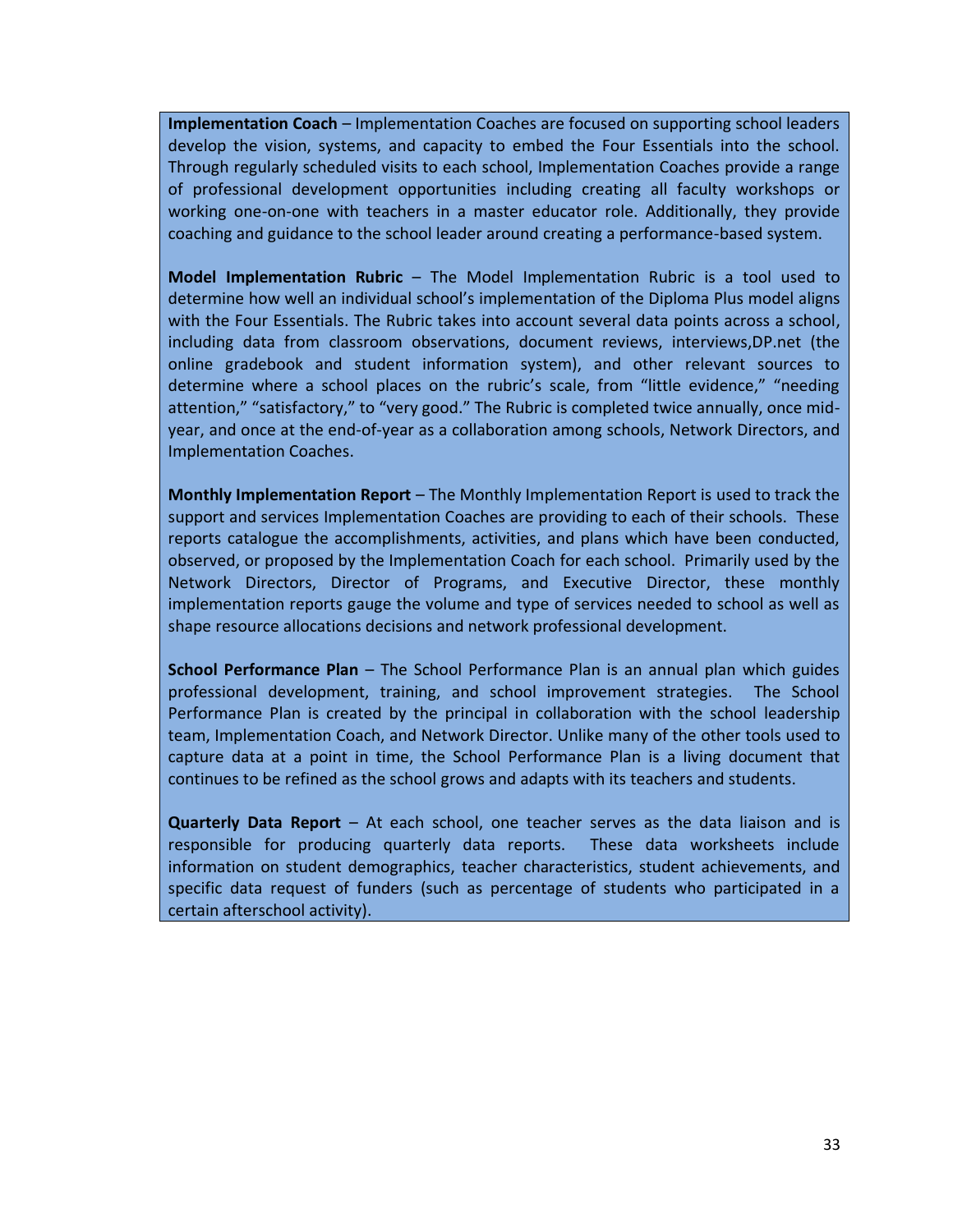The profiled organizations have made great strides in providing quality interventions to the disconnected youth population. In addition to the well-defined and effectively-executed strategies they have developed, each organization has emphasized a strong data culture among its staff. The results of our study have revealed several key lessons learned which we hope will aid policymakers, practitioners, and other youth-serving organizations in their efforts to constantly refine and improve the programs and services offered to youth. These include:

- **The need for a clearly articulated theory of change**
- **Data collection which mirrors program needs**
- **A strong organizational commitment to professional development for all staff related to data collection and data use**

Our observations lead us to believe that these lessons learned are critical to developing and sustaining a data culture focused on continuous improvement. The lessons serve as a synthesis of the elements of success included in the prior descriptions of the programs, and are described below.

## **The Need for a Clearly Articulated Theory of Change**

At the core of each of our profiled programs was a well-developed theory of change which mapped the organization's specific intervention strategy to desired program outcomes. In this manner, the theory of change serves as a foundation for each organization, providing tangible connections between practices and desired outcomes. As the organizations grew and developed, so did their ability to collect and use information related to the outcomes charted in the theory of change. The resulting data has been used to identify existing problems, create a set of

interventions which address those problems, and allow for the opportunity to put these interventions to the test. Through careful consideration of both the viability of the theory of change and the desire to continuously improve, these organizations analyzed short-term and long-term outcomes in order to modify the theory of change, model, and subsequently, their results. Thus, a clear theory of change served as the framework through which each organization was able to ground its efforts toward continuous improvement.

## **Data Collection which Mirrors Program Needs**

To complement the theory of change, each organization underwent a self-reflective process to determine which data points would provide the best indicators to understand progress towards the desired outcomes. Once these indicators were determined, each organization was able to understand the most critical pieces of information to collect and proceeded to establish a series of tools and systems through which staff were able to collect and catalogue the desired data. Each organization relentlessly monitored the collected data points to determine if they possessed the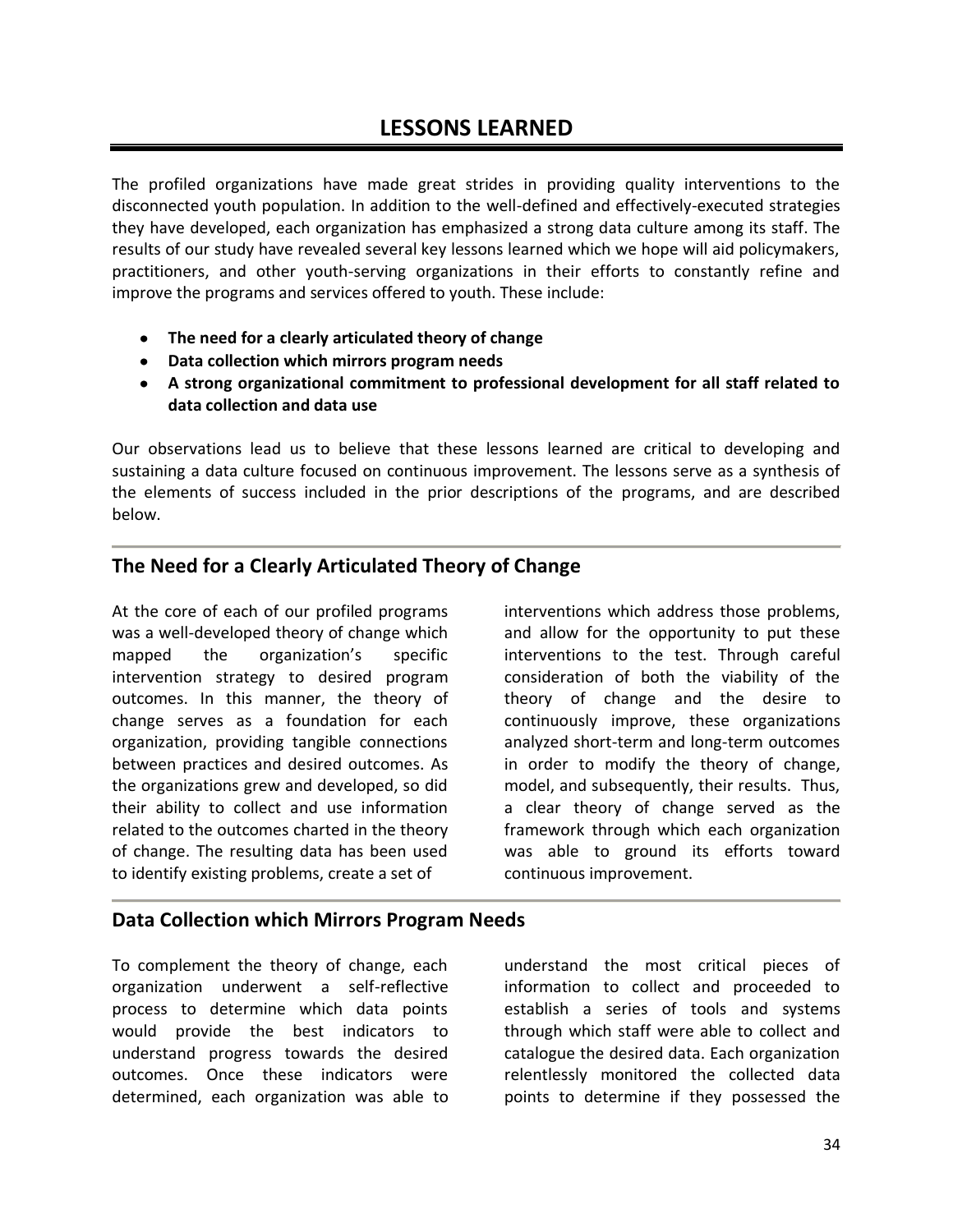necessary information to inform their continuous improvement process, as well as to fulfill their required data commitments. While experience across the programs varied, a concerted effort to collect the relevant data was consistently made by all three

organizations, despite the pressure oftentimes created by multiple and differing demands for data which result from a diversity of funding sources and the need to demonstrate effectiveness across numerous indicators to the public.

## **A Strong Organizational Commitment to Professional Development for all Staff related to Data Collection and Data Use**

The leaders of the profiled organizations have been unfaltering in their commitment to organizational improvement and to build capacity throughout their organization for effective data collection and use. Their leadership, along with their transparency and clear, constant communication to staff has proven to be critical in the effort to help everyone understand how data is collected, entered, and then utilized to make organizational decisions. Each organization

has devoted significant staff time and organizational resources not only to develop a comprehensive data system that meets their needs, but also to provide staff the necessary training to understand how and why these systems should be utilized. Through leadership and organizational commitment, each organization has created a thriving data culture focused on continuous improvement.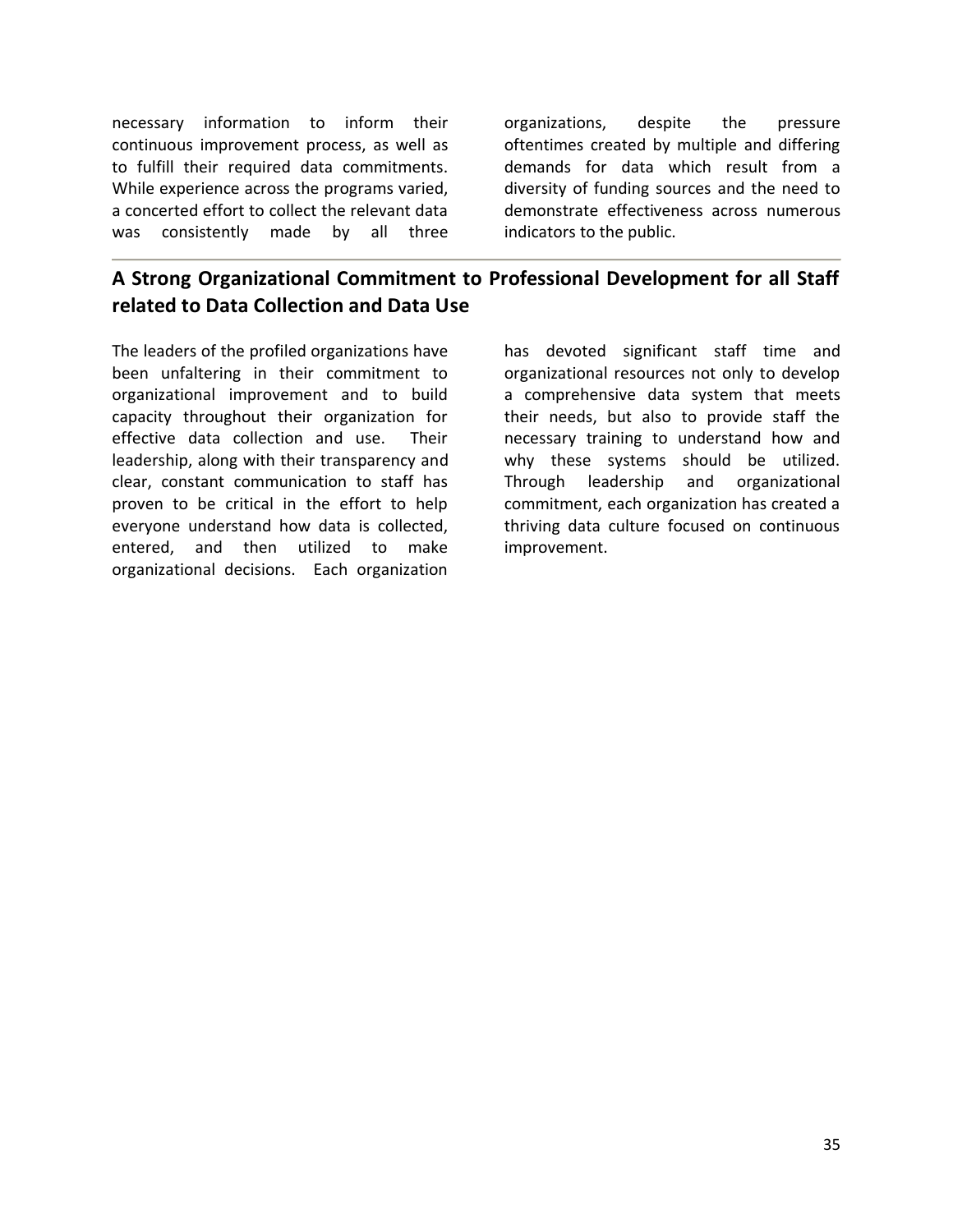The three profiles highlight leading examples of how programs can work to build capacity to collect and use data for continuous improvement. Individual program examples are critical to help understand what works, yet also provide the opportunity to highlight important issues, both in implementation and in scalability. While the ultimate goal is for all youth-serving programs to collect and use data to drive decision making, in reality, there are numerous challenges in doing so, some related to practice and some to policy. These include financing, data sharing, and standardization of outcomes.

## **Financing**

The financial investment for data system software, as well as the staff hours to build and continuously maintain the system is significant. Given the limits of budgets and general use dollars at most organizations, it is often difficult for programs to set aside sufficient funds to allow for a long-term investment in a data system with a customizable platform as well as a dedicated and trained data manager. Our review of the profiled programs revealed the need for a nimble platform able to be customized to the unique needs of each particular program (e.g. ability to capture a variety of different types of data including demographics, academic outcomes, and participation). While each program began with a homegrown system, currently each program uses Efforts to Outcomes, a data system developed by Social Solutions (described in each section). Given that many programs in the field have implemented this platform, the three profiled organizations reported that Social Solutions' knowledge of the field proved useful in the customization process, providing a costsaving measure for programs without deep data knowledge.

In addition to investment in a customizable data platform, organizations must also support these systems with a well-educated staff able to fully engage with data collection and reporting protocols. This means professional development for any and all staff involved with data collection, costing time, and, as articulated by some interviewed at the included programs, creating a burden for front-line staff. In addition, staffing a dedicated data manager serves a critical role of creating and evolving data collection protocols, producing relevant data analysis, and serving as the "on-call support" as staff build their own capacity to use data. Each of the profiled programs had at least one dedicated staff member and were working towards building a department and/or embedding data-focused staff within many departments and decision-making teams.

We also note the potential cost of an external program evaluation, which all of the included programs have either perused, or are beginning to conduct in order to provide increased validity to their theory of change and model. While many organizations are limited by the capacity and expertise of their staff to perform empirical evaluations, an external evaluation can provide clear, objective measurement necessary to take the next step in improving program effectiveness. External evaluations are also valuable marketing tools and can help influence potential funders. Organizations that are unable to make this investment lose the benefit of having this marketing tool, adding an additional challenge in securing future investment.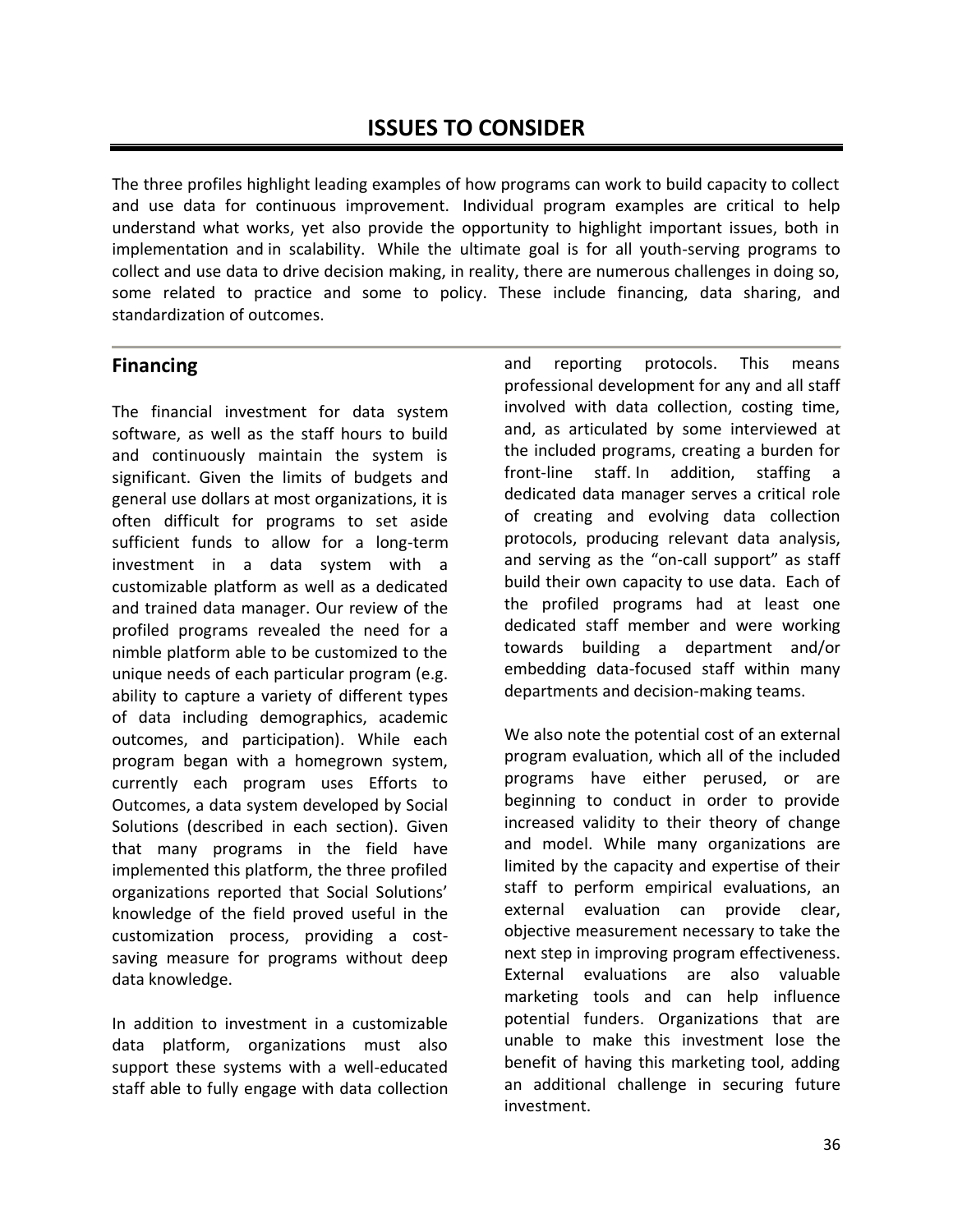## **Data Sharing**

As demonstrated by the three profiles, programs typically work across a variety of different youth-serving systems at the local, state, and federal levels. Our research also revealed that working across multiple systems often presents challenges related to information sharing and reporting. The data sharing challenge exists both as a technological hurdle in the alignment and transfer of data, as well as a political battle fraught with privacy concerns and an unwillingness to work across system or agencies.

While technological advances have made data collection much easier and automated several analysis functions, many programs still face technical challenges in moving information across different systems. These challenges, such as matching records or standardization of inputs are particularly problematic across multiple systems (education, justice, and the workforce) as they often do not use the same identifier within each record. Through

## **Standardization of Outcomes**

The challenge of reporting various types of outcome information to different funding sources has been well documented. This issue has resulted in long-standing calls for standardizations of measures, particularly across often-combined federal funding streams serving the disconnected youth population. Yet as mentioned previously, it is critical for programs to limit their data collection to the points that are relevant to their desired outcomes. Ideally, programs are able to utilize this collected data to match the unique data request by individual funding sources.

creative solutions, these programs are beginning to make some technological barriers disappear, opening more opportunities for collaboration.

Despite advances in the technological ability to share data, there are still challenges to sharing data at the leadership level. In particular, these issues manifest as both a lack appreciation for the value of data sharing as well as the desire to protect agency data, either in the name of privacy concerns, or out of fear the information will be used punitively or inappropriately. We believe these concerns are unfounded and have seen from leading examples that cross-agency data sharing can result in positive impacts on program improvement and system improvement. For example, Roca's efforts to share information with the Police Department have increased its ability to target high-risk male offenders and that partnership has been viewed as critical in decreasing youth crime in Chelsea. Educating leadership and decision makers is crucial to building a deeper understanding of the value of sharing data.

While it may be possible to standardize the desired long-terms outcomes for the disconnected youth population (attainment of a secondary credential, entrance into postsecondary education or career pathway leading to a family-sustaining wage), we must be careful not to assume we can standardize the incremental, short-term outcomes or amount of time spent in the various program interventions. As shown across the three programs, information collected for shortterm outcomes is quite varied, particularly when considering the different strategies each program employs. Since these shortterm outcomes are determined by a combination of several factors, including the intervention strategy and youth risk level, any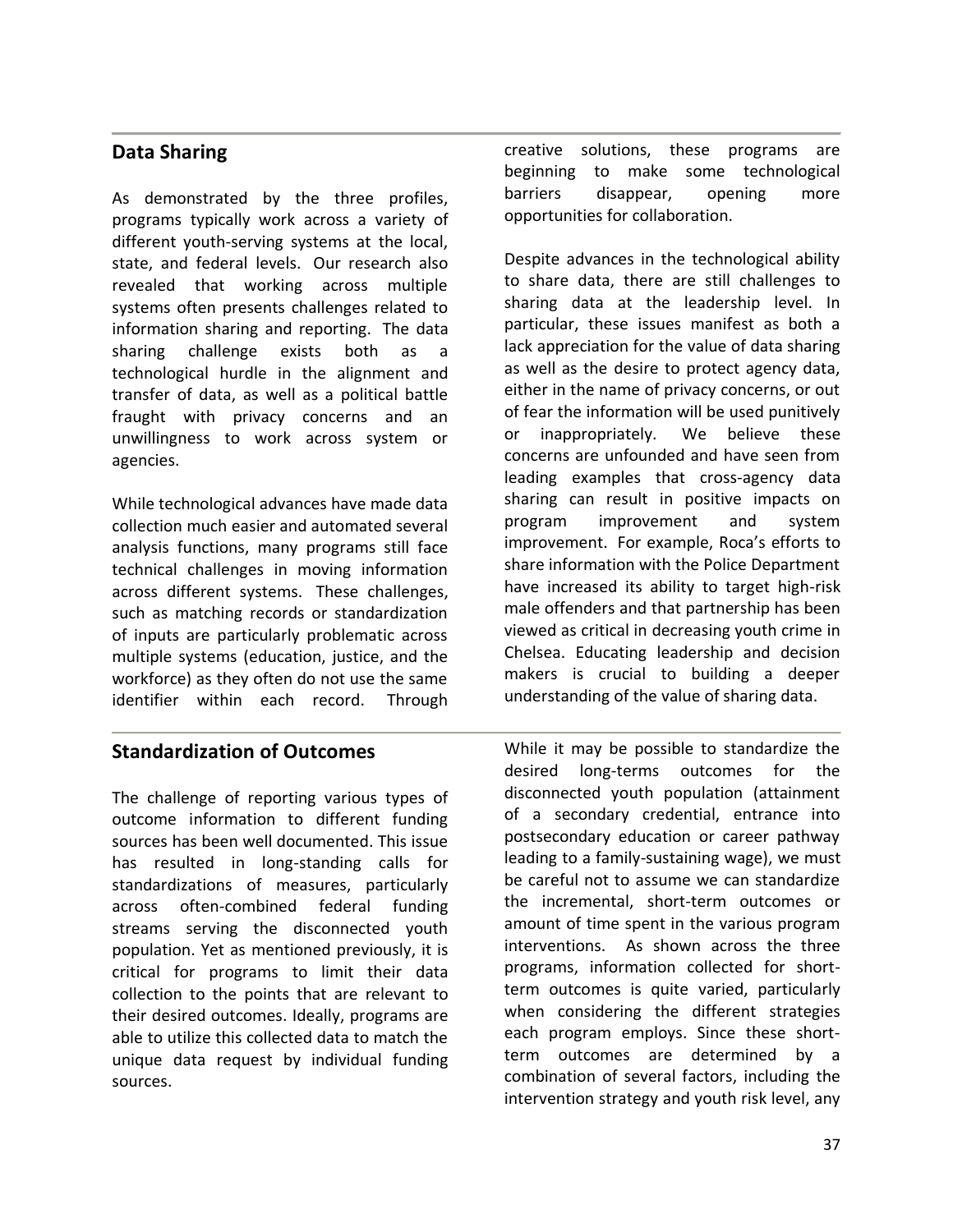attempt to universally reconcile and streamline these indicators will be met with difficulty. Yet, considering a menu of different outcomes from which programs would report might provide the needed flexibility across program types and population needs.

## **CONCLUSION**

We hope that the highlighted examples, lessons learned, and issues to consider have provided valuable insight and understanding into the complex issue of successful data collection and use. Our intent was not to write a "how-to" guide, but rather to catalogue the process of how programs evolve in their use of data, including both their successes and challenges in building and sustaining a data culture. While the three organizations primarily serve a disconnected youth population, we believe that this research has implications for all youth-serving programs.

Through their dedication to continuous improvement, the profiled organizations maintain a cyclical process of development and growth, resulting in more effective services and supports for the disconnected youth population. We look forward to their work, and will continue to document their progress as well as others emerging throughout the field.